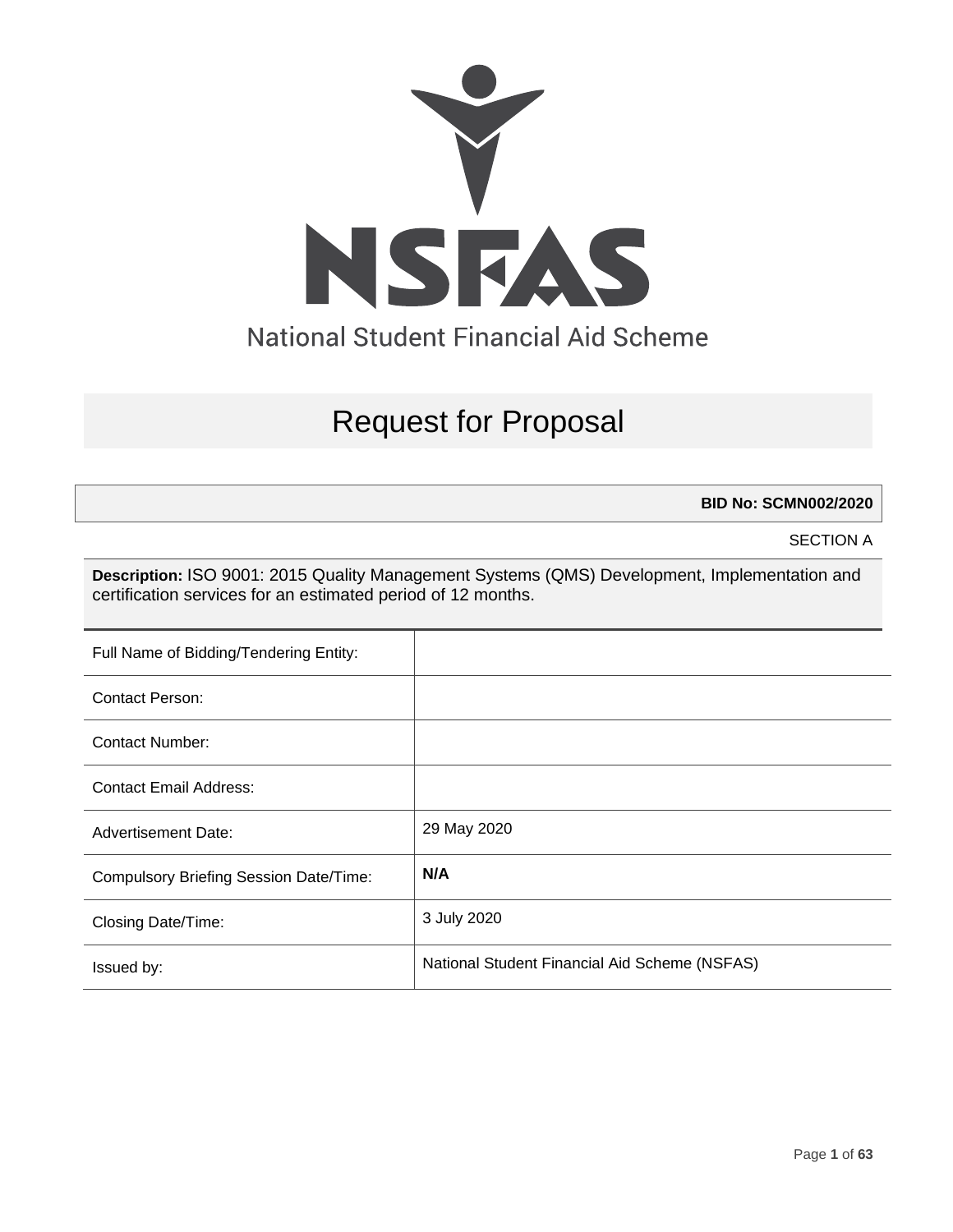

# **Bidder's Authorised Signatory:**

Initials and Surname: Signature: Signature:

..…………………………………………… ..……………………………………………

| Please indicate whether it is the original or copy, tick the applicable block |  |             |  |                          |  |
|-------------------------------------------------------------------------------|--|-------------|--|--------------------------|--|
| <b>ORIGINAL</b>                                                               |  | <b>COPY</b> |  | <b>NUMBER SUBMITTED:</b> |  |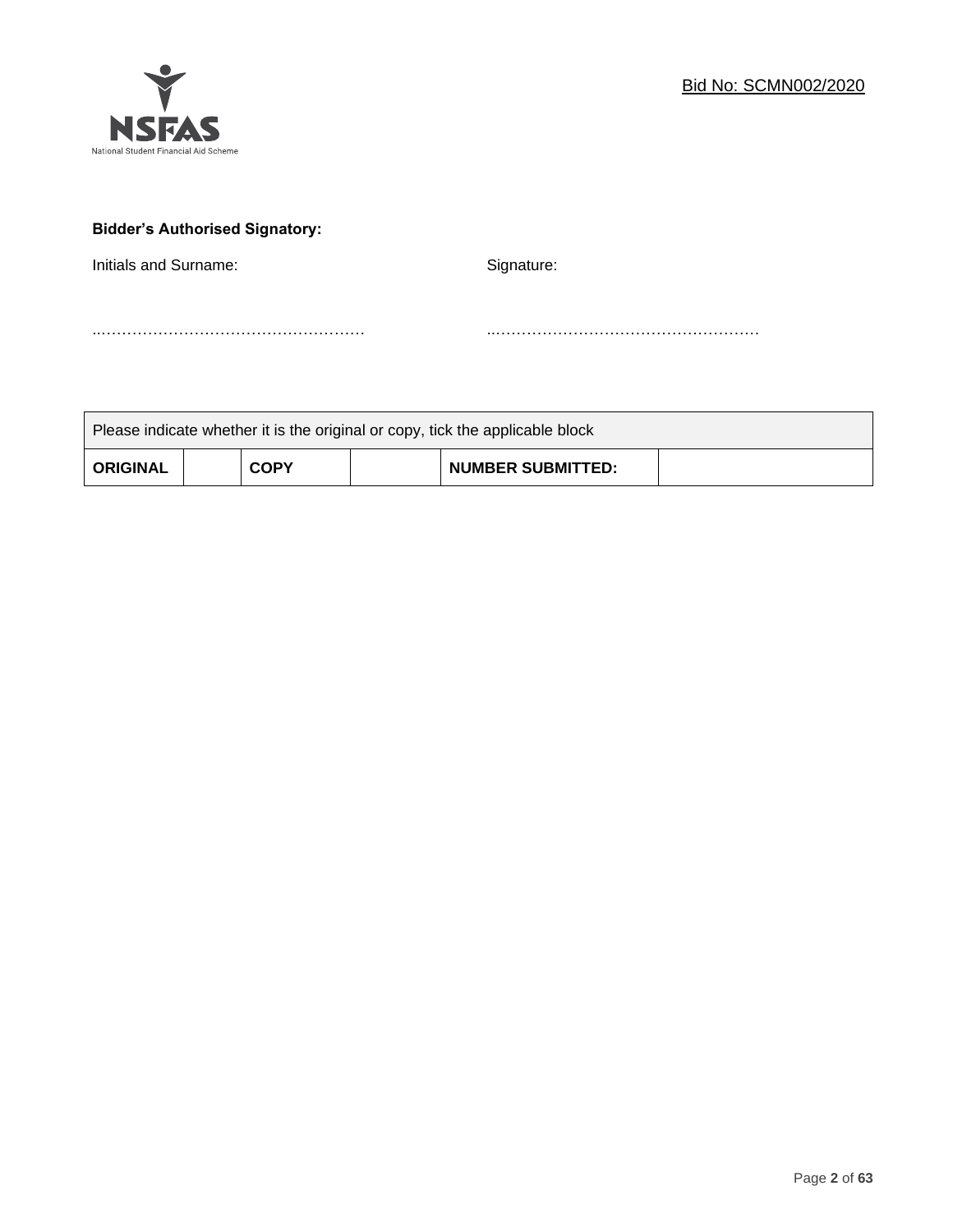

# **Glossary**

| Award                   | Conclusion of the procurement process and final notification to the successful bidder                                                                                                                                               |
|-------------------------|-------------------------------------------------------------------------------------------------------------------------------------------------------------------------------------------------------------------------------------|
| <b>B-BBEE</b>           | Broad-based Black Economic Empowerment (BBBEE) Act, 2003 (Act No. 53 of 2003) and BBBEE<br>Amended Act, 2013 (Act No. 46 of 2013) and the Codes of Good Practice issued thereunder by the<br>Department of Trade and Industry (DTI) |
| <b>Bid</b>              | Written offer in a prescribed or stipulated form in response to an invitation by NSFAS for the<br>provision of goods, works or services                                                                                             |
| Contractor              | Organization with whom NSFAS will conclude a contract and potential service level agreement<br>subsequent to the final award of the contract based on this Request for Bid                                                          |
| Core Team               | Team members who fill the non-administrative positions against which the experience will be<br>measured.                                                                                                                            |
| DTI                     | Department of Trade and Industry                                                                                                                                                                                                    |
| EME                     | <b>Exempted Micro Enterprise</b>                                                                                                                                                                                                    |
| QSE                     | <b>Qualifying Small Enterprise</b>                                                                                                                                                                                                  |
| <b>NSFAS</b>            | National Student Financial Aid Scheme                                                                                                                                                                                               |
| GCC                     | <b>General Conditions of Contract</b>                                                                                                                                                                                               |
|                         | Original Bid Original document signed in ink, or Copy of original document signed in ink                                                                                                                                            |
| Originally<br>certified | To comply with the principle of originally certified, a document must be both stamped and signed in<br>original ink by a commissioner of oaths.                                                                                     |
| <b>SCM</b>              | Supply Chain Management                                                                                                                                                                                                             |
| <b>SLA</b>              | Service Level Agreement                                                                                                                                                                                                             |
| <b>TOR</b>              | <b>Terms of Reference</b>                                                                                                                                                                                                           |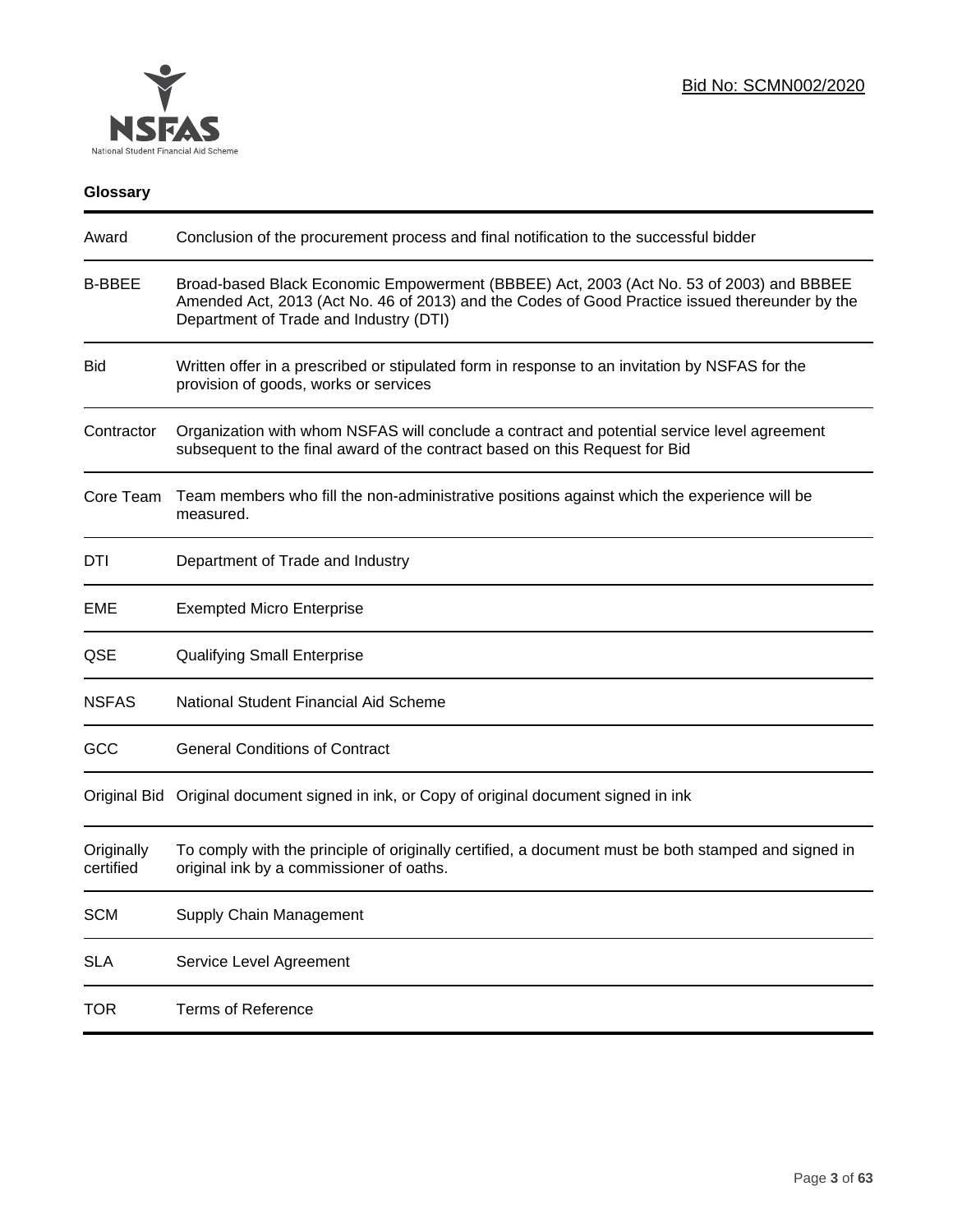

## **Documents in this Bid Document Pack**

Bidders are to ensure that they have received all pages 1 to 63 of this document, which consist of the following sections:

# **SECTION A**

#### **Note: Documents in this section must be completed and returned or supplied with bids as prescribed.**

- □ Section A1: SBD1: Invitation to Bid
- □ Section A2: Executive Summary and Bid submission conditions and Instructions
- □ Section A3: Terms of Reference

#### **SECTION B**

**Note: Documents in this section must be completed and returned or supplied with bids as prescribed.**

- □ Section B1: Pricing schedule (SBD 3)
- □ Section B2: Declaration of Interest (SBD 4)
- Section B3: Preference Points Claim form in terms of the PPFA 2017 regulations (SBD 6.1)
- □ Section B4: Declaration of bidder's past SCM practices (SBD 8)
- □ Section B5: Certificate of Independent Bid Determination (SBD 9)
- **I** Section B6: General Conditions of Contract
- □ Section B7: Local content requirements (SBD 6.2) (where applicable)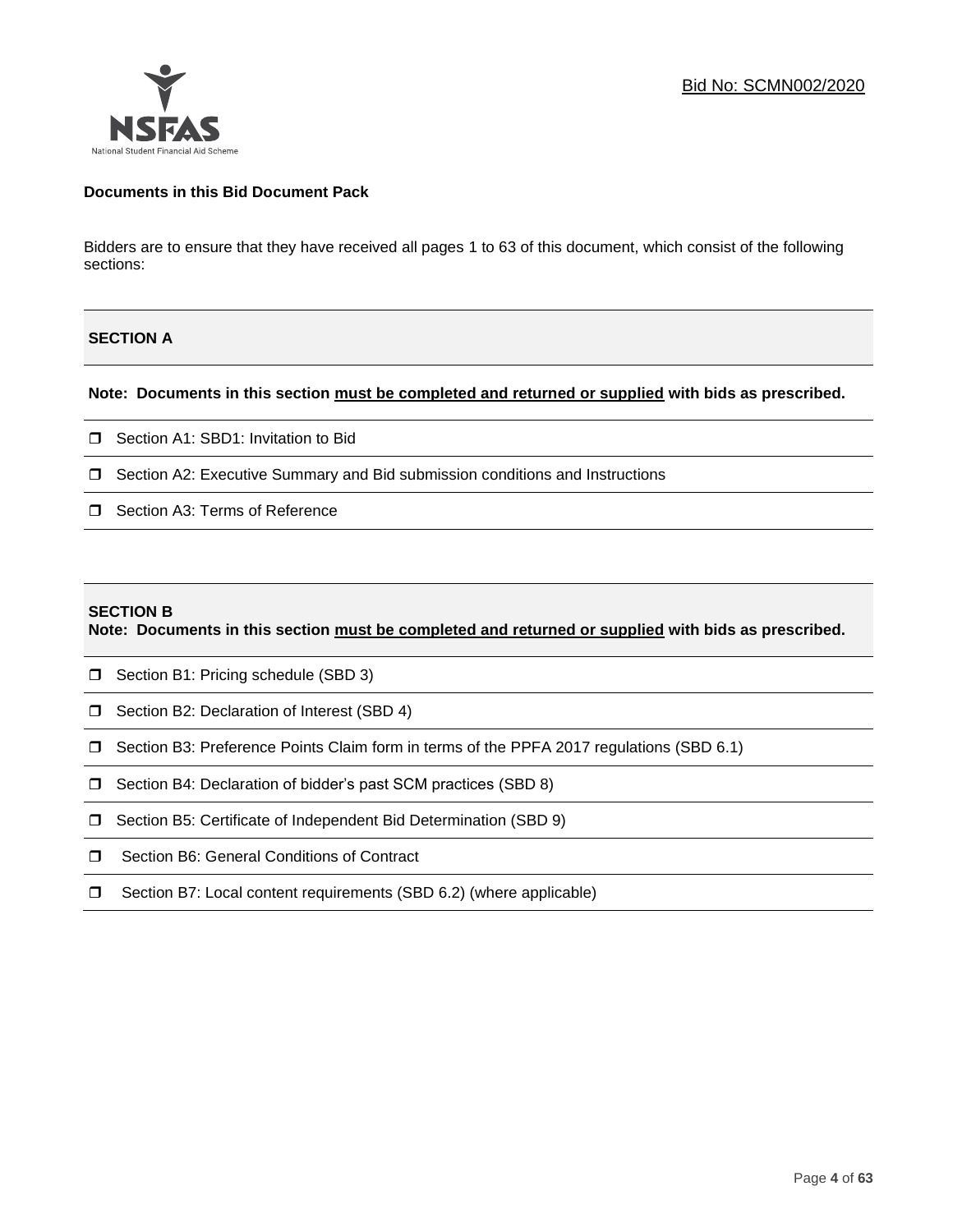

## **SECTION A 1 INVITATION TO BID (PART A)**

| You are Hereby Invited to Bid for Requirement of the National Student Financial Aid Scheme (NSFAS)                                                             |                                                                                          |                                                                                       |                      |             |           |         |                     |                                                                    |       |
|----------------------------------------------------------------------------------------------------------------------------------------------------------------|------------------------------------------------------------------------------------------|---------------------------------------------------------------------------------------|----------------------|-------------|-----------|---------|---------------------|--------------------------------------------------------------------|-------|
| <b>Bid Number:</b>                                                                                                                                             | SCMN002/2020                                                                             | Closing date:                                                                         |                      | 3 July 2020 |           |         | <b>Closing Time</b> |                                                                    | 11H00 |
| ISO 9001: 2015 Quality Management Systems (QMS) Development, Implementation and<br>certification services for an estimated period of 12 months.<br>Description |                                                                                          |                                                                                       |                      |             |           |         |                     |                                                                    |       |
|                                                                                                                                                                | The successful bidder will be required to fill and sign a written contract form (SBD) 7. |                                                                                       |                      |             |           |         |                     |                                                                    |       |
| Situated at street                                                                                                                                             | Bid Respond Documents may be Deposited in the Bid Box                                    |                                                                                       |                      |             |           |         |                     |                                                                    |       |
|                                                                                                                                                                | <b>NSFAS Building, 1st Floor House Vincent</b>                                           |                                                                                       |                      |             |           |         |                     |                                                                    |       |
| <b>10 Brodie Road</b>                                                                                                                                          |                                                                                          |                                                                                       |                      |             |           |         |                     |                                                                    |       |
| Wynberg                                                                                                                                                        |                                                                                          |                                                                                       |                      |             |           |         |                     |                                                                    |       |
| 7700                                                                                                                                                           |                                                                                          |                                                                                       |                      |             |           |         |                     |                                                                    |       |
|                                                                                                                                                                | <b>Supplier Information</b>                                                              |                                                                                       |                      |             |           |         |                     |                                                                    |       |
| Name of Bidder                                                                                                                                                 |                                                                                          |                                                                                       |                      |             |           |         |                     |                                                                    |       |
| <b>Postal Address</b>                                                                                                                                          |                                                                                          |                                                                                       |                      |             |           |         |                     |                                                                    |       |
| <b>Street Address</b>                                                                                                                                          |                                                                                          |                                                                                       |                      |             |           |         |                     |                                                                    |       |
| <b>Telephone Number</b>                                                                                                                                        |                                                                                          | Code                                                                                  |                      |             |           | Number  |                     |                                                                    |       |
| Cell phone number                                                                                                                                              |                                                                                          |                                                                                       |                      |             |           |         |                     |                                                                    |       |
| <b>Facsimile Number</b>                                                                                                                                        |                                                                                          | Code                                                                                  |                      |             |           | Number  |                     |                                                                    |       |
| E-mail Address                                                                                                                                                 |                                                                                          |                                                                                       |                      |             |           |         |                     |                                                                    |       |
| Vat Registration number                                                                                                                                        |                                                                                          |                                                                                       |                      |             |           |         |                     |                                                                    |       |
|                                                                                                                                                                |                                                                                          |                                                                                       |                      |             |           |         |                     |                                                                    |       |
|                                                                                                                                                                |                                                                                          | TCS PIN:                                                                              |                      |             | <b>OR</b> | CSD No: |                     |                                                                    |       |
|                                                                                                                                                                |                                                                                          | Yes                                                                                   |                      |             |           |         |                     | Yes                                                                |       |
| <b>B-BBEE</b> status level verification<br>[Tick applicate box]                                                                                                | <b>B-BBEE Status Level</b><br>No<br>Sworn Affidavit                                      |                                                                                       |                      |             | No        |         |                     |                                                                    |       |
|                                                                                                                                                                | If Yes, who was the certificated                                                         |                                                                                       |                      |             |           |         |                     |                                                                    |       |
| issued by?                                                                                                                                                     |                                                                                          |                                                                                       |                      |             |           |         |                     |                                                                    |       |
| An Accounting Official as                                                                                                                                      |                                                                                          | (CCA)                                                                                 |                      |             |           |         |                     | An Accounting Officer as Contemplated in the Close Corporation Act |       |
| Complemented in the Close<br>Corporation ACT (CCA) and                                                                                                         |                                                                                          | A Verification Agency Accredited by the South African Accreditation<br>System (SANAS) |                      |             |           |         |                     |                                                                    |       |
|                                                                                                                                                                | Name the, Applicable in the Tick                                                         |                                                                                       | A Registered Auditor |             |           |         |                     |                                                                    |       |
| Box                                                                                                                                                            |                                                                                          |                                                                                       | Name:                |             |           |         |                     |                                                                    |       |
|                                                                                                                                                                | [A B-BBEE STATUS LEVEL VERIFICATION CERTIFICATE/SWORN AFFIDAVIT (FOR EMEs& QSEs) MUST BE |                                                                                       |                      |             |           |         |                     |                                                                    |       |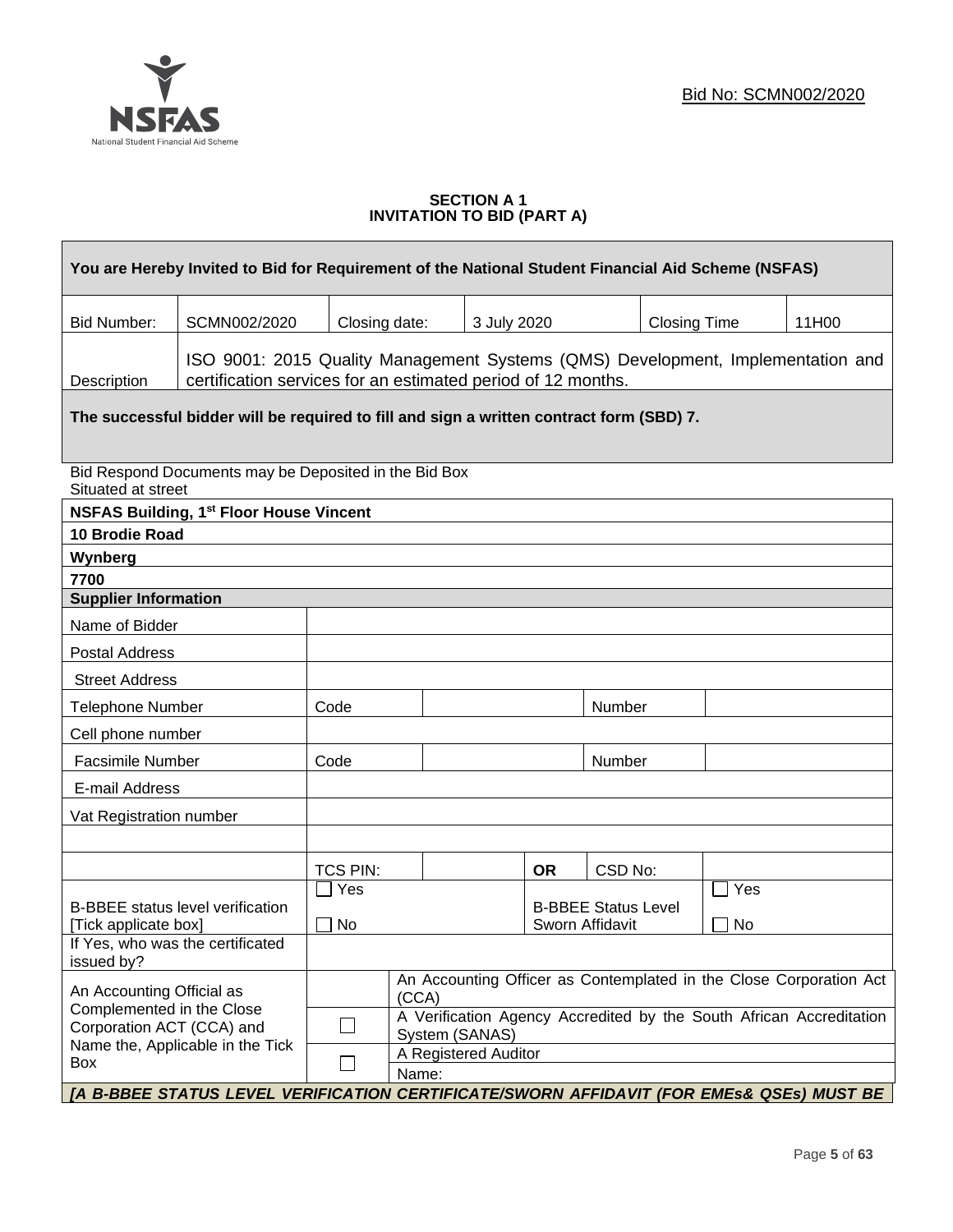

|                                                                                                                                   | <b>SUBMITTED IN ORDER TO QUALIFY FOR PREFERENCE POINTS FOR B-BBEET</b> |                                                                                 |                                                                       |  |  |
|-----------------------------------------------------------------------------------------------------------------------------------|------------------------------------------------------------------------|---------------------------------------------------------------------------------|-----------------------------------------------------------------------|--|--|
| Are you the accredited<br>representative in South Africa<br>for the goods and<br>services/works offered?                          | $\Box$ Yes<br>N <sub>0</sub><br><b>IF YES ENCLOSE</b><br><b>PROOFI</b> | Are you a foreign based<br>supplier for the goods and<br>services/works offered | $\Box$ Yes<br>$\square$ No<br><b>IF YES ANSWER</b><br>PART B:3 BELOW] |  |  |
| <b>Signature of Bidders</b>                                                                                                       |                                                                        | <b>DATE</b>                                                                     |                                                                       |  |  |
| Capacity under which this bid is<br>signed (Attach proof of authority<br>to sign this bid; e.g. resolution of<br>directors, etc.) |                                                                        |                                                                                 |                                                                       |  |  |
| TOTAL NUMBER OF ITEMS<br><b>OFFERED</b>                                                                                           |                                                                        | <b>TOTAL BID PRICE (ALL</b><br>INCLUSIVE)                                       |                                                                       |  |  |
| <b>PROCEDURE</b><br><b>BIDDING</b><br>DIRECTED TO:                                                                                | <b>ENQUIRIES</b><br><b>BE</b><br><b>MAY</b>                            | TECHNICAL INFORMATION MAY BE DIRECTED TO:                                       |                                                                       |  |  |
| <b>PUBLIC</b><br>DEPARTMENT/<br><b>ENTITY</b>                                                                                     | <b>NSFAS</b>                                                           | <b>CONTACT PERSON</b>                                                           | <b>SCM UNIT</b>                                                       |  |  |
| <b>CONTACT PERSON</b>                                                                                                             | <b>SCM UNIT</b>                                                        | <b>TELEPHONE NUMBER</b>                                                         | 021 763 3200                                                          |  |  |
| <b>TELEPHONE NUMBER</b>                                                                                                           | 021 763 3200                                                           | <b>FACSIMILE NUMBER</b>                                                         | N/A                                                                   |  |  |
| <b>FACSIMILE NUMBER</b>                                                                                                           | N/A                                                                    | <b>E-MAIL ADDRESS</b>                                                           | scm@nsfas.org.za                                                      |  |  |
| <b>E-MAIL ADDRESS</b>                                                                                                             | scm@nsfas.org.za                                                       |                                                                                 |                                                                       |  |  |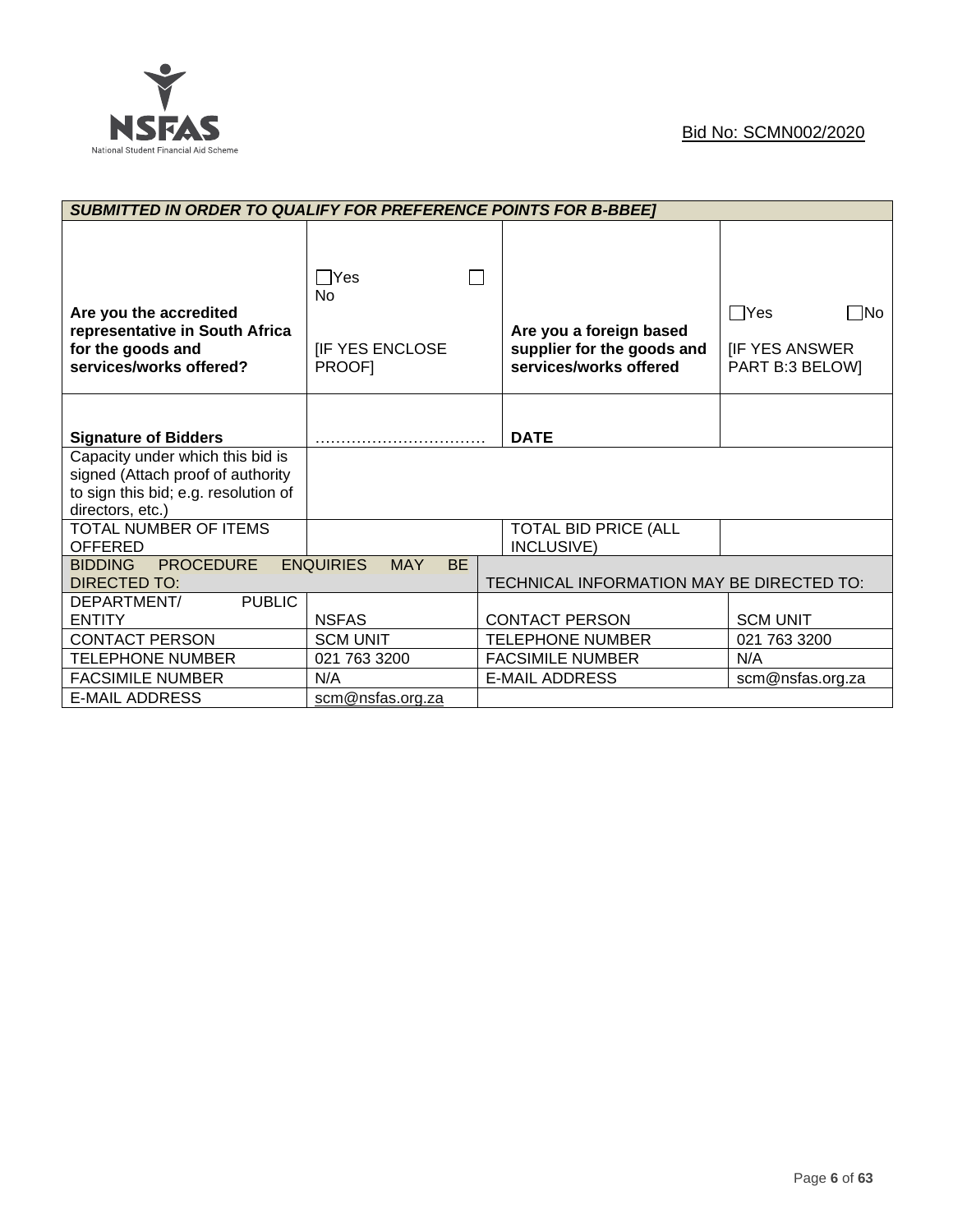

## **PART B TERMS AND CONDITIONS FOR BIDDING**

# **1. BID SUBMISSION:**

- 1.1. BIDS MUST BE DELIVERED BY THE STIPULATED TIME TO THE CORRECT ADDRESS. LATE BIDS WILL NOT BE ACCEPTED FOR CONSIDERATION.
- **1.2. ALL BIDS MUST BE SUBMITTED ON THE OFFICIAL FORMS PROVIDED– (NOT TO BE RE-TYPED) OR ONLINE**
- **1.3. BIDDERS MUST REGISTER ON THE CENTRAL SUPPLIER DATABASE (CSD) TO UPLOAD MANDATORY INFORMATION NAMELY: (BUSINESS REGISTRATION/ DIRECTORSHIP/ MEMBERSHIP/IDENTITY NUMBERS; TAX COMPLIANCE STATUS; AND BANKING INFORMATION FOR VERIFICATION PURPOSES). B-BBEE CERTIFICATE OR SWORN AFFIDAVIT FOR B-BBEE MUST BE SUBMITTED TO BIDDING INSTITUTION.**
- **1.4. WHERE A BIDDER IS NOT REGISTERED ON THE CSD, MANDATORY INFORMATION NAMELY: (BUSINESS REGISTRATION/ DIRECTORSHIP/ MEMBERSHIP/IDENTITY NUMBERS; TAX COMPLIANCE STATUS MAY NOT BE SUBMITTED WITH THE BID DOCUMENTATION. B-BBEE CERTIFICATE OR SWORN AFFIDAVIT FOR B-BBEE MUST BE SUBMITTED TO BIDDING INSTITUTION.**
- 1.5. THIS BID IS SUBJECT TO THE PREFERENTIAL PROCUREMENT POLICY FRAMEWORK ACT 2000 AND THE PREFERENTIAL PROCUREMENT REGULATIONS, 2017, THE GENERAL CONDITIONS OF CONTRACT (GCC) AND, IF APPLICABLE, ANY OTHER LEGISLATION OR SPECIAL CONDITIONS OF CONTRACT.

# **2. TAX COMPLIANCE REQUIREMENTS**

- 2.1 BIDDERS MUST ENSURE COMPLIANCE WITH THEIR TAX OBLIGATIONS.
- 2.2 BIDDERS ARE REQUIRED TO SUBMIT THEIR UNIQUE PERSONAL IDENTIFICATION NUMBER (PIN) ISSUED BY SARS TO ENABLE THE ORGAN OF STATE TO VIEW THE TAXPAYER'S PROFILE AND TAX STATUS.
- 2.3 APPLICATION FOR TAX COMPLIANCE STATUS (TCS) OR PIN MAY ALSO BE MADE VIA E-FILING. IN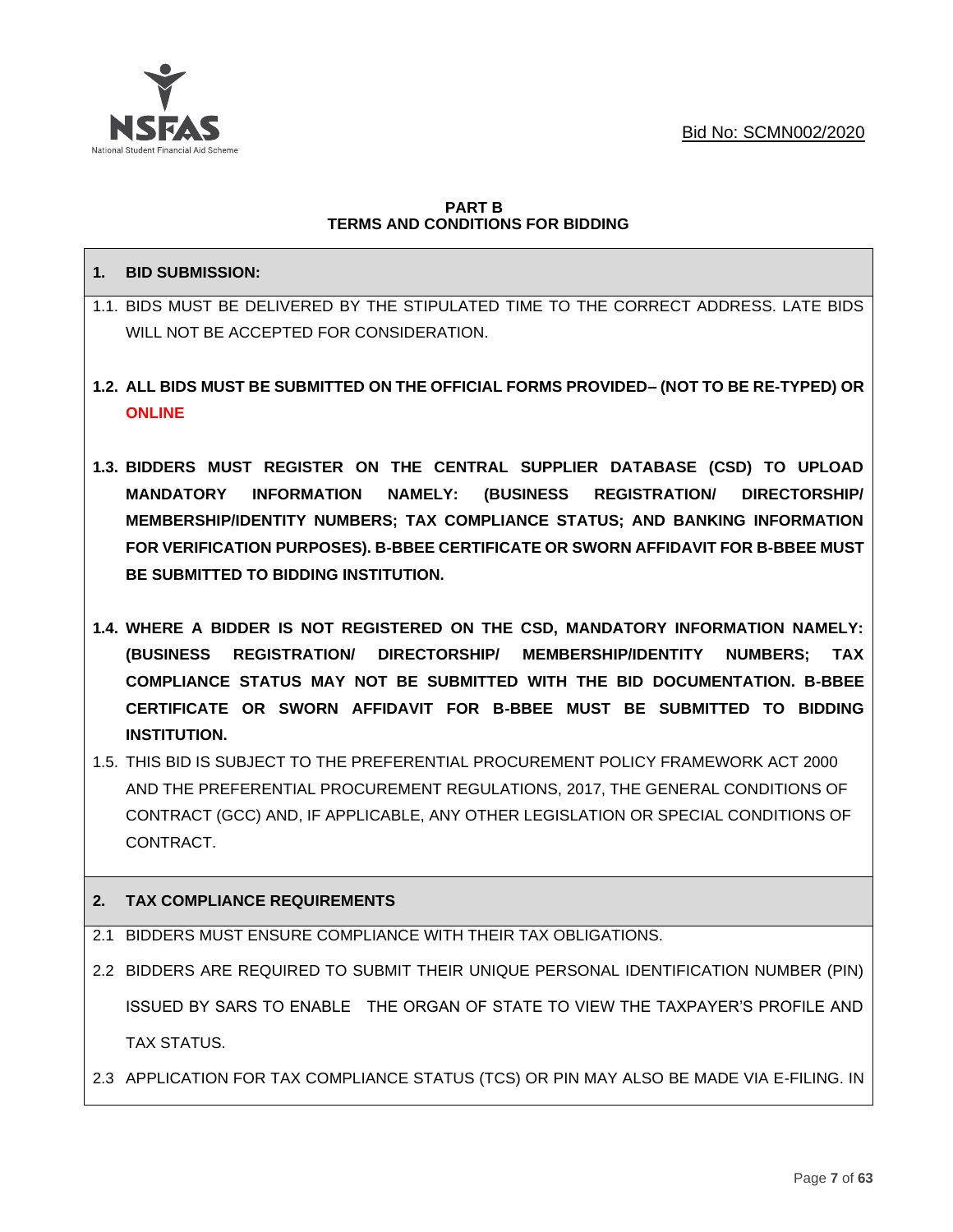

ORDER TO USE THIS PROVISION, TAXPAYERS WILL NEED TO REGISTER WITH SARS AS E-FILERS THROUGH THE WEBSITE [WWW.SARS.GOV.ZA.](http://www.sars.gov.za/)

- 2.4 BIDDERS MAY ALSO SUBMIT A PRINTED TCS TOGETHER WITH THE BID.
- 2.5 IN BIDS WHERE CONSORTIA / JOINT VENTURES / SUB-CONTRACTORS ARE INVOLVED; EACH PARTY MUST SUBMIT A SEPARATE PROOF OF TCS / PIN / CSD NUMBER.
- 2.6 WHERE NO TCS IS AVAILABLE BUT THE BIDDER IS REGISTERED ON THE CENTRAL SUPPLIER DATABASE (CSD), A CSD NUMBER MUST BE PROVIDED.

| 3 <sub>1</sub> | <b>QUESTIONNARE TO BIDDING FOREIGN SUPPLIER</b>                                          |            |
|----------------|------------------------------------------------------------------------------------------|------------|
|                | 3.1. IS THE BIDDER A RESIDENT OF THE REPUBLIC OF SOUTH AFRICA (RSA)?                     | YES     NO |
|                | 3.2. DOES THE BIDDER HAVE A BRANCH IN THE RSA?                                           | YES     NO |
|                | 3.3. DOES THE BIDDER HAVE A PERMANENT ESTABLISHMENT IN THE RSA?                          | YES     NO |
|                | 3.4. DOES THE BIDDER HAVE ANY SOURCE OF INCOME IN THE RSA?                               | YES     NO |
|                | IF THE ANSWER IS "NO" TO ALL OF THE ABOVE, THEN, IT IS NOT A REQUIREMENT TO OBTAIN A TAX |            |
|                | <b>COMPLIANCE STATUS / TAX COMPLIANCE SYSTEM PIN CODE FROM THE SOUTH AFRICAN REVENUE</b> |            |
|                | SERVICE (SARS) AND IF NOT REGISTER AS PER 2.3 ABOVE.                                     |            |
|                |                                                                                          |            |

*NB: FAILURE TO PROVIDE ANY OF THE ABOVE PARTICULARS MAY RENDER THE BID INVALID.*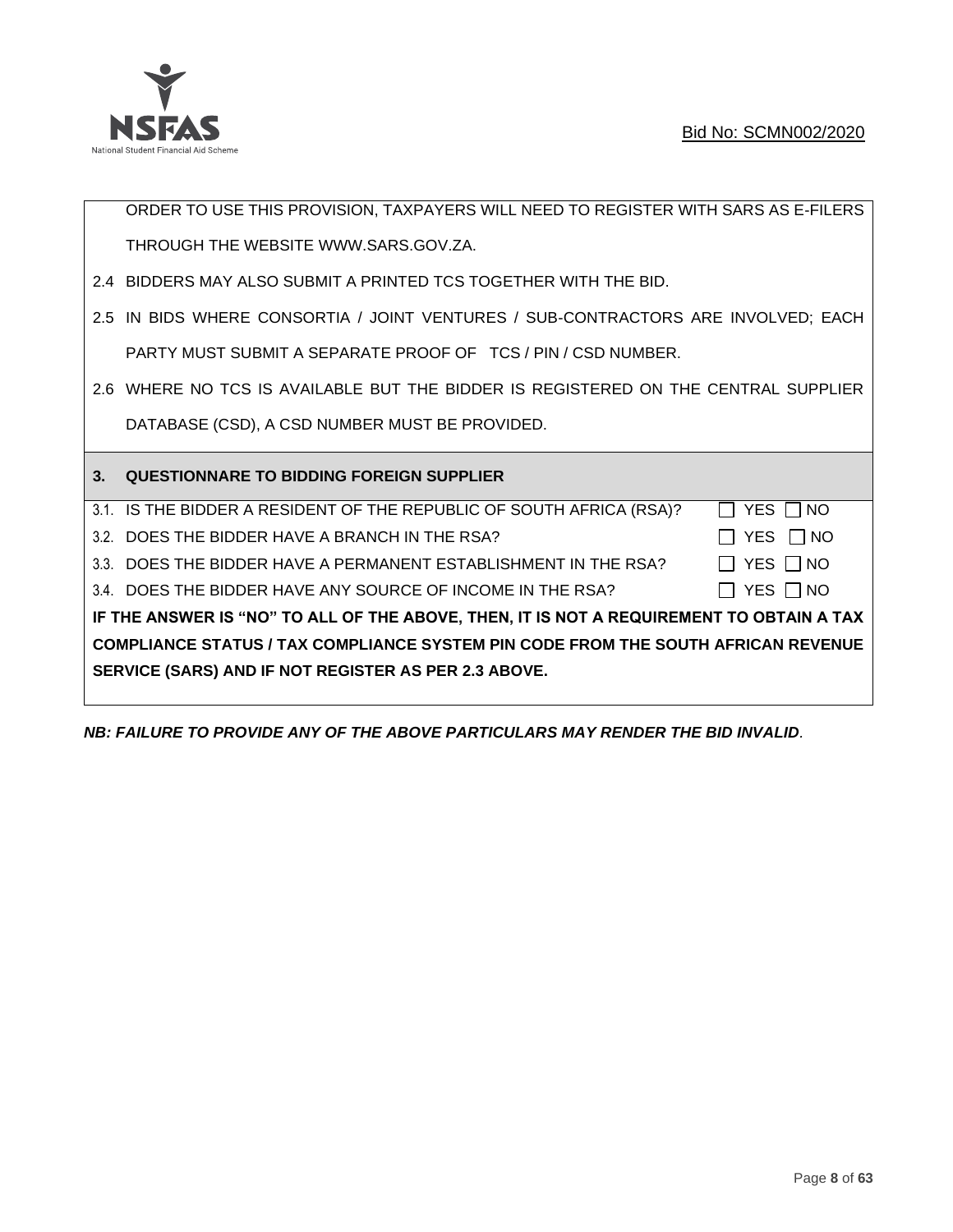

## **Executive Summary**

The National Student Financial Aid Scheme (NSFAS) is a statutory body providing financial aid to eligible students who wish to study at public universities and Technical Vocational Education and Training (TVET) colleges. NSFAS is mandated to manage and distribute funds in accordance with the provisions of the NSFAS Act (Act 56 of 1999).

# **Fraud and Corruption**

All providers are to take note of the implications of contravening the Prevention and Combating of Corrupt Activities Act, Act No 12 of 2004 and any other Act applicable.

# **Clarifications / Additional information / Rights / Appeals**

# **Clarification**

Any clarification required by a bidder regarding the meaning or interpretation of the TOR, or any other aspect concerning the bid, are to be requested in writing by email from scm@nsfas.org.za. The bid number should be mentioned in all correspondence. Telephonic requests for clarification will not be accepted. If appropriate, the clarifying information will be made available to all bidders by e-mail only.

# **Additional Information**

During the evaluation of the bids, additional information may be requested in writing from bidders, for clarity. Replies to such requests must be submitted, within 5 (five) working days from the date of request, or as otherwise indicated. Failure to comply, may lead to your bid being disregarded.

#### **Rights**

NSFAS reserves the right to appoint more than one (1) service provider. NSFAS further reserves the right to engage with the short-listed bidders for price negotiation and a site inspection where necessary. NSFAS in addition reserves the right to invite the shortlisted for a presentation as part of the bid process. NFAS reserves the right to not select the lowest price. In addition, NSFAS reserves the right to consider the performance of bidders in past contracts/services delivered to NSFAS in the determination of the award outcome.

# **Appeals**

The unsuccessful bidder (s) has a period of fourteen (14) working days following the date of the letter of regret to formally lodge an appeal. The appeal should include the reasons of the appeal, the way in which the bidder's rights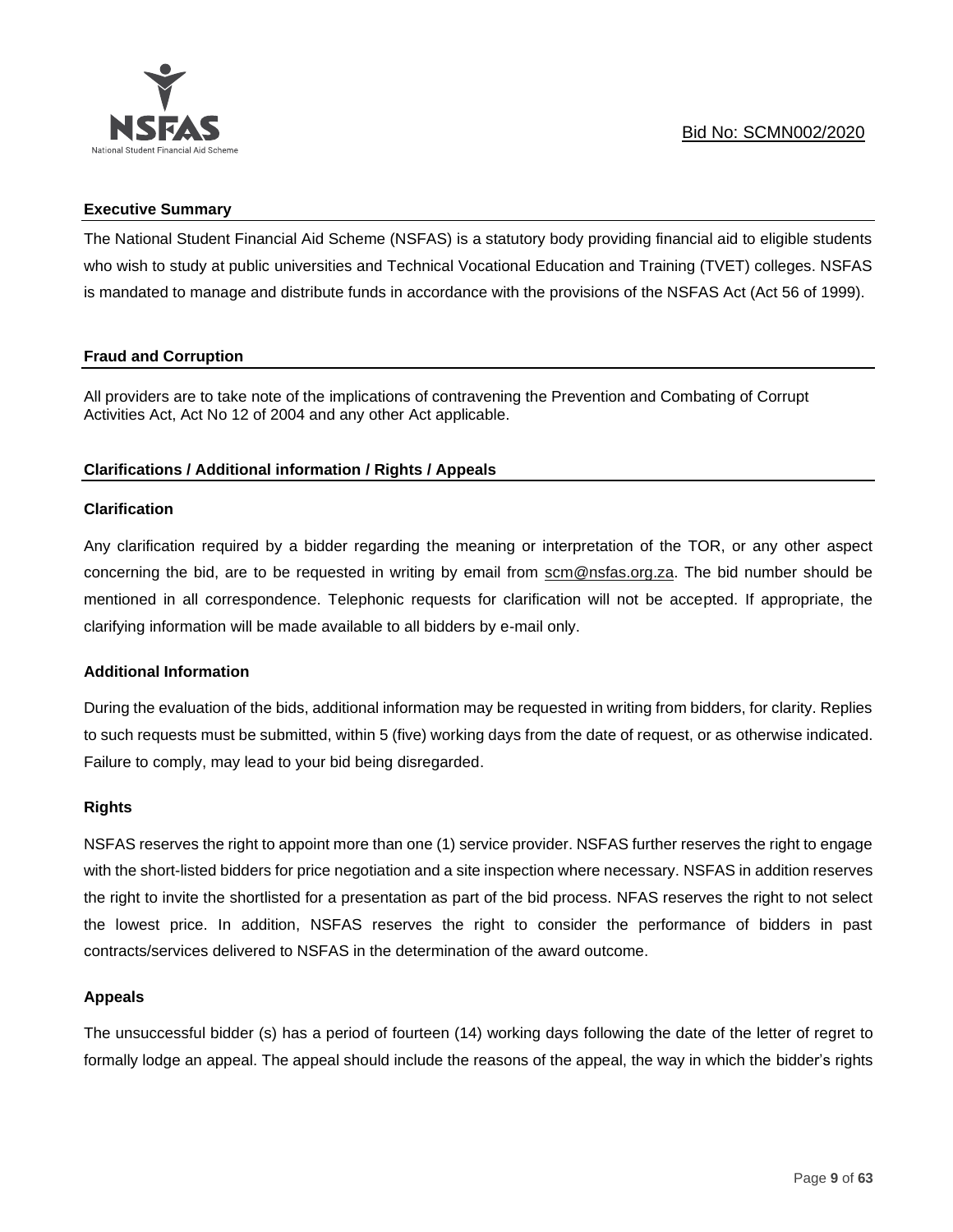

have been affected, and how the bidder would like the matter to be fixed. All formal appeals should be forwarded to [scm@nsfas.org.za](mailto:scm@nsfas.org.za)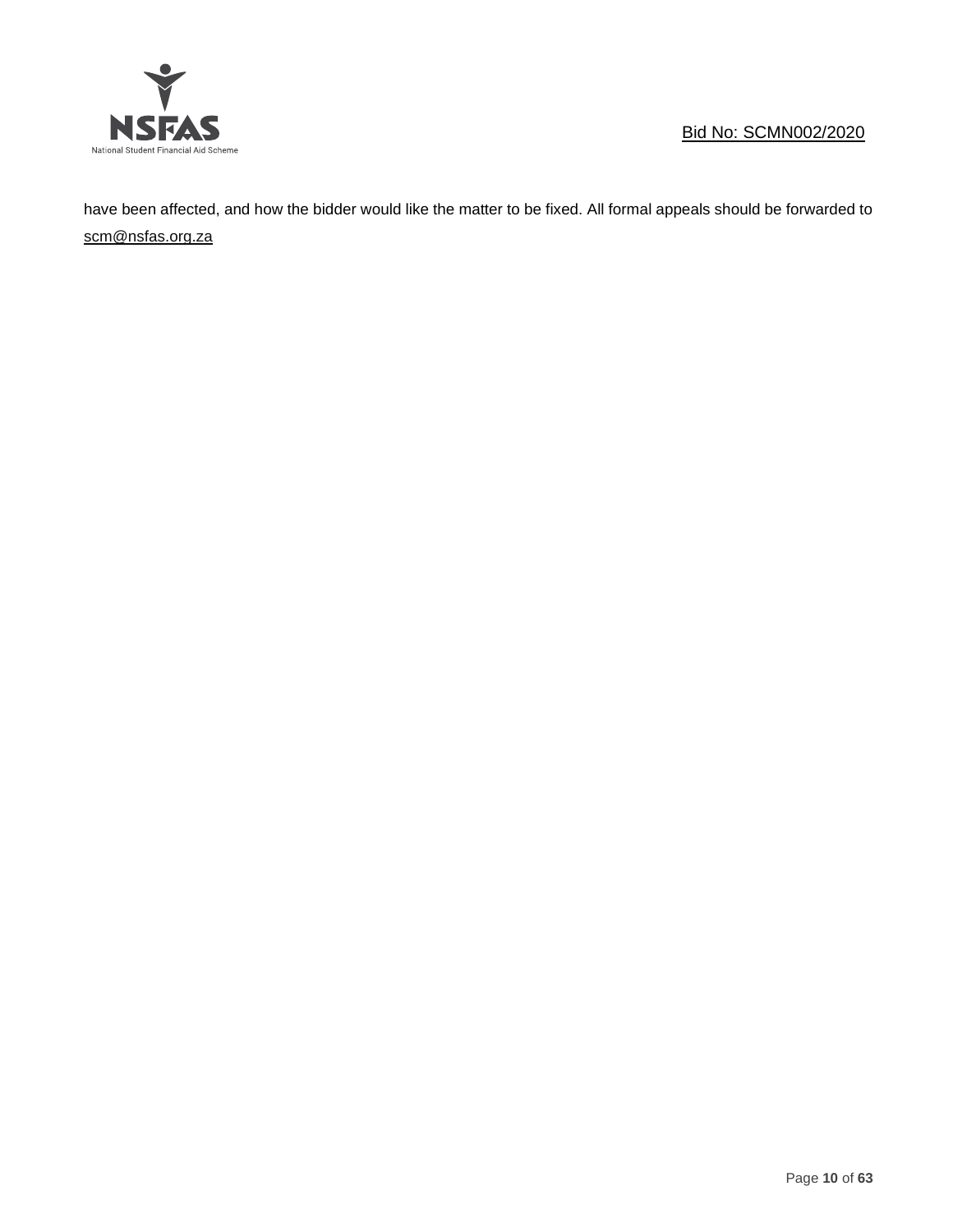

## **Submitting Bids**

**One (1) original and one (1) hard copy**, i.e. two documents must be handed in/delivered to:

The deposit box situated at: 1st Floor, House Vincent Brodie Road Wynberg 7801

Tenders can be delivered and deposited into the tender box between 08:30 and 17:00, Mondays to Fridays and, prior to the closing date, and between 08:30 and 11:00 on the closing date.

No faxed or e-mailed quotations will be accepted. All tenders must be submitted on the official forms (not to be re typed).

## **Only bids that are submitted as one (1) original and one (1) copy will be accepted as valid and responsive.**

The original and copies will be distributed to the bid evaluation committee and must contain the same information; and must all be nearly marked and professionally presented. All bid documents should be referenced.

Respondents should ensure that tender documents are delivered to NSFAS before the closing date and time to the correct physical address. If the tender document is late, it will not be accepted and will be disregarded.

Any tender submitted shall remain valid, irrevocable and open for written acceptance by NSFAS for a period of 120 (one hundred and twenty) days. A tender submitted shall further be deemed to remain valid after the expiry of the above mentioned 120-day period until formal acceptance by NSFAS, unless NSFAS is notified in writing by the tenderer of anything to the contrary (including any further conditions the tender may introduce). Any further conditions that the tenderer may introduce will be considered at the sole discretion of NSFAS.

Bidders must indicate on the cover of each document whether it is the original or a copy. Copies must be numbered, e.g. Copy 1. Bids should be submitted in a sealed envelope, marked with:

- Bid number (**SCMN002//2020**)
- Closing date and time **(3 July 2020 at 11:00)**
- The name and address of the bidder

Documents submitted on time by bidders shall not be returned.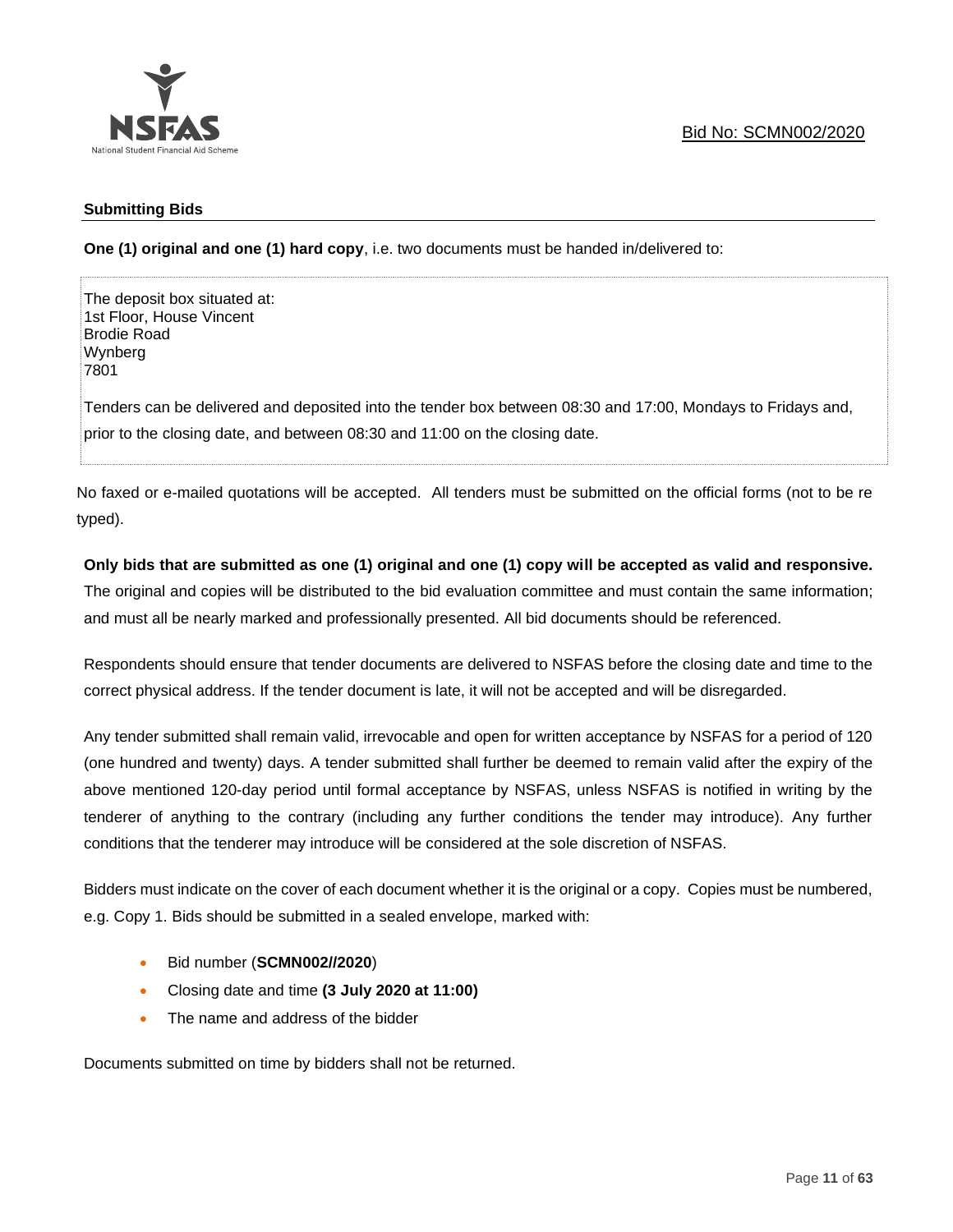

# **LATE BIDS**

Bids received late will not be considered for evaluation purposes. A bid will be considered late if it arrived even one second after 11:00 am or any time thereafter. The tender (bid) box shall be locked at exactly 11:00 am and bids arriving late will not be considered under any circumstances. Bidders are therefore strongly advised to ensure that bids be dispatched allowing enough time for any unforeseen events that may delay the delivery of the bid.

Bids sent to the NSFAS via courier shall be deemed to be received at the date and time of arrival at the NSFAS premises (tender/bid box or reception). Bids received at the physical address after the closing date and time of the bid, shall therefore be deemed to be received late. **Bidders should allow time to access the premises due to security arrangements that need to be observed.**

## **Response Structure:**

The contents of the **BID/TENDER** document must be as follows, and numbering below, with each schedule punched, placed in a file and separated from the next schedule with a file divider.

Please complete the checklist below to verify your submission of the relevant documents:

| <b>Schedules</b>  | Description                                                                                                  |     | Submitted<br>(tick box below): |  |  |
|-------------------|--------------------------------------------------------------------------------------------------------------|-----|--------------------------------|--|--|
|                   |                                                                                                              | Yes | No.                            |  |  |
| Schedule 1        | <b>Certified Copies of Company Registration Documents</b>                                                    |     |                                |  |  |
| <b>Schedule 2</b> | Original Valid Tax Clearance Certificate                                                                     |     |                                |  |  |
| Schedule 3        | BBB-EE Certificate / or BBBEE Sworn Affidavit for EME/QSE signed by<br>Commissioner of Oaths                 |     |                                |  |  |
| Schedule 4        | National Treasury Central Supplier Database proof of registration<br>(Mandatory requirement)                 |     |                                |  |  |
| Schedule 5        | Letter from Bank confirming banking details (not older than 3 months from<br>date of closing date of tender) |     |                                |  |  |
| Schedule 6        | Completed and signed Tender Documents: including the following;<br>SBD <sub>1</sub>                          |     |                                |  |  |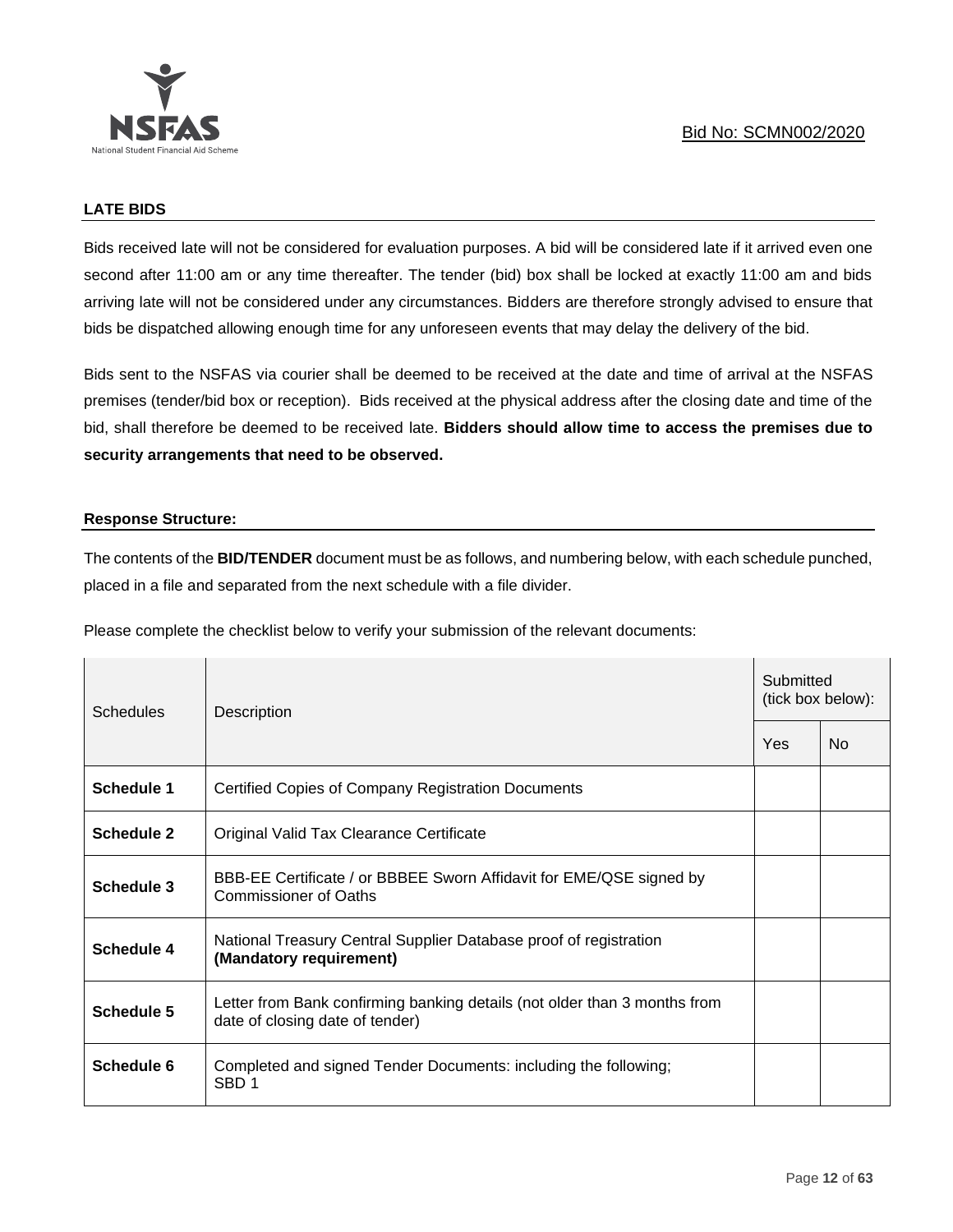# Ý **NSFAS** National Student Financial Aid Scheme

# Bid No: SCMN002/2020

| <b>Schedules</b>  | Description                                                                                                                                                                                 |     | Submitted<br>(tick box below): |  |  |
|-------------------|---------------------------------------------------------------------------------------------------------------------------------------------------------------------------------------------|-----|--------------------------------|--|--|
|                   |                                                                                                                                                                                             | Yes | <b>No</b>                      |  |  |
|                   | SBD <sub>3</sub><br>SBD <sub>4</sub><br><b>SBD 6.1</b><br>SDB 6.2 (where applicable)<br>SBD <sub>8</sub><br>SBD <sub>9</sub><br>General Conditions of Contracts (with every page initiated) |     |                                |  |  |
| <b>Schedule 7</b> | Detailed Bid proposal in response to bid specification requirements                                                                                                                         |     |                                |  |  |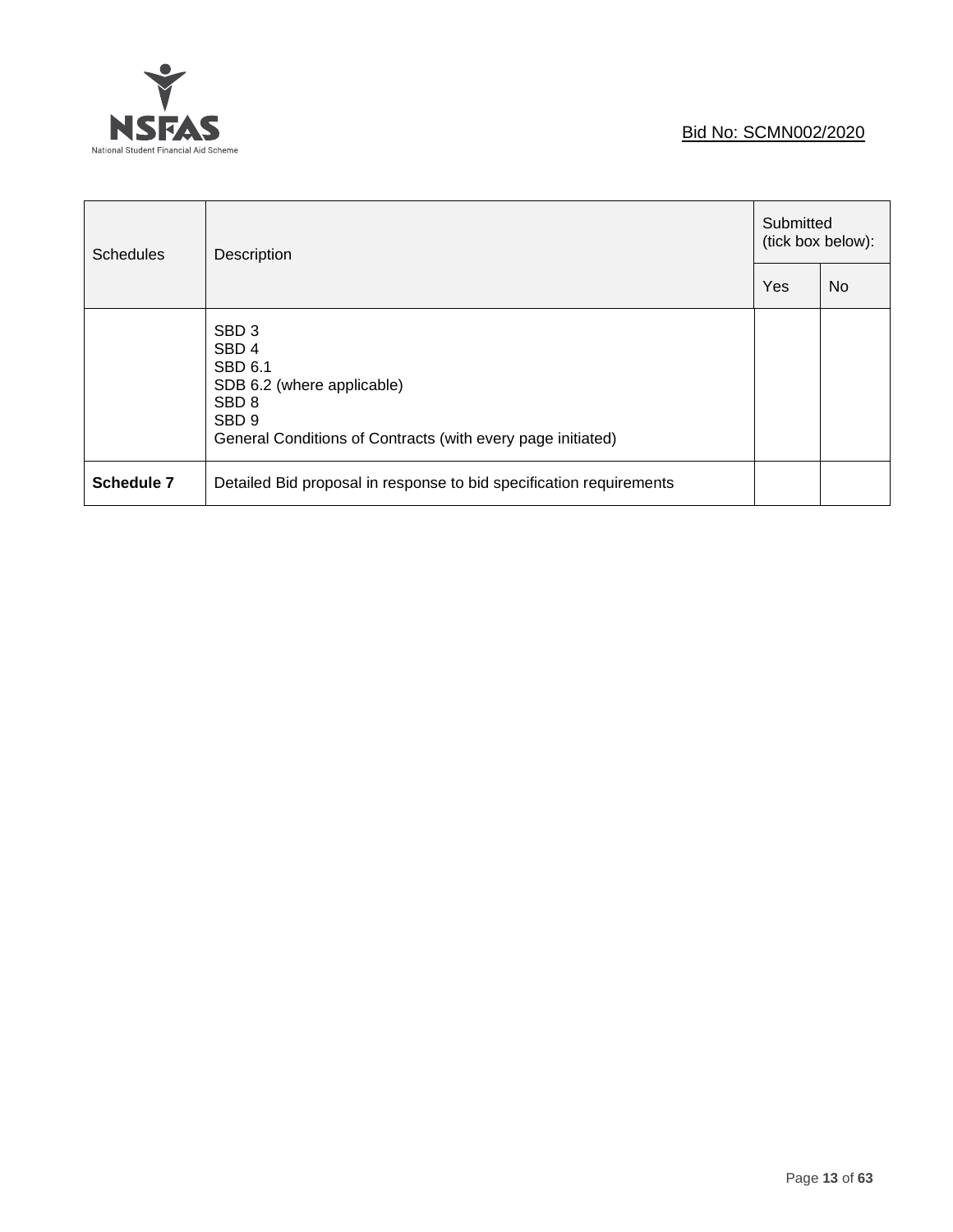# **Contract Negotiations**

The successful bidder (s) will be required to enter into a written contract/SLA with NSFAS. The final terms and conditions will be negotiated between NSFAS and the successful bidders (s). Should the awarded bidder fail to sign the SLA within a reasonable timeframe deemed by NSFAS, NSFAS reserves the right to cancel the award/contract and award the tender to the 2<sup>nd</sup> placed bidder.

The **GENERAL CONDITIONS OF CONTRACT (GCC)** will form the basis of the contract; however, NSFAS reserves its rights to impose additional terms and conditions at its sole discretion. General Conditions of Contract are obtainable from [www.nsfas.org.za.](http://www.nsfas.org.za/) The General Conditions of Contract must be accepted.

# **Payments**

NSFAS will pay the successful bidder (s) the fees set out in the final contract according to the table of deliverables. No additional amounts will be payable by NSFAS to the successful bidder (s).

The successful bidder (s) shall invoice NSFAS for the services rendered in a reasonable timeframe. The invoices billed to NSFAS must be in relation to the original scope of work/terms of reference.

The invoice must be accompanied by supporting source document(s) containing detailed information, as NSFAS may reasonably require, for the purposes of establishing the specific nature, extent and quality of the services which were undertaken by the successful bidder (s).

No payment will be made to the successful bidder (s) unless an original tax invoice complying with section 20 of the VAT Act, 1991 (Act No 89 of 1991), as amended, has been submitted to NSFAS.

Payment shall be made by bank transfer into the successful bidder (s) back account normally 30 days after receipt of an acceptable, original, valid tax invoice. Money will only be transferred into a South African bank account. (Banking details on a bank letterhead must be submitted as soon as the bid is awarded).

Payments will only be made to the bidder in accordance with the purchase order issued to the awarded bidder. Any services delivered by the bidder outside of the original bid specifications and over and above the purchase order value will not be paid for as NSFAS is not liable for these payments.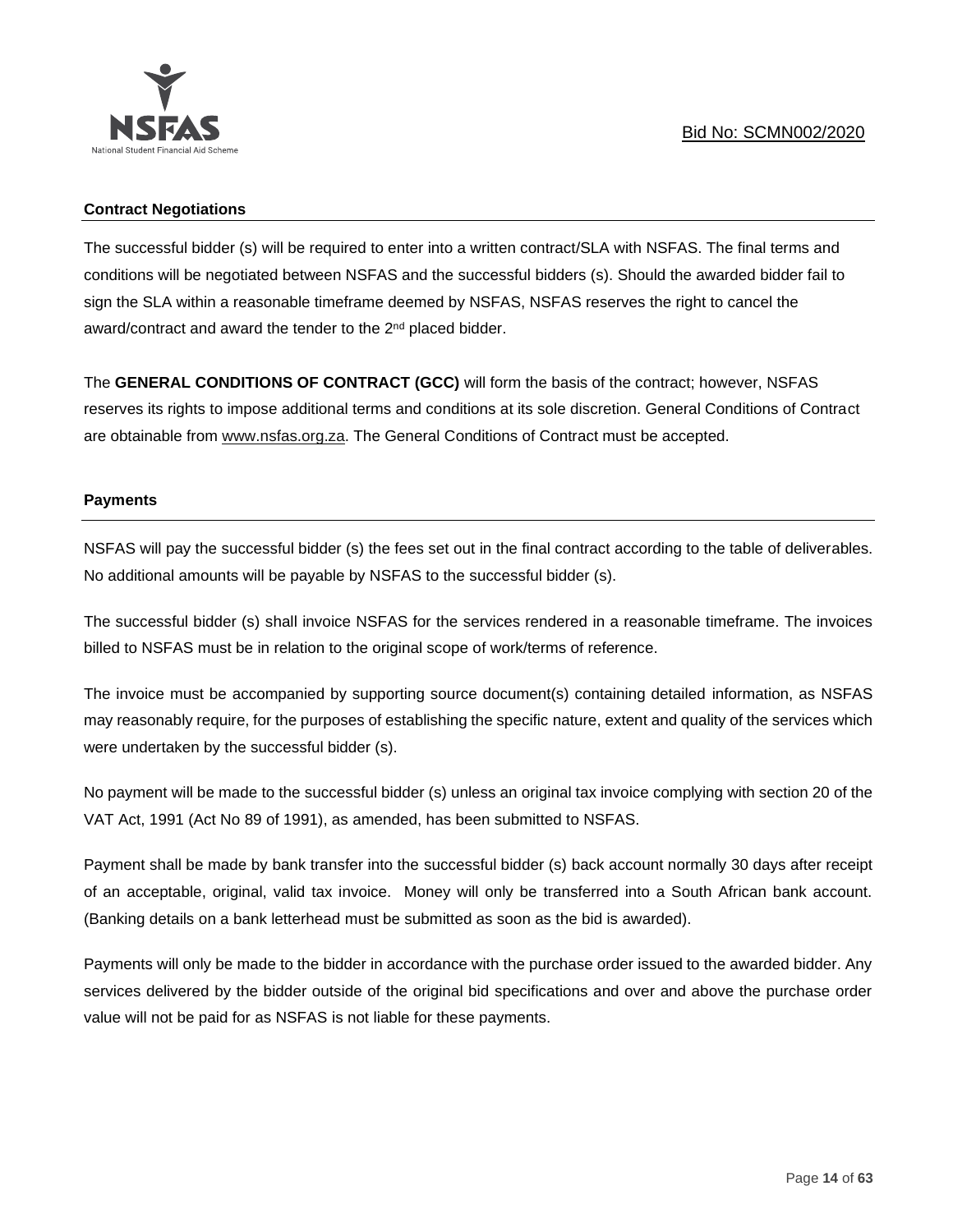

# **1. Purpose**

NSFAS is going to implement the ISO 90001 QMS in order to ensure standardization of service delivery across the organization, in accordance with established standards and agreed service levels. The purpose of this bid specification is to obtain bid proposals from prospective service providers to procure onsite resources to conduct assessments in line to ensure that NSFAS is certified to ISO 9001: 2015 standards

The range of services to be delivered will be primarily at NSFAS premises, situated in Wynberg, Cape Town as it is expected that the service provider will implement the solution using a hands-on approach together with NSFAS resources over the engagement period. This is however subject to amendment based on COVID-19 Impact.

The solution will be the certification of NSFAS as a public entity to the ISO 9001:2015 QMS standards.

## **2. Background**

NSFAS is a statutory body funded primarily by the Department of Higher Education, Science and Innovation. NSFAS provides bursaries to eligible students who wish to study at the 26 public universities and 50 Technical and Vocational Education and Training (TVETs) colleges.

The organisation was established and is governed by the NSFAS Act (Act No. 56 of 1999) which mandates the NSFAS to:

- (1) Provide loans and bursaries to eligible students.
- (2) Develop criteria and conditions for the granting of loans and bursaries to eligible students in consultation with the Minister of Higher Education and Training.
- (3) Raise funds.
- (4) Recover loans.
- (5) Maintain and analyse a database and undertake research for the better utilisation of financial resources.
- (6) Advising the minister on matters relating to financial aid for students and undertaking other functions assigned to it by the NSFAS act 56 of 1999 as amended or by the Minister.

NSFAS employs 500 people and the organisation operates from Wynberg in Cape Town. Since August 2018, the organisation has been placed under administration. During this period the functional structure of the entity includes the following key areas

- (1) Office of the Administrator Administrator
- (2) Business Operations Chief Operations Officer (NSFAS)
- (3) Risk and Governance Chief Governance Risk and Compliance Officer (NSFAS)
- (4) Corporate Affairs Head Corporate Affairs (fulfilled by Administrator's advisor)
- (5) ICT Chief Information Officer (fulfilled by Administrator's advisor)
- (6) Business Enablement CGRC in Acting Capacity
- (7) Human Resource HR Chief Officer (fulfilled by Administrator's advisor and NSFAS employee)
- (8) Finance Chief Financial Officer (fulfilled by Administrator's advisor and NSFAS employee in acting capacity)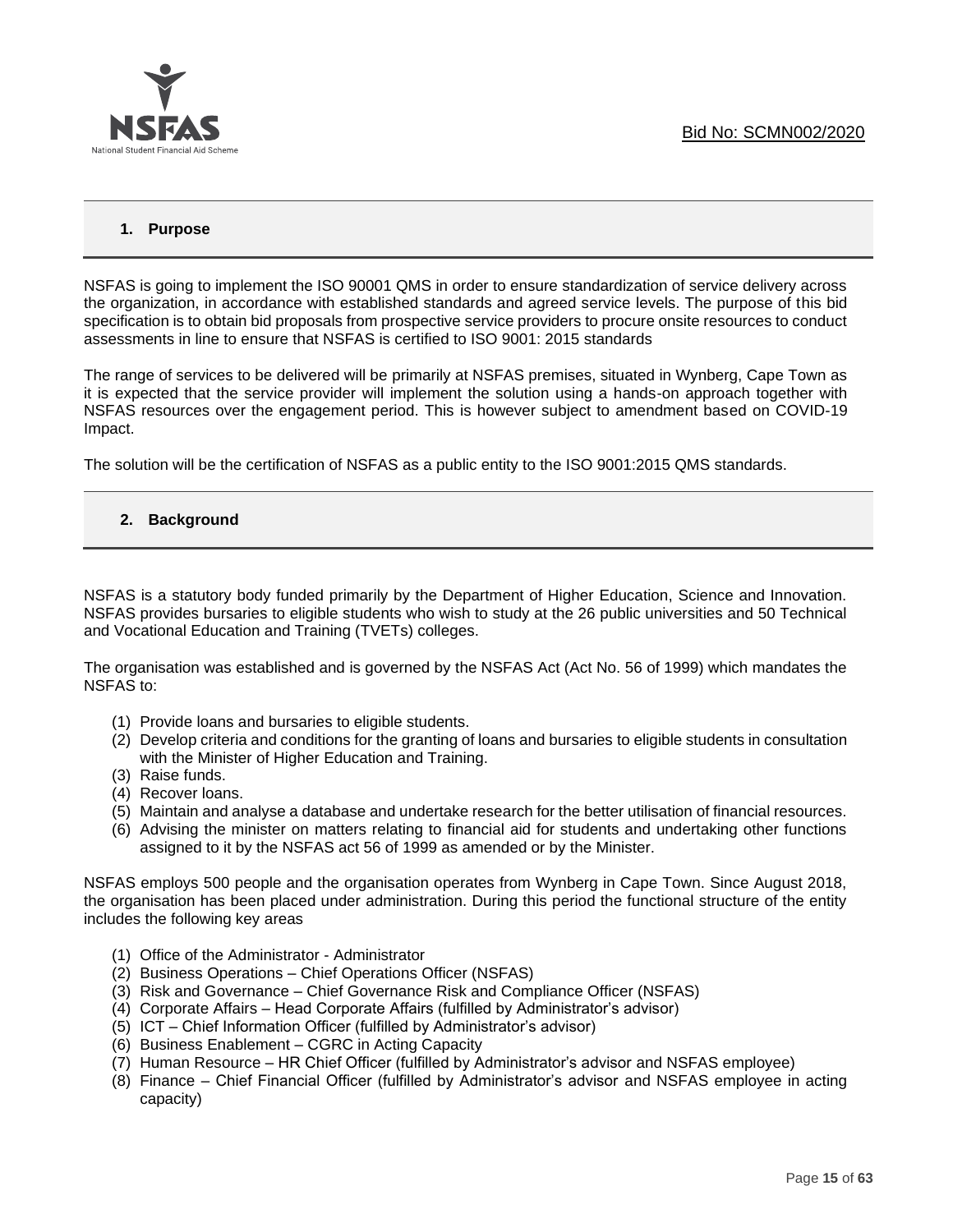

## **3. Scope of Work**

NSFAS requires the service provider to provider suitably skilled Resource(s) in order to deliver its ISO 9001 project. The resources required are specified in the functional requirements. The team will work with an existing NSFAS team in order to deliver project outcomes.

NSFAS requires that these Resource(s) deliver ISO 9001:2015 QMS aligned documentation, audit, training and communications, management review(s) and continual improvement services to ensure that NSFAS is certified as compliant to the ISO 9001:2015 QMS.

- 3.1 The following business units will be prioritised:
	- (a) Human Resources
	- (b) Operations
	- (c) ICT
	- (d) Finance
- 3.2 The resources will be required over a period of a year, with the primary deliverables required to be delivered by 31 March 2021.
- 3.3 Given the current pandemic and Lockdown, the service provider is expected to be able to demonstrate that it is able to host workshops online and work remotely in an effective and efficient manner. NSFAS is fully operational with all staff working from home. The preferred online meeting mechanism is MS Teams.
- 3.4 The NSFAS process model is shown below. NB: The organisation is in the process of formalising Business Process Management as a capability across the organisation, as a result, the model below continues to be updated and will further be revised based on the inputs from the ISO 9001:2015 Quality Management Gap assessment.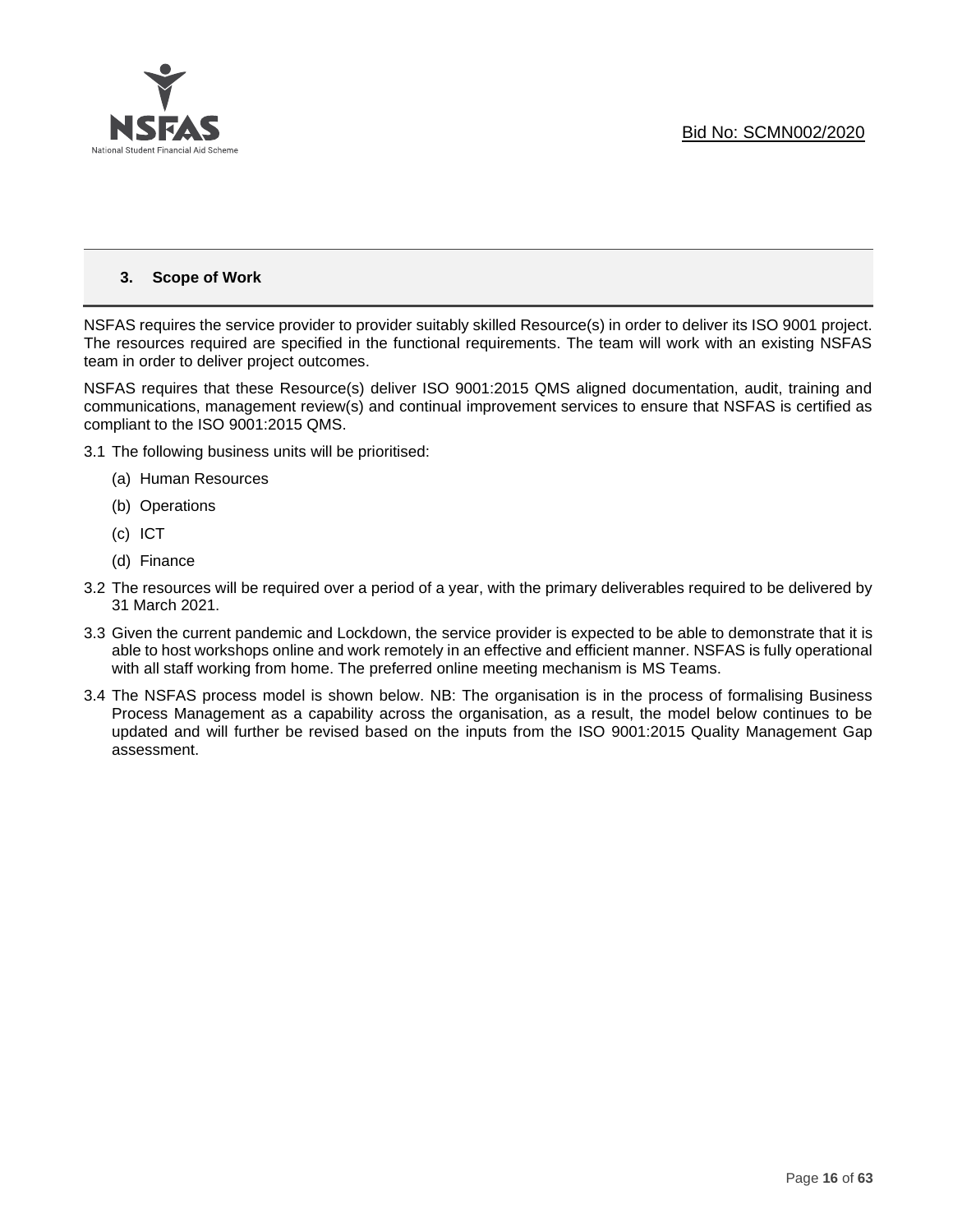

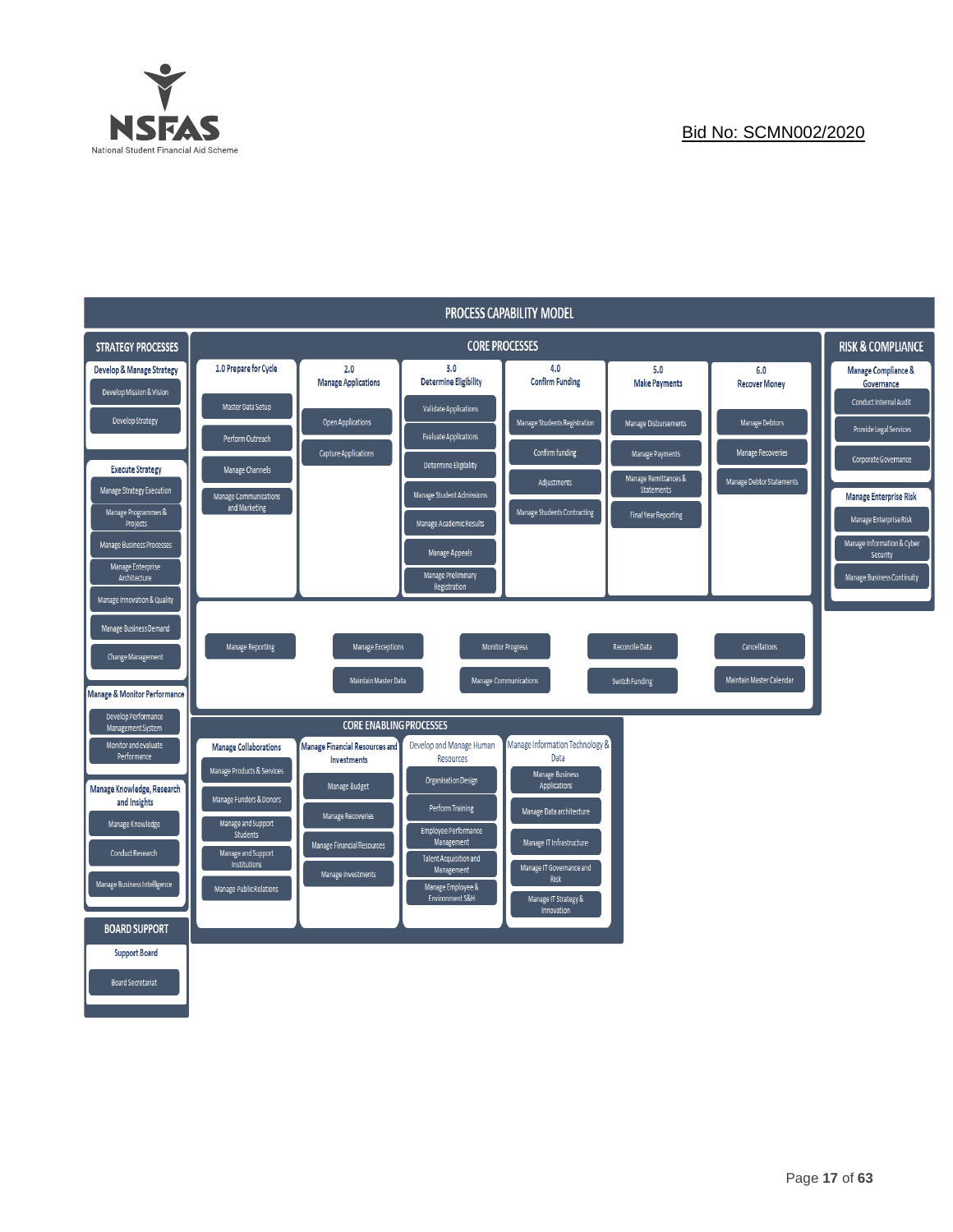

# **4. Mandatory requirements**

*All bids must comply with the mandatory requirements and failure to comply with any of these requirements will disqualify the bid.*

| 4.1. | <b>COMPANY EXPERIENCE - NSFAS requires the bidder</b><br>to have performed similar services to clients that have<br>similar operations to NSFAS or other industries in<br>general. project be conducted by the service provider<br>that has:                                                                                                        | <b>Complied</b><br>-Yes | <b>Complied</b><br>- No | Page<br>reference per<br>bidder<br>proposal |
|------|-----------------------------------------------------------------------------------------------------------------------------------------------------------------------------------------------------------------------------------------------------------------------------------------------------------------------------------------------------|-------------------------|-------------------------|---------------------------------------------|
|      | 4.1.1 The bidder must provider a minimum of three<br>reference letters, on the letterhead of the clients, where<br>they have successfully implemented/audited ISO 9001<br>Quality Management System in the last five years.<br>Note: These implementation/projects can be for ISO 9001:<br>2008 and/ or the ISO 9001: 2015 standards                |                         |                         |                                             |
| 4.2. | <b>TEAM EXPERIENCE: The bidders assigned</b><br>Resource(s) must possess the required experience /<br>past implementation experience and<br>qualifications/professional certification from accredited<br>bodies:                                                                                                                                    |                         |                         |                                             |
|      | 4.2.1 NSFAS proposes the following team composition at<br>the minimum.<br>1 X Programme Lead<br>$\bullet$<br>2 X ISO Lead Auditors/ ISO process specialists<br>$\bullet$<br>4 X ISO Auditors/ ISO process practitioners<br>$\bullet$<br>Minimum required experience and qualifications are<br>detailed in section 5.6. Please include detailed CVs. |                         |                         |                                             |
| 4.3. | <b>ABILITY TO WORK REMOTELY:</b>                                                                                                                                                                                                                                                                                                                    |                         |                         |                                             |
|      | 4.3.1. Given the current pandemic and Lockdown, the bidder<br>must demonstrate that it can meet the deliverables whilst<br>working remotely, this includes hosting workshops online<br>and work remotely in an effective and efficient manner.                                                                                                      |                         |                         |                                             |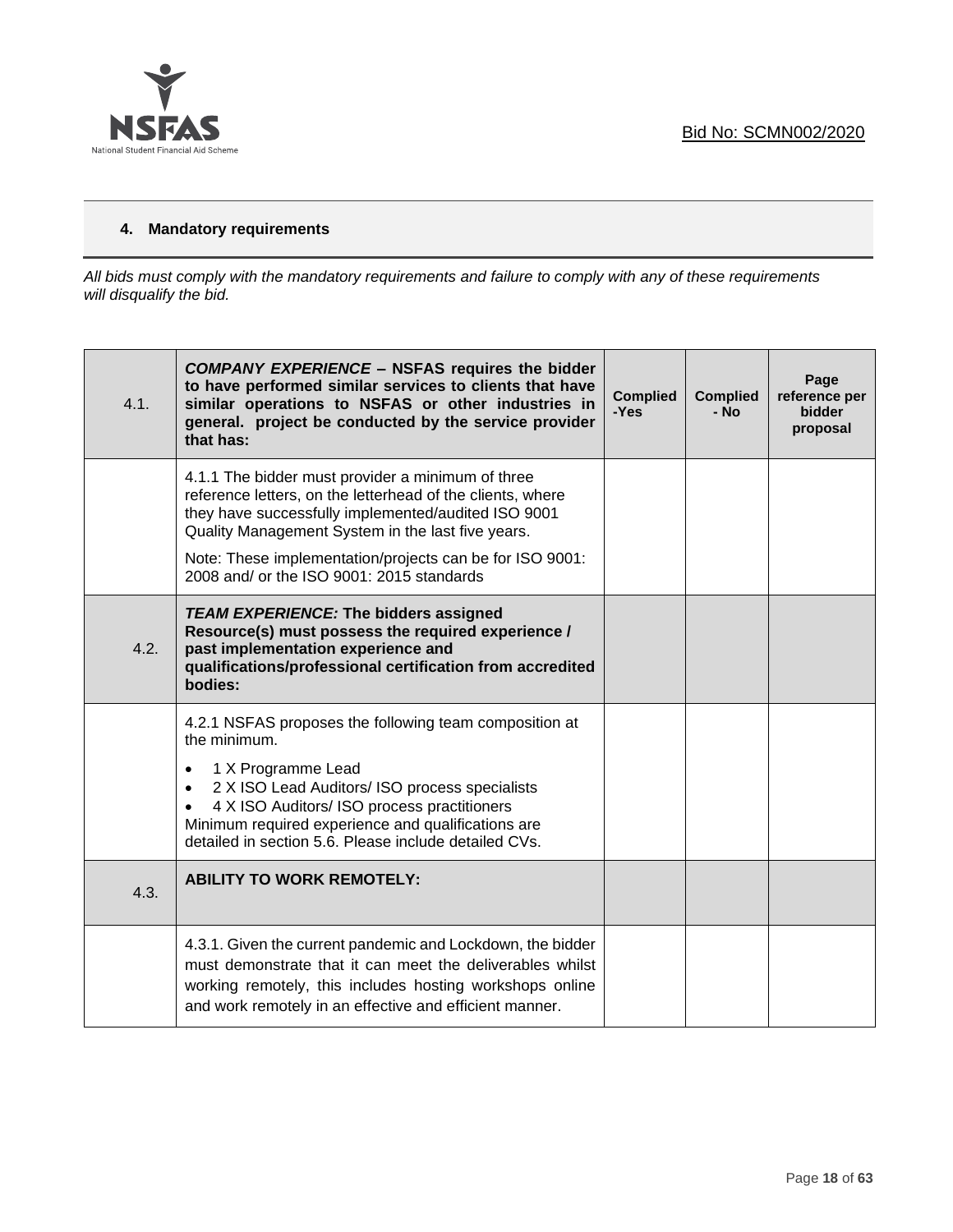

# **5. Functional specification**

The bidder's proposal should cover the following:

| 5.1    | <b>DOCUMENTATION:</b> Documentation is a key element<br>of the ISO 9001:2015 QMS.                                                                                                                                                                                                                                                             | Complied -<br><b>Yes</b> | Complied -<br><b>No</b> | Page reference<br>per bidder<br>proposal |
|--------|-----------------------------------------------------------------------------------------------------------------------------------------------------------------------------------------------------------------------------------------------------------------------------------------------------------------------------------------------|--------------------------|-------------------------|------------------------------------------|
|        | The bidder must show evidence of how it intends to<br>document the ISO 9001:2015 QMS artefacts as<br>aligned to all the 10 clauses (where applicable)                                                                                                                                                                                         |                          |                         |                                          |
| 5.1.1  | <b>Quality Policy</b><br>$\bullet$<br><b>Quality Objectives</b><br>$\bullet$<br>Procedures<br>$\bullet$<br><b>Processes</b><br>$\bullet$<br>Work instructions<br>$\bullet$                                                                                                                                                                    |                          |                         |                                          |
|        | The business units that are priority focus areas are:<br><b>Human Resources</b><br>$\bullet$<br>Operations<br>$\bullet$<br><b>ICT</b><br>$\bullet$<br>Finance<br>$\bullet$                                                                                                                                                                    |                          |                         |                                          |
| 5.2    | <b>AUDITS:</b> The Audits form an integral part of the<br>certification process and will be conducted at different<br>points in the implementation lifecycle.<br>(NSFAS will ensure that all requirements to conduct<br>these are provided at the appropriate times including<br>but not limited to ensuring the availability of staff/teams) | Complied -<br>Yes        | Complied-<br><b>No</b>  | Page reference<br>per bidder<br>proposal |
|        |                                                                                                                                                                                                                                                                                                                                               |                          |                         |                                          |
| 5.2.1. | The bidder will be required to provide an implementation plan that includes but not limited to the<br>number of resources, estimated duration, etc on the process it intends to follow to carry out the the<br>following audits:                                                                                                              |                          |                         |                                          |
| 5.2.2  | The Internal Audit<br>$\bullet$<br>The follow-up (Internal Audit)<br>$\bullet$<br>The Certification / Registration Audit<br>$\bullet$<br>The Surveillance Audits<br>$\bullet$<br>The Re-certification Audit<br>$\bullet$                                                                                                                      |                          |                         |                                          |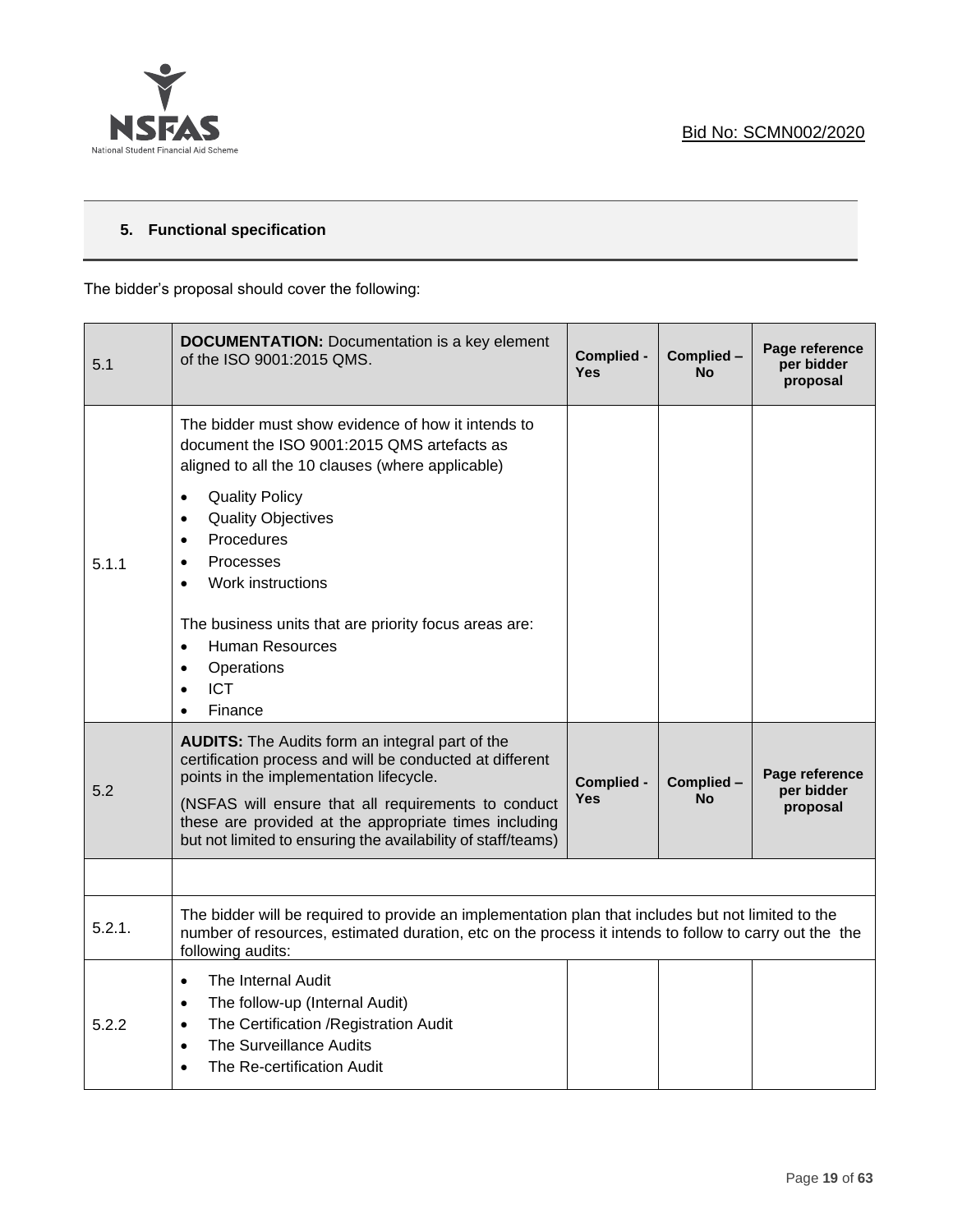

| 5.3    | <b>TRAINING AND COMMUNICATION: The training of</b><br>all internal stakeholders and the communication to<br>both internal and external stakeholders are important<br>to a successful certification process.<br>(NSFAS will ensure that all media to conduct and/or<br>disseminate these are provided at the appropriate<br>times). | Complied -<br><b>Yes</b> | Complied -<br><b>No</b> | Page reference<br>per bidder<br>proposal |
|--------|------------------------------------------------------------------------------------------------------------------------------------------------------------------------------------------------------------------------------------------------------------------------------------------------------------------------------------|--------------------------|-------------------------|------------------------------------------|
|        |                                                                                                                                                                                                                                                                                                                                    |                          |                         |                                          |
| 5.3.1. | The proposal must include the bidders training implementation plan and detailed process of<br>upskilling / equip and share information with key/selected NSFAS staff who will be tasked with<br>maintaining the QMS post-implementation.                                                                                           |                          |                         |                                          |
| 5.3.2  | The training must include:<br>NSFAS Core Implementation team (BPM&A<br>$\bullet$<br>Team)<br><b>QMS Champions (Senior Managers)</b><br>$\bullet$<br>Executive (Chiefs and GMs)<br>٠                                                                                                                                                |                          |                         |                                          |
| 5.3.2  | Customized awareness and communication programs<br>including but not limited to advisory on content for<br><b>Wall Plaques</b><br>$\bullet$<br>E-fliers<br>$\bullet$<br>Desktop Wall papers<br>$\bullet$<br>Email signatures etc<br>$\bullet$                                                                                      |                          |                         |                                          |
| 5.4    | <b>MANAGEMENT REVIEW: The Management review</b><br>process is very important in the ISO Project lifecycle.<br>the<br>(NSFAS will<br>ensure<br>there<br>that<br>Executive<br>Management and the Management Representative are<br>available to review and provide input into the process at<br>this stage)                           | Complied -<br>Yes        | Complied -<br><b>No</b> | Page reference<br>per bidder<br>proposal |
|        | The bidder will be required to provide the following:                                                                                                                                                                                                                                                                              |                          |                         |                                          |
| 5.4.1  | The plan of action and timeframe for the Management<br>Review exercise.                                                                                                                                                                                                                                                            |                          |                         |                                          |
| 5.4.2  | The format and structure in which the Management<br>Review Report will be delivered including how feedback<br>would be obtained from Management on the audit<br>findings.                                                                                                                                                          |                          |                         |                                          |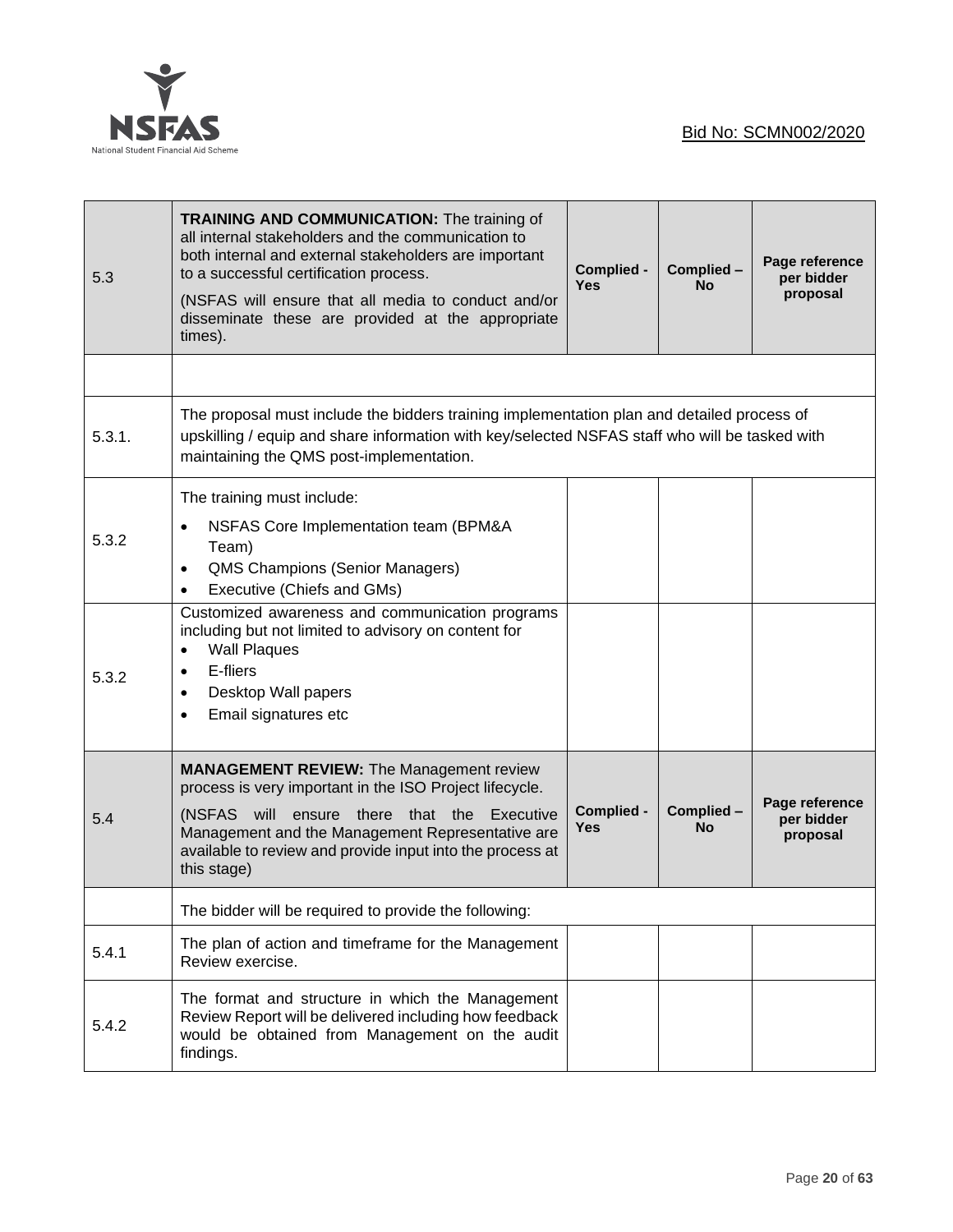

| 5.4.3  | The format and structure by which Management will and<br>can commit to the implementation of audit findings as<br>necessary.                                                                                                                                                                                                                                                                                 |                   |                        |                                          |
|--------|--------------------------------------------------------------------------------------------------------------------------------------------------------------------------------------------------------------------------------------------------------------------------------------------------------------------------------------------------------------------------------------------------------------|-------------------|------------------------|------------------------------------------|
| 5.5    | <b>SUSTAIN - CONTINUAL IMPROVEMENT: The</b><br>processes of continually improving the QMS is key to<br>the ISO journey.<br>(NSFAS will ensure there that the all stakeholders are<br>aware that it is a journey that continues after the<br>certification.)                                                                                                                                                  |                   | Complied-<br>No        | Page reference<br>per bidder<br>proposal |
|        |                                                                                                                                                                                                                                                                                                                                                                                                              |                   |                        |                                          |
| 5.5.1. | The bidder will be required to provide the evidence of how it intends to demonstrate and empower<br>NSFAS Staff during the project on how to:<br>Select opportunities for improvement<br>٠<br>Act against nonconformities<br>$\bullet$<br>Implement corrective actions as necessary<br>$\bullet$<br>Continually improve the QMS                                                                              |                   |                        |                                          |
| 5.6    | <b>TEAM EXPERIENCE:</b> The bidders implementation<br>team must have previous experience and qualifications<br>/professional certification from accredited bodies such<br>as the South African Quality Institute (SAQI), the<br>American Society for Quality (ASQ), and the British<br>Quality Foundation (BQF) etc.                                                                                         | Complied -<br>Yes | Complied-<br><b>No</b> | Page reference<br>per bidder<br>proposal |
|        |                                                                                                                                                                                                                                                                                                                                                                                                              |                   |                        |                                          |
|        | The bidder will be required to provide the evidence that its team meet or exceed the minimum<br>criteria as below:                                                                                                                                                                                                                                                                                           |                   |                        |                                          |
| 5.6.1  | <b>PROGRAMME LEAD</b><br>10 years+ experience maintaining ISO certificate<br>portfolio.<br>10 years+ experience working with ISO registrars.<br>$\bullet$<br>Global audit program development and<br>$\bullet$<br>management experience.<br>Decision making - Identifying and understanding<br>$\bullet$<br>enterprise issues, problems, and opportunities.<br>Educated to a Postgraduate or Master level in |                   |                        |                                          |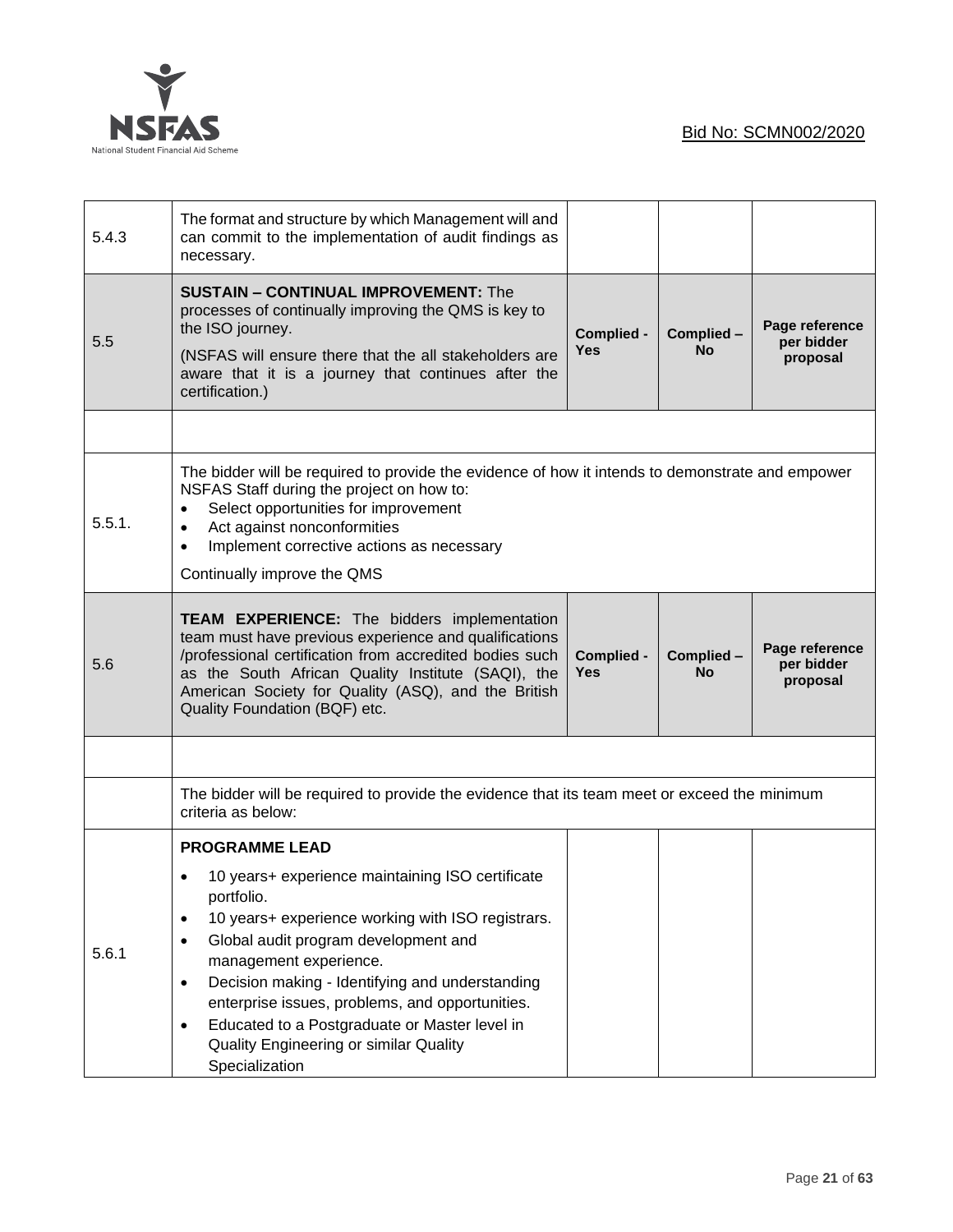

|       | <b>ISO LEAD AUDITOR</b>                                                                                                                                                                                                                                                                                                                                                                                                                                                                                                                                                                                                                                                                                            |                   |                 |                                          |  |
|-------|--------------------------------------------------------------------------------------------------------------------------------------------------------------------------------------------------------------------------------------------------------------------------------------------------------------------------------------------------------------------------------------------------------------------------------------------------------------------------------------------------------------------------------------------------------------------------------------------------------------------------------------------------------------------------------------------------------------------|-------------------|-----------------|------------------------------------------|--|
| 5.6.2 | Certified and accredited as a Lead Auditor on<br>$\bullet$<br>either ISO 9001:2008 or ISO 9001:2015 QMS<br>standards. Experience of other standards e.g.<br>ISO17025 and or ISO14000 desirable but not as a<br>substitute<br>10 years+ experience in conducting ISO audits<br>$\bullet$<br>and the root cause analysis of the respective<br>outcomes<br>5 years+ experience in implementing Customer<br>٠<br>Satisfaction Survey programs<br>Extensive and demonstratable experience of using<br>$\bullet$<br>quality tools, including: Fish Bone diagram, Pareto<br>Charting, 5 Why, 5W2H, A3 Problem Solving, 8D<br>and other methods of structured problem solving<br>At least a bachelor's degree<br>$\bullet$ |                   |                 |                                          |  |
|       | <b>ISO AUDITOR(S)</b>                                                                                                                                                                                                                                                                                                                                                                                                                                                                                                                                                                                                                                                                                              |                   |                 |                                          |  |
| 5.6.3 | Certified and accredited as an auditor on either<br>ISO 9001:2008 or ISO 9001:2015<br>5 + years' internal audit or ISO audit project<br>$\bullet$<br>experience<br>2+ years' experience in implementing Customer<br>$\bullet$<br>Satisfaction Survey programs<br>Working knowledge of problem-solving methods.<br>$\bullet$<br>Skilled in working with data and producing metric<br>$\bullet$<br>charts.<br>At least a bachelor's degree<br>٠                                                                                                                                                                                                                                                                      |                   |                 |                                          |  |
| 5.7   | <b>PROJECT TIMELINES: NSFAS expects the service</b><br>provider to provide evidence of how it intends to<br>deliver the project within the proposed<br>implementation timeline                                                                                                                                                                                                                                                                                                                                                                                                                                                                                                                                     | Complied -<br>Yes | Complied-<br>No | Page reference<br>per bidder<br>proposal |  |
|       |                                                                                                                                                                                                                                                                                                                                                                                                                                                                                                                                                                                                                                                                                                                    |                   |                 |                                          |  |
|       | The RFP must include the Service provider's timeframe for the completion and delivery of:                                                                                                                                                                                                                                                                                                                                                                                                                                                                                                                                                                                                                          |                   |                 |                                          |  |
| 5.7.1 | A NSFAS current-state assessment / current<br>$\bullet$<br>compliance levels to the ISO 900:2000 QMS<br>framework.<br>A NSFAS Quality policy and Quality Objectives<br>٠<br>ISO focused training and awareness programs for<br>٠<br>all NSFAS staff and management (EXCO and<br>Management Representative)                                                                                                                                                                                                                                                                                                                                                                                                         |                   |                 |                                          |  |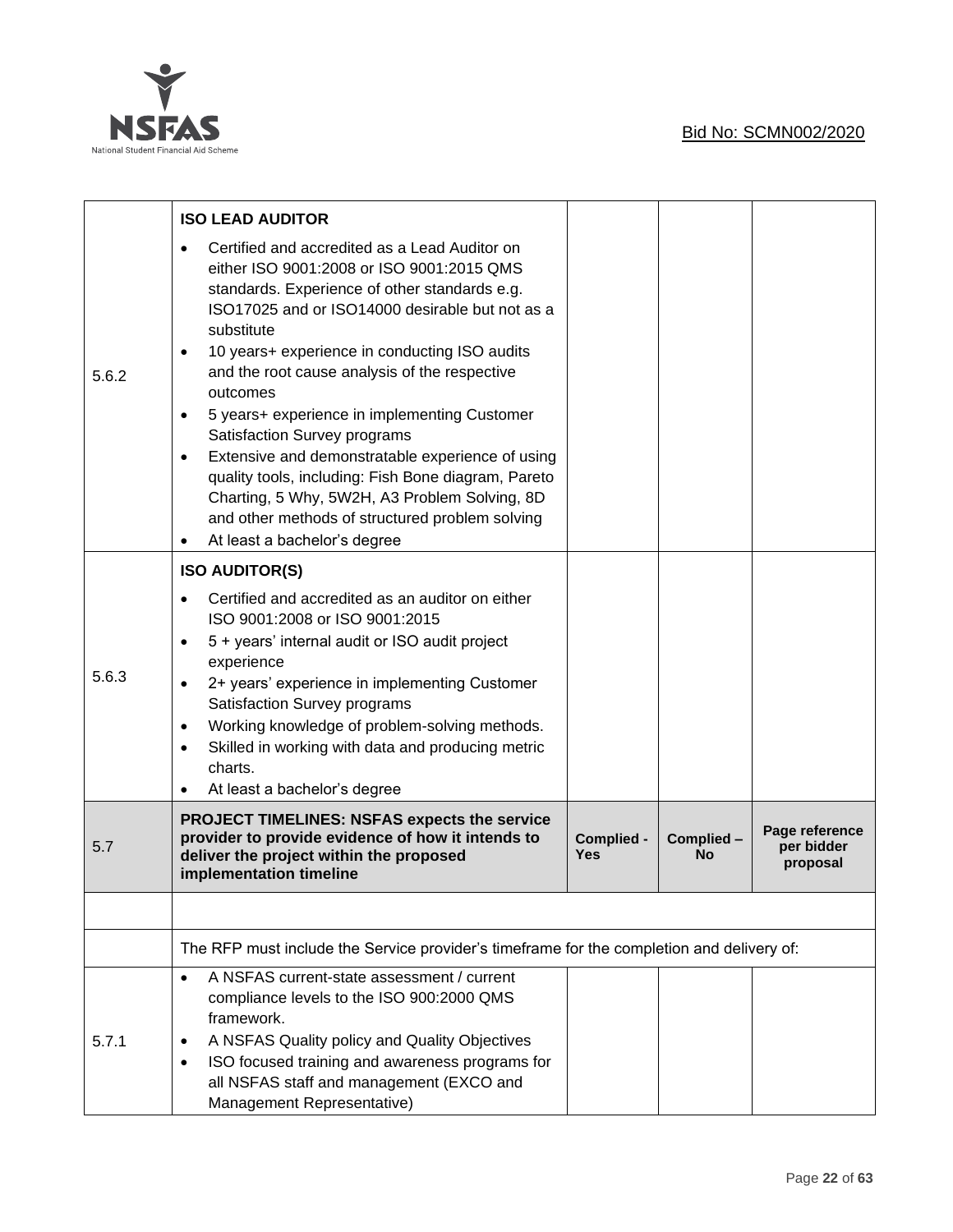

|       | Core NSFAS processes identification and<br>documentation (key artefacts- policies, procedures<br>etc)<br>Internal Audit(s) and Report(s) (documentation of<br>$\bullet$<br>findings and corrective actions taken/suggested)<br>The Management Review exercise and Report<br>$\bullet$<br>The Registration/ Certification Audit<br>٠<br>Continual Improvement plan for maintaining the<br>٠<br>QMS post certification |  |                  |                                          |
|-------|----------------------------------------------------------------------------------------------------------------------------------------------------------------------------------------------------------------------------------------------------------------------------------------------------------------------------------------------------------------------------------------------------------------------|--|------------------|------------------------------------------|
| 5.8   | <b>PROJECT RISKS: Like all projects, NSFAS</b><br>anticipates there may be potential disruptions to<br>the schedule and timelines as a result of known<br>and unknown project risks.                                                                                                                                                                                                                                 |  | Complied<br>– No | Page reference<br>per bidder<br>proposal |
|       |                                                                                                                                                                                                                                                                                                                                                                                                                      |  |                  |                                          |
|       | The bidder must provide evidence of how it intends to mitigate any potential missed milestone and<br>minimize disruption to business as usual (BAU) within the proposed implementation timeline.<br>Therefore, the RFP must demonstrate the following                                                                                                                                                                |  |                  |                                          |
| 5.8.1 | The potential risk of a missed project milestone<br>$\bullet$<br>The contingency action plan to such risk.<br>$\bullet$<br>The evidence on how to ensure the<br>implementation/transition has minimal disruption to<br>business as usual.                                                                                                                                                                            |  |                  |                                          |

# **6. Contract Period**

- The contract will be for a minimum period of 12 months. NSFAS reserves the right to terminate the contract, provided a three (3) month notification is given to the appointed service provider.
- NSFAS reserves the right to request a replacement resource and the service provider is obligated to replace the resource within 36 hours.
- NSFAS reserves the right to request the team to sign a non-disclosure agreement.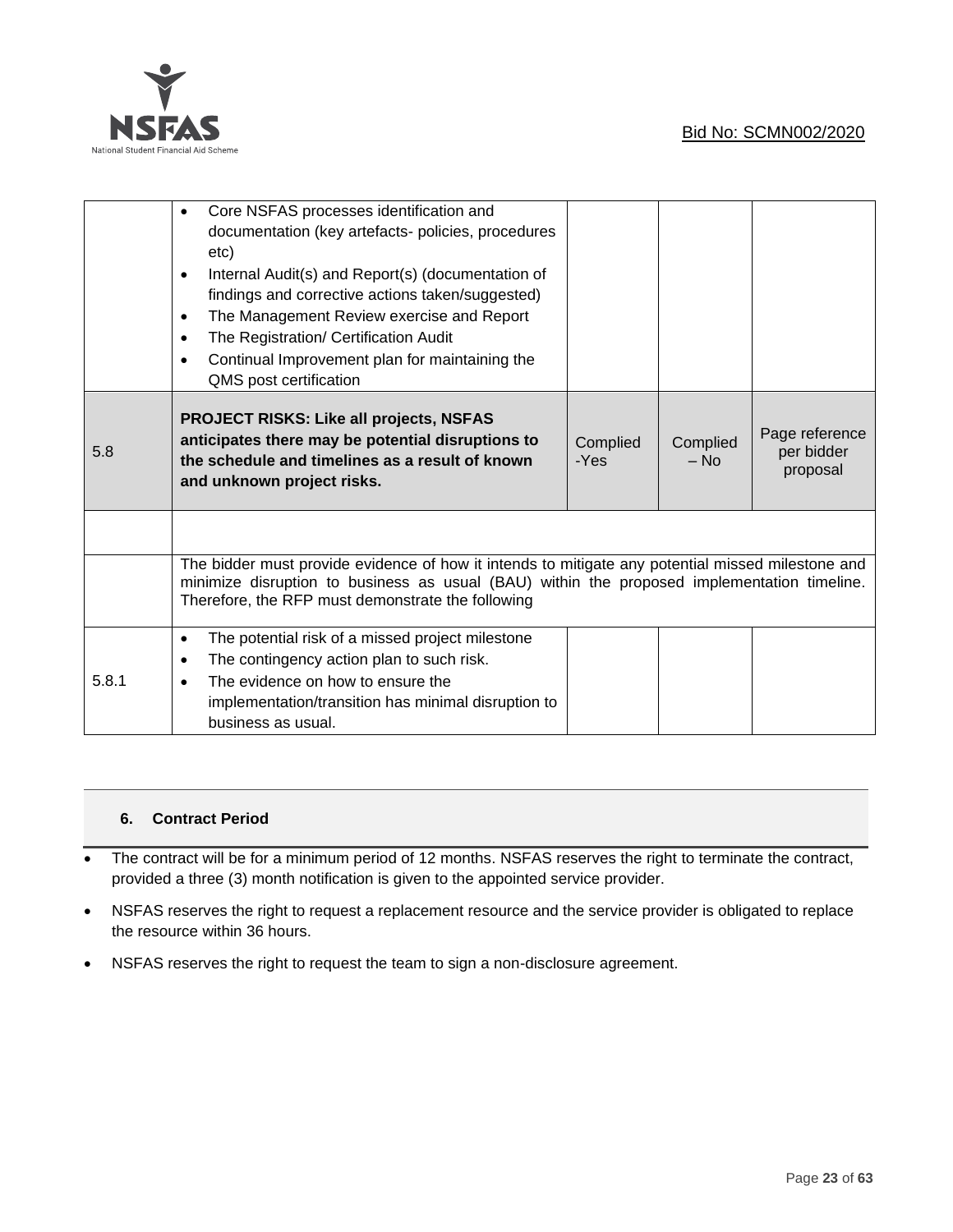

# **7. Pricing Schedule**

*Please consider the inevitable Consumer Price Index (CPI) increases year on year on the pricing upon the duration of the contract period being in excess of a 12-month period. The pricing must be inclusive of all costs including disbursements (travel, accommodation etc) where applicable*

| NO. | <b>ITEM</b>                      | <b>DESCRIPTION</b>                                                                                                                                                                                                                                                                         | <b>TOTAL PRICE</b><br>(VAT<br>EXCLUDING) |
|-----|----------------------------------|--------------------------------------------------------------------------------------------------------------------------------------------------------------------------------------------------------------------------------------------------------------------------------------------|------------------------------------------|
|     | Documentation                    | <b>ISO Gap Report</b><br>$\bullet$<br><b>Quality Policy</b><br>$\bullet$<br><b>Quality Objectives</b><br>$\bullet$<br>Procedures<br>$\bullet$<br>Processes<br>$\bullet$<br>Work instructions<br>$\bullet$                                                                                  |                                          |
|     | Audits                           | The Internal Audit<br>$\bullet$<br>Follow-up (Internal Audit)<br>$\bullet$<br>Certification / Registration Audit<br>$\bullet$<br>The Surveillance Audit(s)<br>$\bullet$<br>The Re-certification Audit<br>$\bullet$                                                                         |                                          |
|     | Training                         | Customized training programs including but not limited to<br>Introduction to ISO 9001:2015 QMS for employees<br>$\bullet$<br>ISO 9001:2015 Auditor Training for Quality Champions<br>$\bullet$<br>ISO 9001:2015 Executive awareness for Management<br>$\bullet$<br>Representative and EXCO |                                          |
|     | Communications                   | Customized awareness and communication programs<br>including but not limited to advisory on content for<br><b>Wall Plaques</b><br>$\bullet$<br>E-fliers<br>$\bullet$<br>Desktop Wall papers<br>$\bullet$<br>email signatures etc<br>$\bullet$                                              |                                          |
|     | Management<br>review             | All project management, professional services, travel and<br>associated on-boarding costs (including after-hours work)                                                                                                                                                                     |                                          |
|     | Sustain-Continual<br>Improvement | Selection of opportunities for improvement<br>$\bullet$<br>Action against nonconformities<br>$\bullet$<br>Implementation of corrective actions as necessary<br>$\bullet$<br>Continuous improvement of the QMS<br>$\bullet$                                                                 |                                          |
|     | Project<br>Management            | All project management, professional services, travel and<br>associated on-boarding costs (including after-hours work).                                                                                                                                                                    |                                          |
|     | <b>SUB-TOTAL</b>                 |                                                                                                                                                                                                                                                                                            |                                          |
|     | VAT @ 15%                        |                                                                                                                                                                                                                                                                                            |                                          |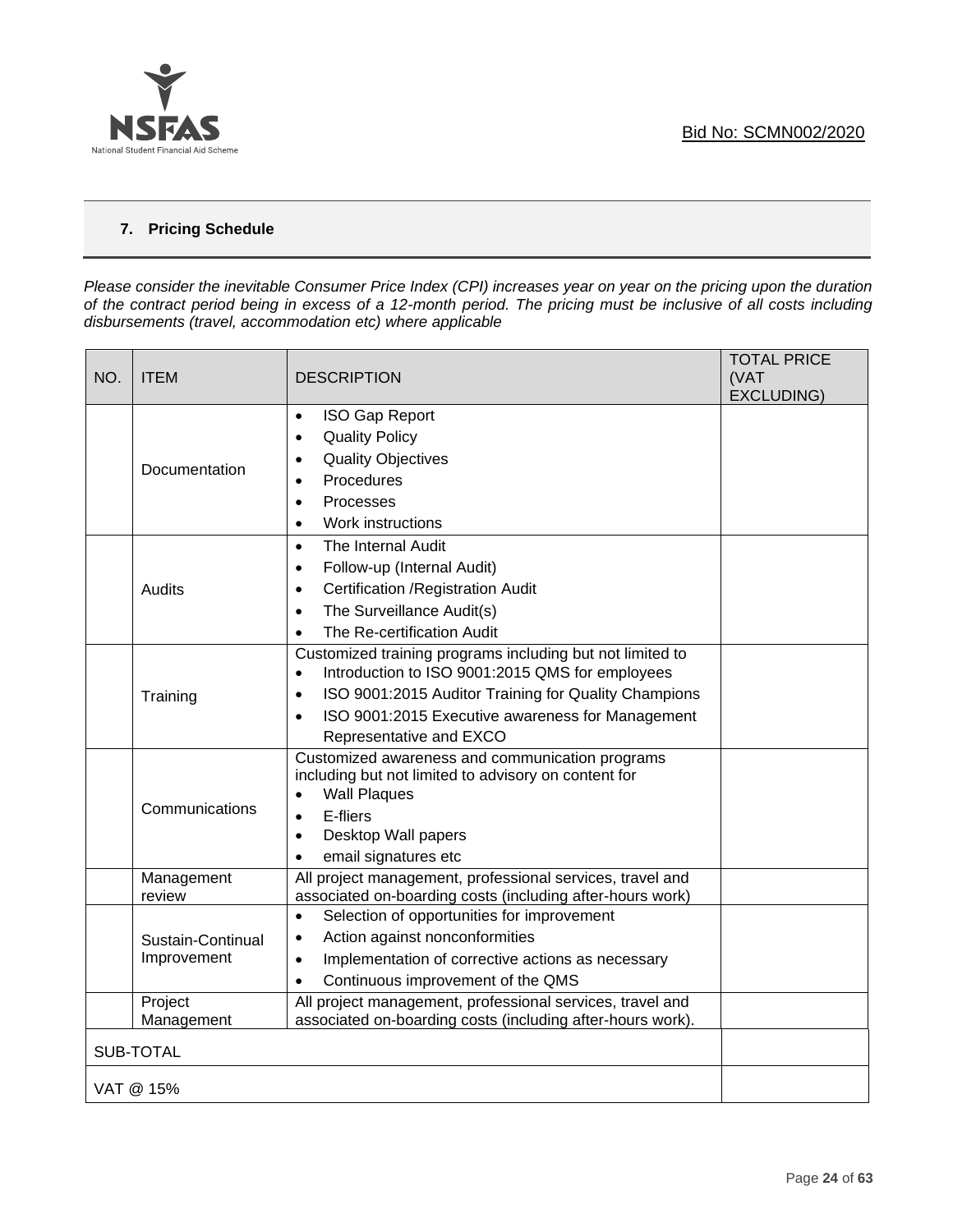

| NO.                                                  | TEM | <b>DESCRIPTION</b> | <b>TOTAL PRICE</b><br>(VAT<br>EXCLUDING) |
|------------------------------------------------------|-----|--------------------|------------------------------------------|
| TOTAL COST (INCLUDING VAT AND DISBURSEMENTS AND CPI) |     |                    |                                          |

# **8. Evaluation Criteria**

#### Technical evaluation criteria element:

Bidders are required to achieve the minimum score for company experience and functional specifications in order to progress to be evaluated for the Price and BBB-EE. Only bidders who passed the mandatory requirements and the evaluation criteria will proceed to be evaluated for Price and BBB-EE.

| <b>Element</b>                   | Weight |
|----------------------------------|--------|
| Company Experience               | 10%    |
| <b>Functional Specifications</b> | 90%    |
| <b>TOTAL</b>                     | 100%   |

Criteria and Weighting:

*Bidders need to score a minimum of 70% for functionality. Bidders who score less than 70% minimum for functionality will not be considered for the evaluation of Price and BBB-EE. Bids will be evaluated in accordance with the following technical criteria:*

| <b>Company experience</b>                                                                                                                           | Points available                        | <b>Bidder</b><br>scoring | <b>Points</b><br>scored |
|-----------------------------------------------------------------------------------------------------------------------------------------------------|-----------------------------------------|--------------------------|-------------------------|
| Provide a minimum of 5 reference letters on<br>previous client's company letterhead where ISO                                                       | Less than 5 reference letters $= 0$     |                          |                         |
| 9001:2008 QMS or ISO 9001:2015 QMS<br>implementation services were rendered,                                                                        | 5 reference letters $=$ 3               |                          |                         |
| reflecting dates of services rendered. (NSFAS<br>reserves the right to contact the company to<br>confirm the details as per the reference letters). | 6 or more reference letters $= 5$       |                          |                         |
|                                                                                                                                                     | Less than 5 years' experience= 0        |                          |                         |
| Provide evidence of company experience<br>related to ISO 9001:2008 OMS or ISO<br>9001:2015 QMS implementation rendered via                          | 5 to 10 years' experience = $3$         |                          |                         |
| (evidenced from) the reference letters.                                                                                                             | More than 10 years' experience $=$<br>5 |                          |                         |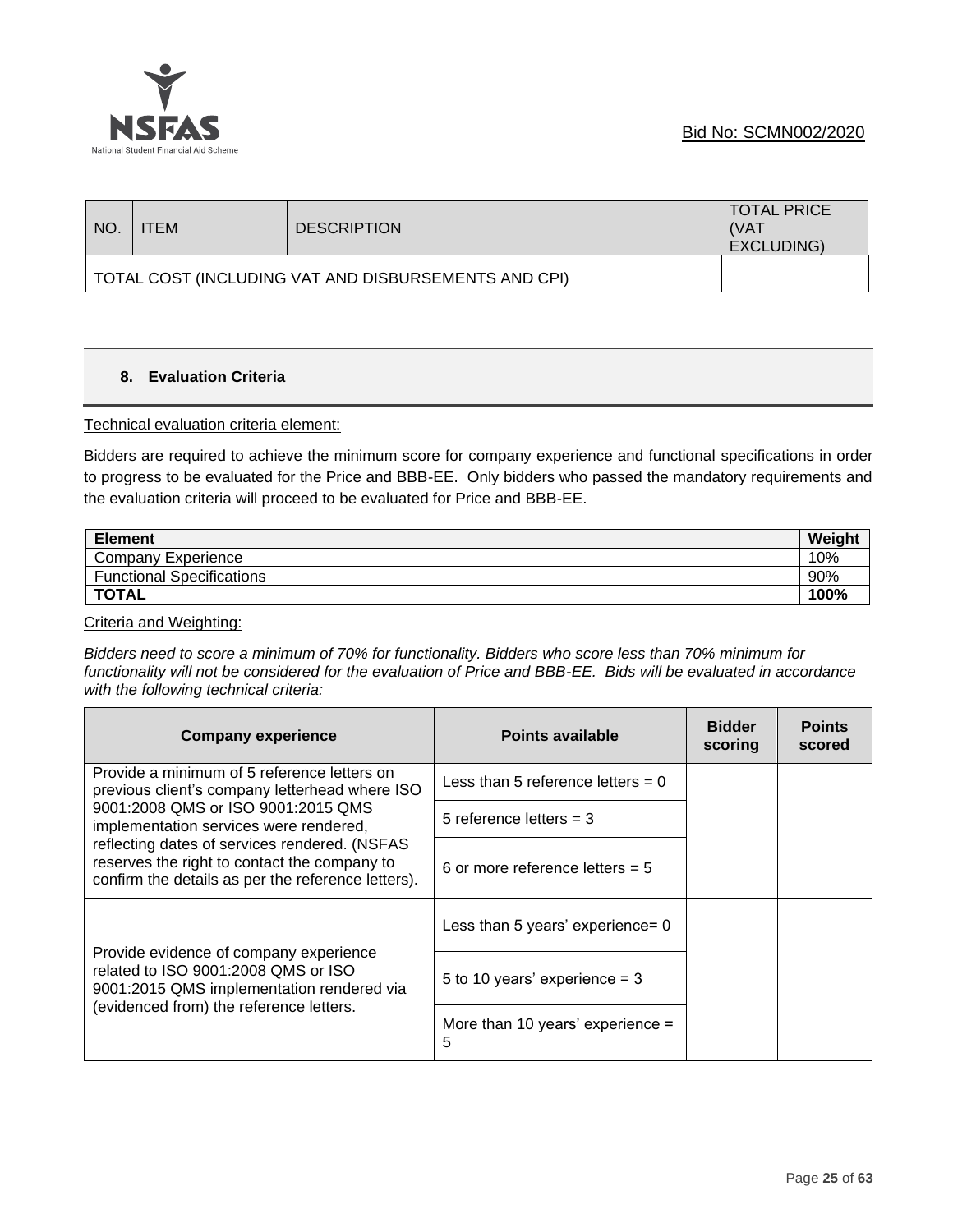

| <b>Functional Specifications</b>                                                                             | <b>Points available</b>                                        | <b>Bidder</b><br>scoring | <b>Points</b><br>scored |
|--------------------------------------------------------------------------------------------------------------|----------------------------------------------------------------|--------------------------|-------------------------|
| The bidder must submit a solution proposal that                                                              | The proposal does not meet all<br>functional specifications= 0 |                          |                         |
| meets the functional requirements for section 5.1<br>(Documentation)                                         | The proposal meets all functional<br>specifications = $10$     |                          |                         |
| The bidder must submit a solution proposal that<br>meets the functional requirements for section 5.2         | The proposal does not meet all<br>functional specifications= 0 |                          |                         |
| (Audit)                                                                                                      | The proposal meets all functional<br>specifications = $10$     |                          |                         |
| The bidder must submit a solution proposal that                                                              | The proposal does not meet all<br>functional specifications= 0 |                          |                         |
| meets the functional requirements for section 5.3<br>(Training and Comms)                                    | The proposal meets all functional<br>specifications = $15$     |                          |                         |
| The bidder must submit a solution proposal that<br>meets the functional requirements for section 5.4         | The proposal does not meet all<br>functional specifications= 0 |                          |                         |
| (Management Review)                                                                                          | The proposal meets all functional<br>specifications = $10$     |                          |                         |
| The bidder must submit a solution proposal that<br>meets the functional requirements for section 5.5         | The proposal does not meet all<br>functional specifications= 0 |                          |                         |
| (Sustain-Continual Improvement)                                                                              | The proposal meets all functional<br>specifications = $10$     |                          |                         |
| The bidder must submit a solution proposal that                                                              | The proposal does not meet all<br>functional specifications= 0 |                          |                         |
| includes timeframes for the completion and delivery<br>of section 5.7 (Project timelines)                    | The proposal meets all functional<br>specifications = $10$     |                          |                         |
| The bidder must submit evidence of how it intends to<br>mitigate any potential missed milestone and minimize | The proposal does not meet all<br>functional specifications= 0 |                          |                         |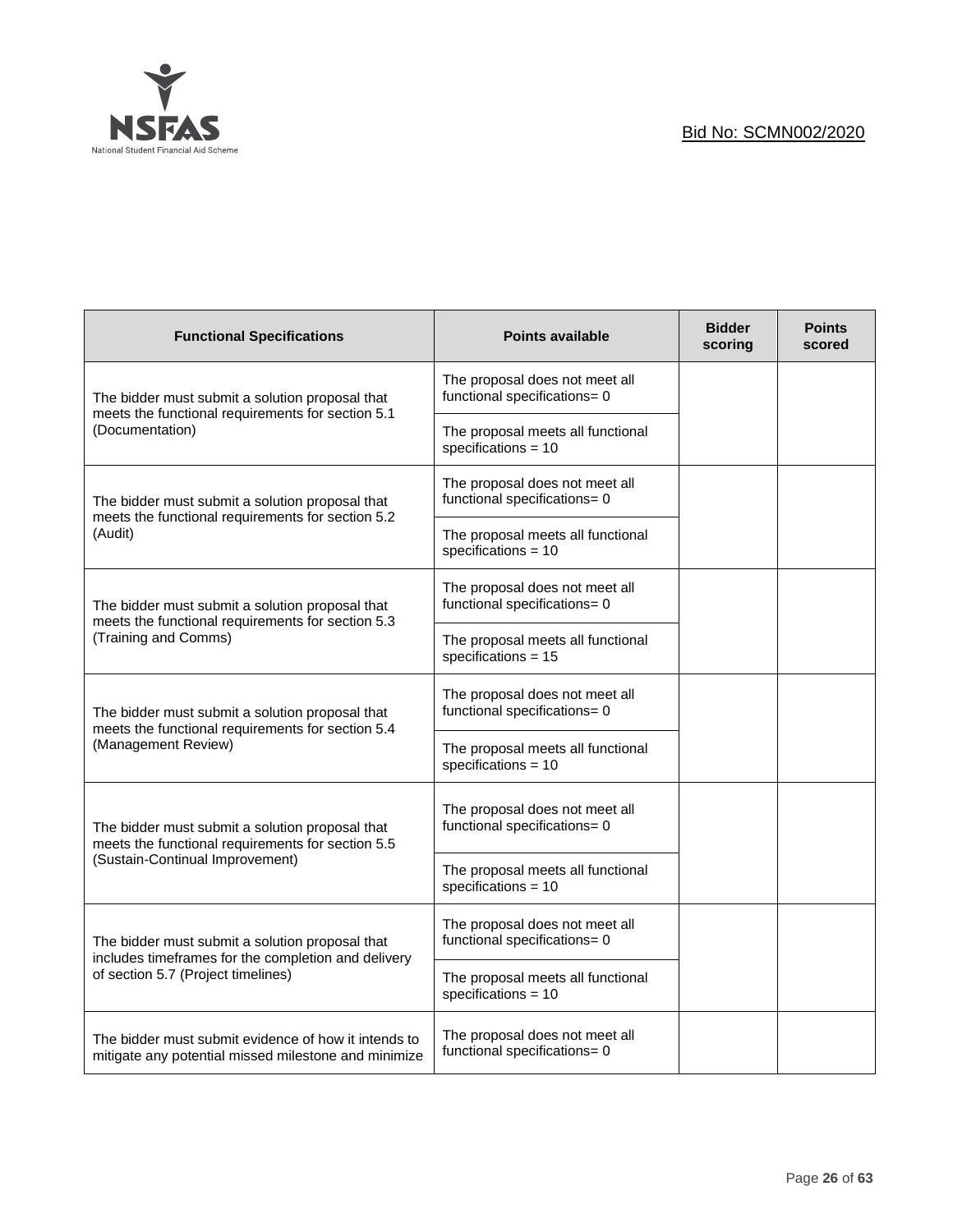

| disruption to BAU as detailed in section 5.8 (Project<br>Risks)                                  | The proposal meets all functional<br>specifications $= 5$      |  |
|--------------------------------------------------------------------------------------------------|----------------------------------------------------------------|--|
| The bidder must submit a solution proposal that<br>demonstrate how the implementation of the QMS | The proposal does not meet all<br>functional specifications= 0 |  |
| would best be conducted for maximum impact given<br>the current COVID-19 crises.                 | The proposal meets all functional<br>specifications $= 5$      |  |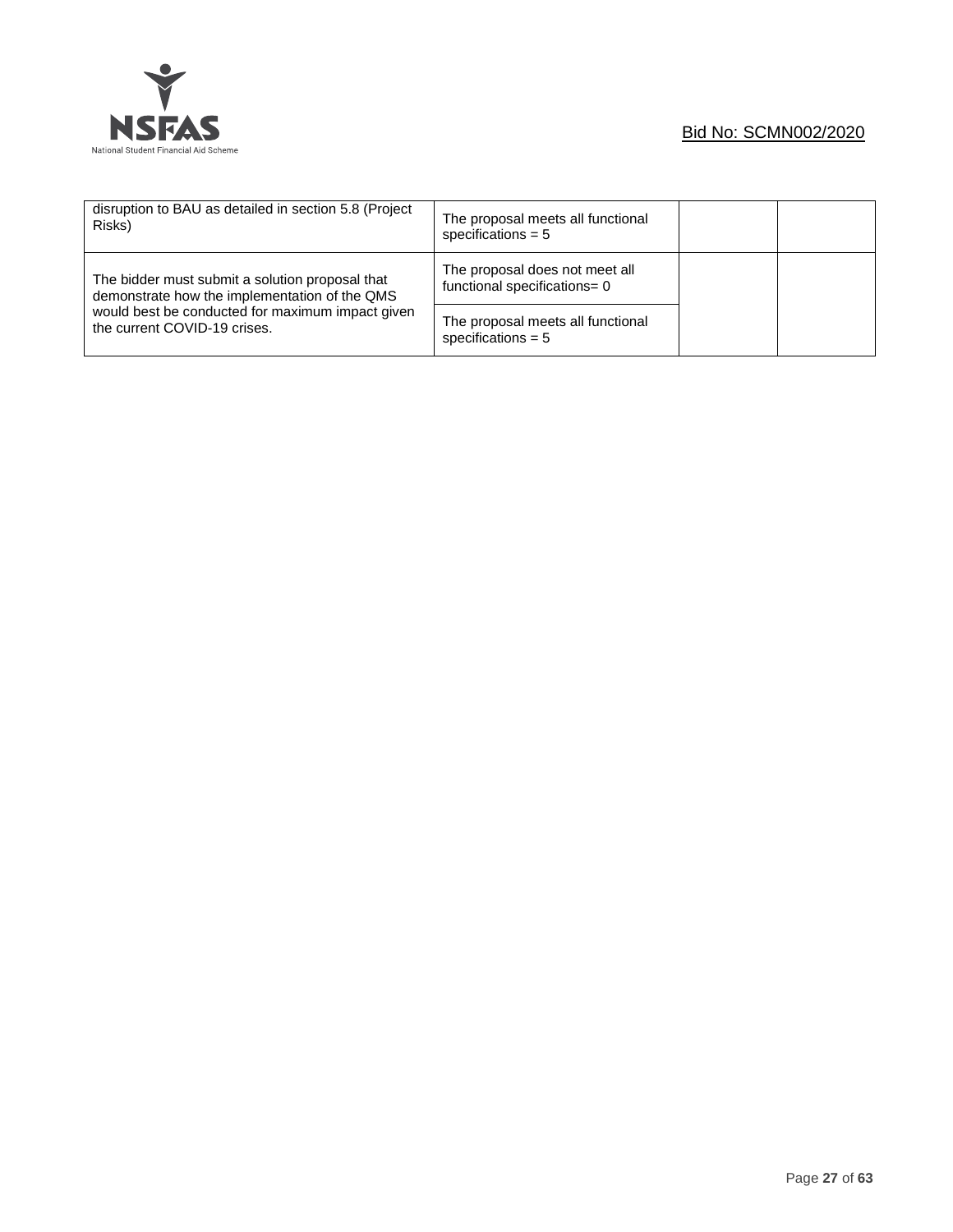| <b>NSFAS</b>                                                                                                                                      |                                     | <b>Bid No: SCMN002/2020</b> |                         |
|---------------------------------------------------------------------------------------------------------------------------------------------------|-------------------------------------|-----------------------------|-------------------------|
| The bidder must submit a solution proposal that meets<br>the functional requirements for section 4.6 (Team<br>Experience)- see below              | <b>Points available</b>             | <b>Bidder</b><br>scoring    | <b>Points</b><br>scored |
| <b>PROGRAMME LEAD</b>                                                                                                                             |                                     |                             |                         |
| 10 years+ experience maintaining ISO certificate                                                                                                  | Does not meet the requirement $= 0$ |                             |                         |
| portfolio.                                                                                                                                        | Meets the requirements $= 1$        |                             |                         |
|                                                                                                                                                   | Does not meet the requirement = $0$ |                             |                         |
| 10 years+ experience working with ISO registrars.                                                                                                 | Meets the requirements $= 1$        |                             |                         |
| Educated to a Postgraduate or Master level in Quality                                                                                             | Does not meet the requirement = $0$ |                             |                         |
| Engineering or similar Quality Specialization                                                                                                     | Meets the requirements $= 1$        |                             |                         |
| <b>ISO LEAD AUDITORS * 2</b>                                                                                                                      |                                     |                             |                         |
| Certified and accredited as a Lead Auditor on either                                                                                              | Does not meet the requirement = $0$ |                             |                         |
| ISO 9001:2008 or ISO 9001:2015 QMS standards.<br>Experience of other standards e.g. ISO17025 and or<br>ISO14000 desirable but not as a substitute | Meets the requirements $= 2$        |                             |                         |
| 10+ years' experience in conducting ISO audits and                                                                                                | Does not meet the requirement = $0$ |                             |                         |
| the root cause analysis of the respective outcomes                                                                                                | Meets the requirements $= 2$        |                             |                         |
| 5+ years' experience in implementing Customer<br>Satisfaction Survey programs                                                                     | Does not meet the requirement = $0$ |                             |                         |
|                                                                                                                                                   | Meets the requirements $= 2$        |                             |                         |
| At least a bachelor's degree                                                                                                                      | Does not meet the requirement = $0$ |                             |                         |
|                                                                                                                                                   | Meets the requirements $= 2$        |                             |                         |
| <b>ISO AUDITORS *4</b>                                                                                                                            |                                     |                             |                         |
| Certified and accredited as an auditor on either ISO                                                                                              | Does not meet the requirement = $0$ |                             |                         |
| 9001:2008 or ISO 9001:2015                                                                                                                        | Meets the requirements $= 1$        |                             |                         |
| 5+ years' Internal Audit or ISO audit project                                                                                                     | Does not meet the requirement = $0$ |                             |                         |
| experience                                                                                                                                        | Meets the requirements $=1$         |                             |                         |
| 2+ years' experience in implementing Customer                                                                                                     | Does not meet the requirement = $0$ |                             |                         |
| Satisfaction Survey programs                                                                                                                      | Meets the requirements =1           |                             |                         |
| At least a bachelor's degree                                                                                                                      | Does not meet the requirement = $0$ |                             |                         |
|                                                                                                                                                   | Meets the requirements $= 1$        |                             |                         |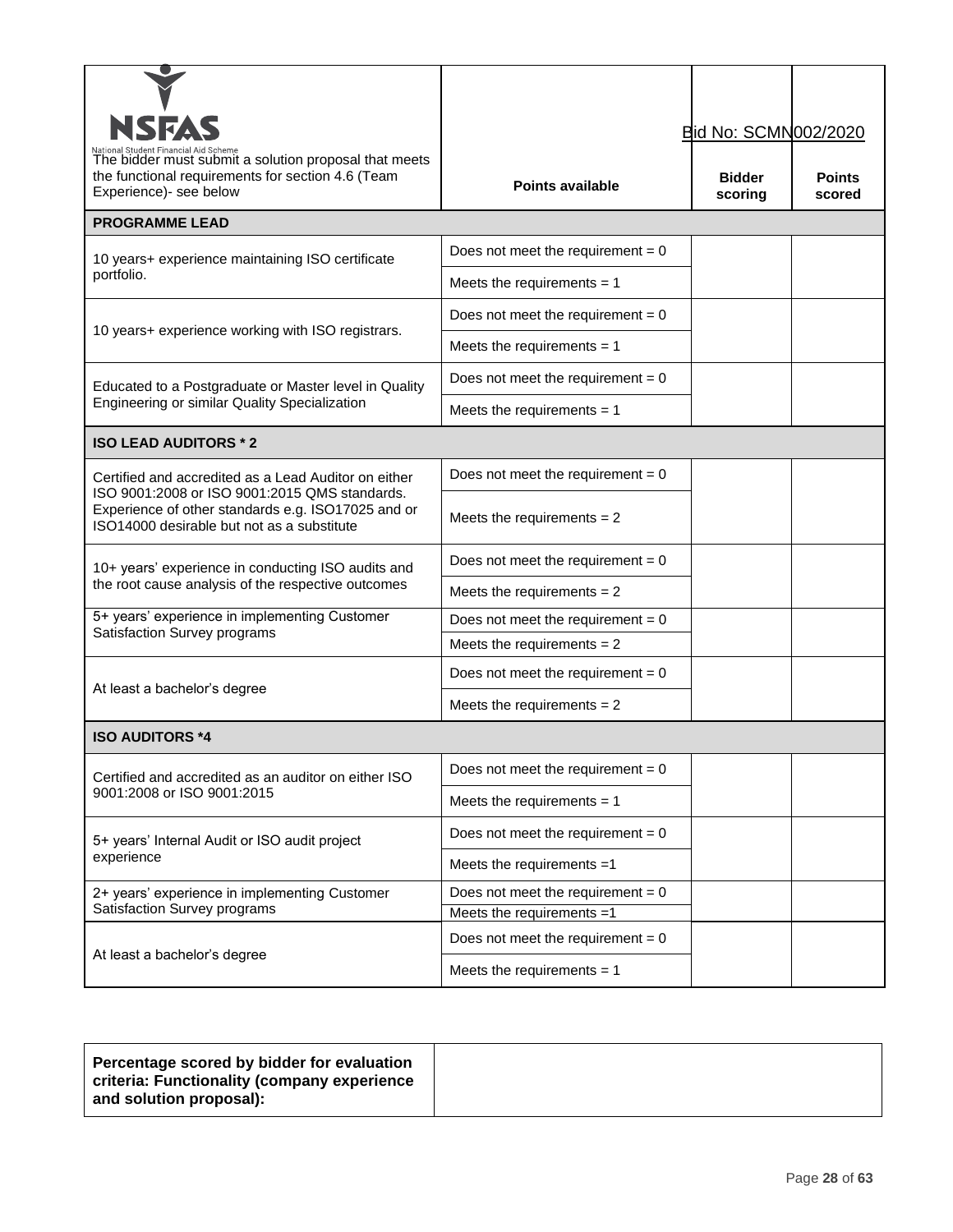

#### **SBD4**

## **1. Declaration of Interest**

This declaration will be used by institutions to ensure that when goods and services are being procured, all reasonable steps are taken to combat the abuse of the supply chain management system.

The bid of any bidder may be disregarded if that bidder, or any of its directors have:

A. abused the NSFAS's supply chain management system;

- B. committed fraud or any other improper conduct in relation to such system; or
- C. failed to perform on any previous contract.

**In order to give effect to the above, the following questionnaire must be completed and submitted with the bid**.

| The following particulars must be furnished:      |  |  |
|---------------------------------------------------|--|--|
| Full Name of bidder or his or her representative: |  |  |
|                                                   |  |  |
| <b>Identity Number:</b>                           |  |  |
|                                                   |  |  |
|                                                   |  |  |

2.3 Position occupied in the Company (director, trustee, shareholder<sup>2</sup>, member):

| 2.4 | Registration number of the company, enterprise, close corporation, partnership agreement or trust: |
|-----|----------------------------------------------------------------------------------------------------|
|     |                                                                                                    |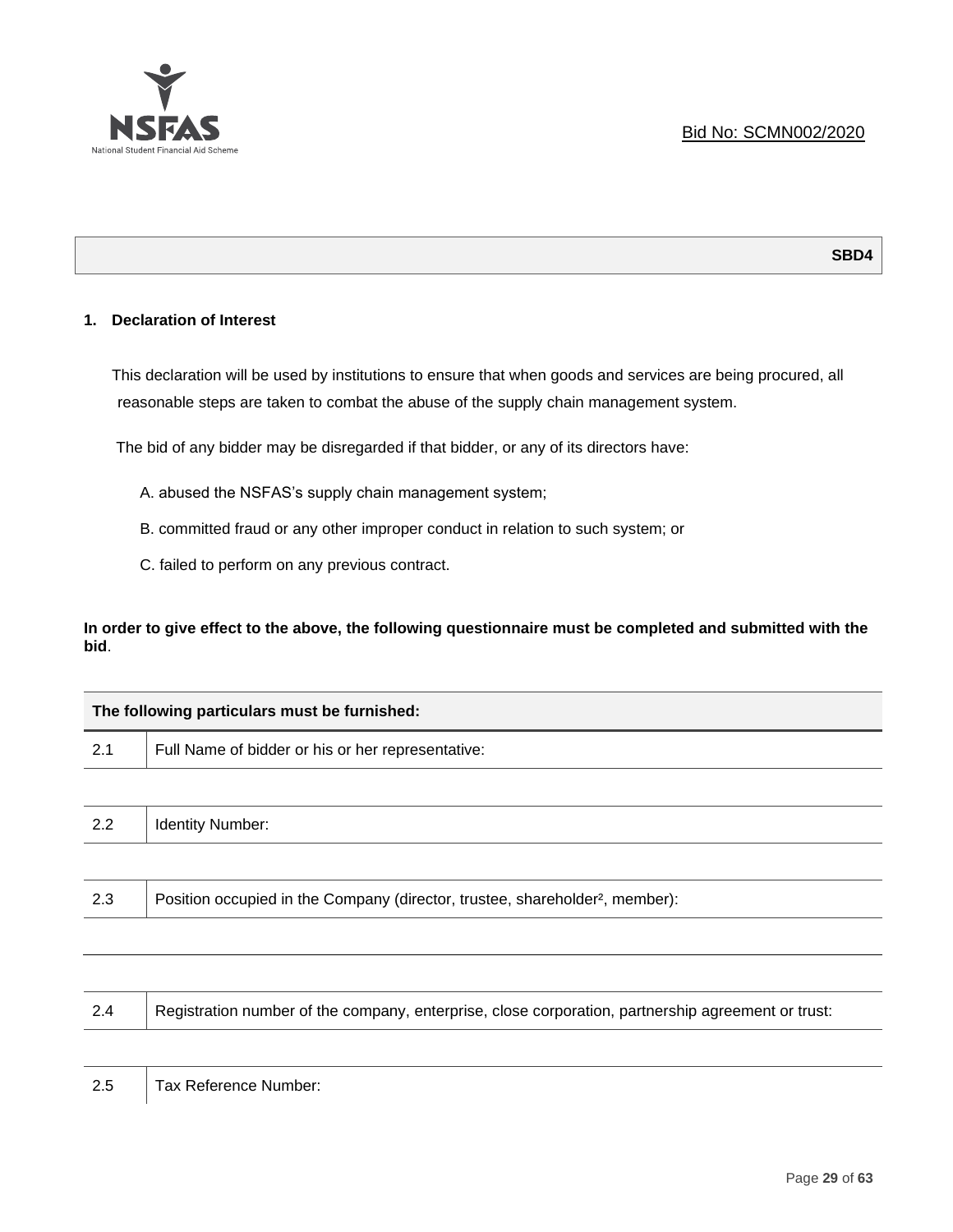

| 2.6    |                                                                                  | VAT Registration Number: |                                                                                                                                                                                                           |  |
|--------|----------------------------------------------------------------------------------|--------------------------|-----------------------------------------------------------------------------------------------------------------------------------------------------------------------------------------------------------|--|
|        |                                                                                  |                          |                                                                                                                                                                                                           |  |
| 2.6.1  | below.                                                                           |                          | The names of all directors / trustees / shareholders / members, their individual identity numbers, tax<br>reference numbers and, if applicable, employee / PESAL numbers must be indicated in paragraph 3 |  |
| 2.7    | Are you or any person connected with the bidder presently employed by the state? |                          |                                                                                                                                                                                                           |  |
|        | Yes                                                                              | No.                      |                                                                                                                                                                                                           |  |
| 2.7.2. | If yes, furnish the following particulars:                                       |                          |                                                                                                                                                                                                           |  |
|        |                                                                                  |                          | Name of person / director / trustee / shareholder/ member:                                                                                                                                                |  |

|  | Name of state institution at which you or the person connected to the bidder is employed: |
|--|-------------------------------------------------------------------------------------------|
|--|-------------------------------------------------------------------------------------------|

Position occupied in the state institution:

"State" means

- (a) Any national or provincial department, national or provincial public entity or constitutional institution within the meaning of the Public Finance Management Act, 1999 (Act No 1 of 1999);
- (b) Any municipality or municipal entity;
- (c) Provincial legislature;
- (d) National Assembly or the National Council of Provinces;
- (e) Parliament.

"Shareholder" means a person who owns shares in the company and is actively involved in the management of the enterprise or business and exercises control over the enterprise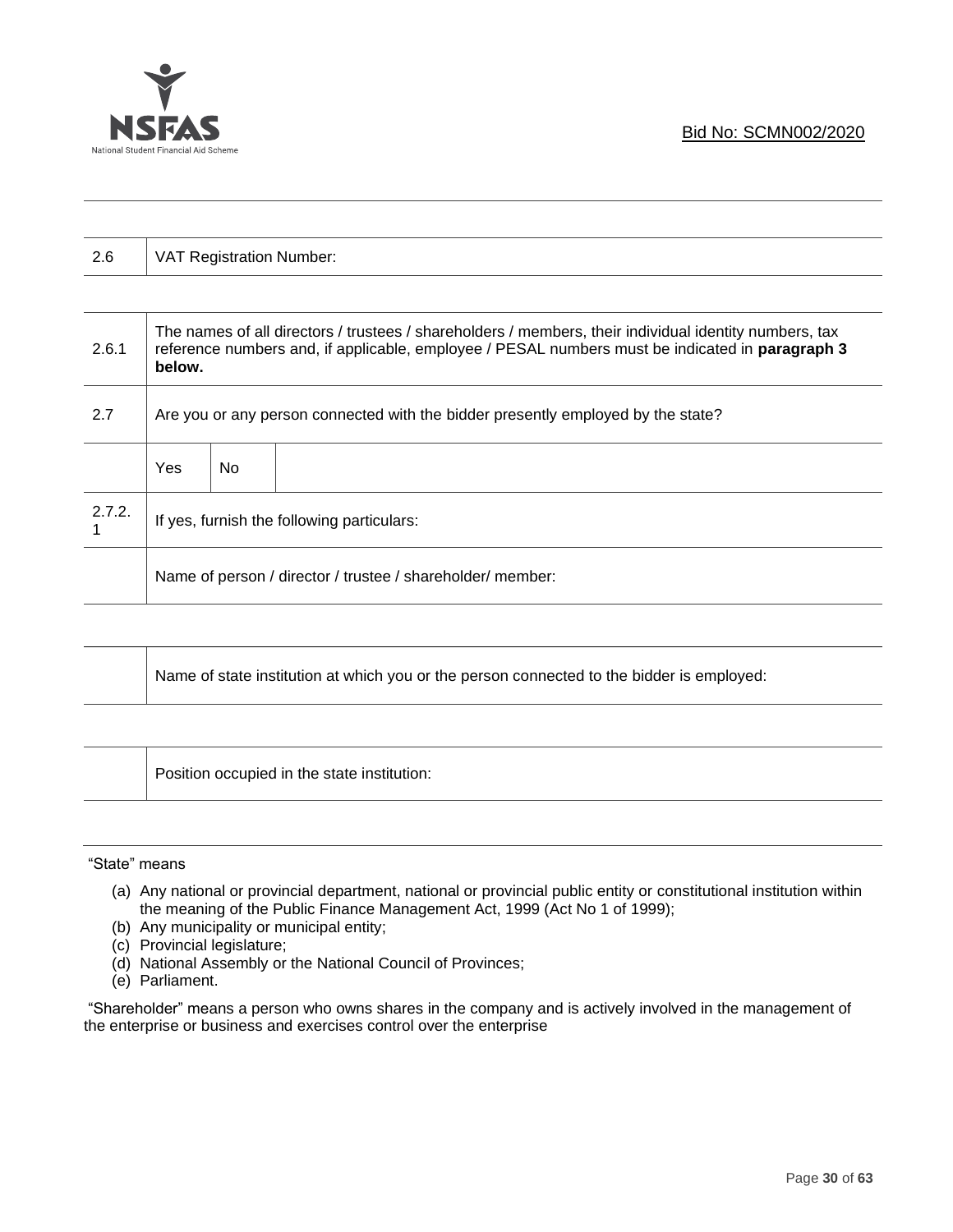

|             |                                                                                                                                                                                                                                                  | Any other particulars:      |                                                                                                                                                                 |  |
|-------------|--------------------------------------------------------------------------------------------------------------------------------------------------------------------------------------------------------------------------------------------------|-----------------------------|-----------------------------------------------------------------------------------------------------------------------------------------------------------------|--|
| 2.7.2       |                                                                                                                                                                                                                                                  |                             | If you are presently employed by the state, did you obtain the appropriate authority to undertake<br>remunerative work outside employment in the public sector? |  |
|             | Yes                                                                                                                                                                                                                                              | No                          |                                                                                                                                                                 |  |
|             |                                                                                                                                                                                                                                                  |                             | If yes, did you attach proof of such authority to the bid document?                                                                                             |  |
| 2.7.2.<br>1 | Note: Failure to submit proof of such authority, where applicable, may result in the disqualification of the<br>bid.                                                                                                                             |                             |                                                                                                                                                                 |  |
|             | Yes                                                                                                                                                                                                                                              | No                          |                                                                                                                                                                 |  |
| 2.7.2.<br>2 |                                                                                                                                                                                                                                                  |                             | If no, furnish reasons for non-submission of such proof:                                                                                                        |  |
| 2.8         | Did you or your spouse, or any of the company's directors / trustees / shareholders / members or their<br>spouses conduct business with the state in the previous twelve months?                                                                 |                             |                                                                                                                                                                 |  |
|             | Yes                                                                                                                                                                                                                                              | No                          |                                                                                                                                                                 |  |
| 2.8.1       |                                                                                                                                                                                                                                                  | If so, furnish particulars: |                                                                                                                                                                 |  |
| 2.9         | Do you, or any person connected with the bidder, have any relationship (family, friend, other) with a<br>person employed by the state and who may be involved with the evaluation and or adjudication of this<br>bid?                            |                             |                                                                                                                                                                 |  |
|             | Yes                                                                                                                                                                                                                                              | No                          |                                                                                                                                                                 |  |
| 2.9.1       | If so, furnish particulars:                                                                                                                                                                                                                      |                             |                                                                                                                                                                 |  |
| 2.10        | Are you, or any person connected with the bidder, aware of any relationship (family, friend, other)<br>between any other bidder and any person employed by the state who may be involved with the<br>evaluation and or adjudication of this bid? |                             |                                                                                                                                                                 |  |
|             | Yes                                                                                                                                                                                                                                              | No                          |                                                                                                                                                                 |  |
| 2.10.1      |                                                                                                                                                                                                                                                  | If so, furnish particulars: |                                                                                                                                                                 |  |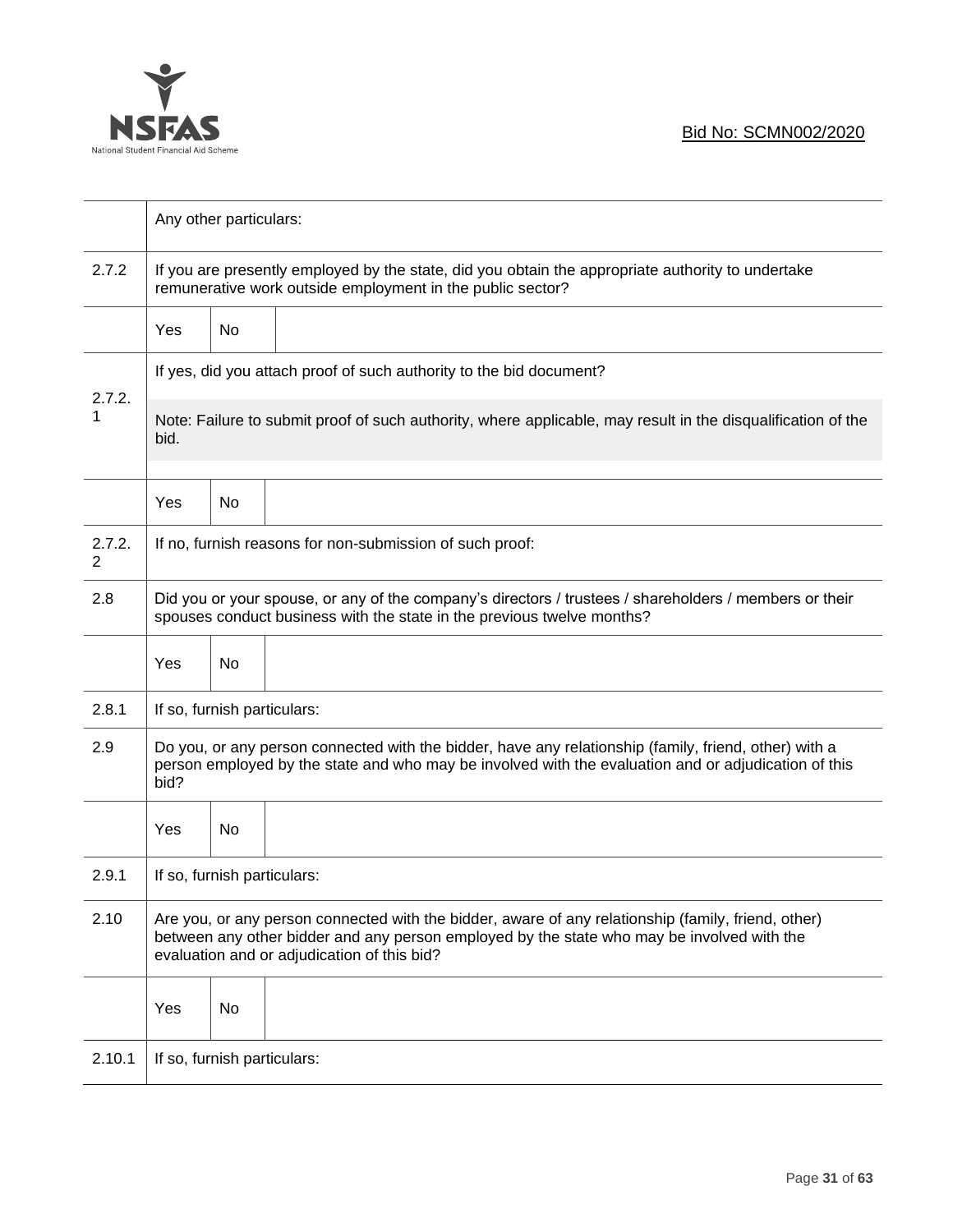

| 2.11   | Do you or any of the directors / trustees / shareholders / members of the company have any interest in<br>any other related companies whether or not they are bidding for this contract? |     |  |  |
|--------|------------------------------------------------------------------------------------------------------------------------------------------------------------------------------------------|-----|--|--|
|        | Yes                                                                                                                                                                                      | No. |  |  |
| 2.11.1 | If so, furnish particulars:                                                                                                                                                              |     |  |  |

# **Full details of directors / trustees / members / shareholders**.

| <b>Full Name</b> | <b>Identity Number</b> | Personal Income Tax<br>Reference Number | State Employee Number /<br>PERSEL Number |
|------------------|------------------------|-----------------------------------------|------------------------------------------|
|                  |                        |                                         |                                          |
|                  |                        |                                         |                                          |
|                  |                        |                                         |                                          |
|                  |                        |                                         |                                          |
|                  |                        |                                         |                                          |
|                  |                        |                                         |                                          |
|                  |                        |                                         |                                          |
|                  |                        |                                         |                                          |
|                  |                        |                                         |                                          |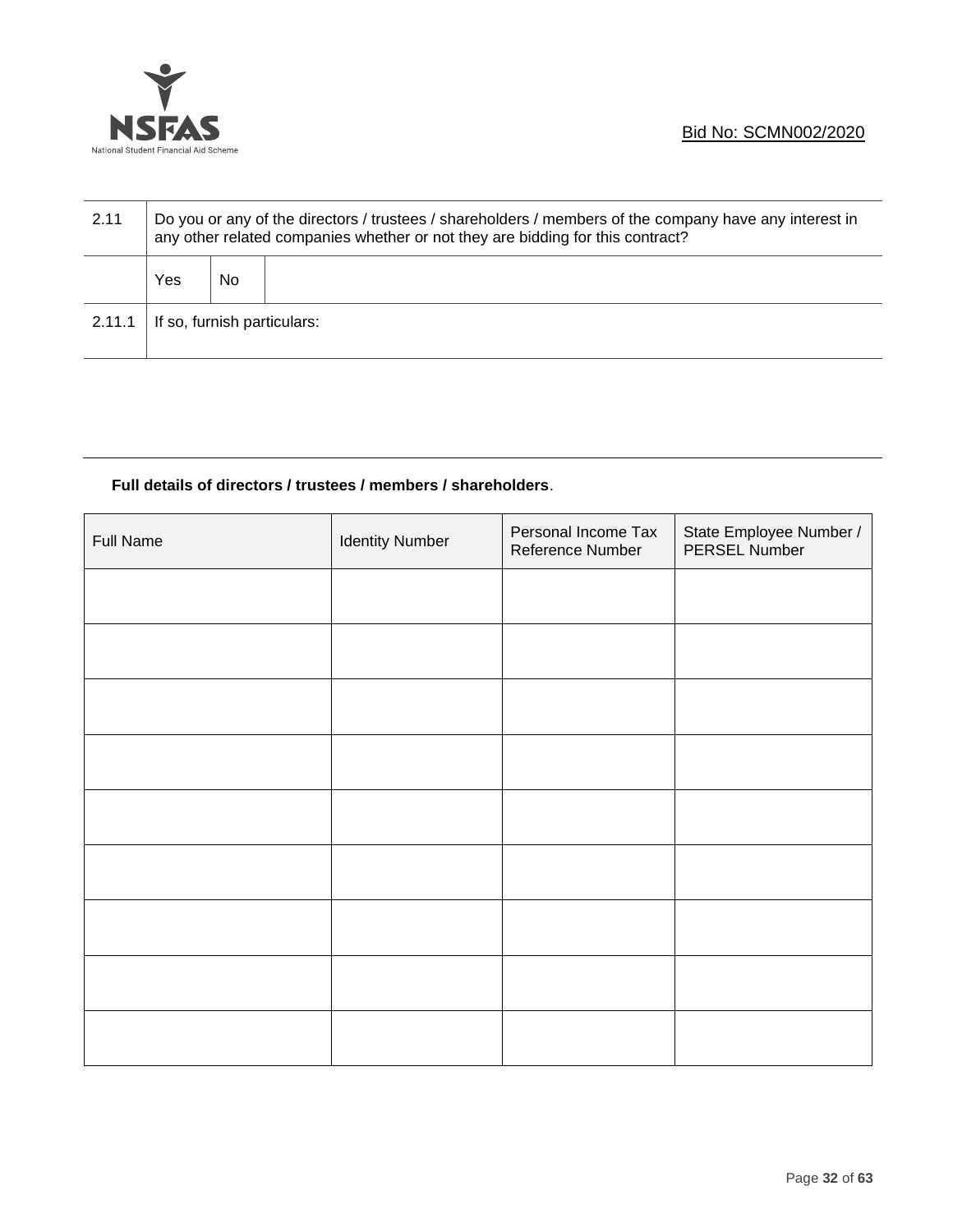

# **Declaration**

I, the undersigned (NAME)………………………………………………………………………

Certify that the information furnished in paragraphs 2 and 3 above is correct.

I accept that the state may reject the bid or act against me should this declaration prove to be false.

| <b>Signature</b> | <b>Date</b>    |
|------------------|----------------|
|                  |                |
|                  |                |
|                  |                |
| <b>Position</b>  | Name of bidder |
|                  |                |
|                  |                |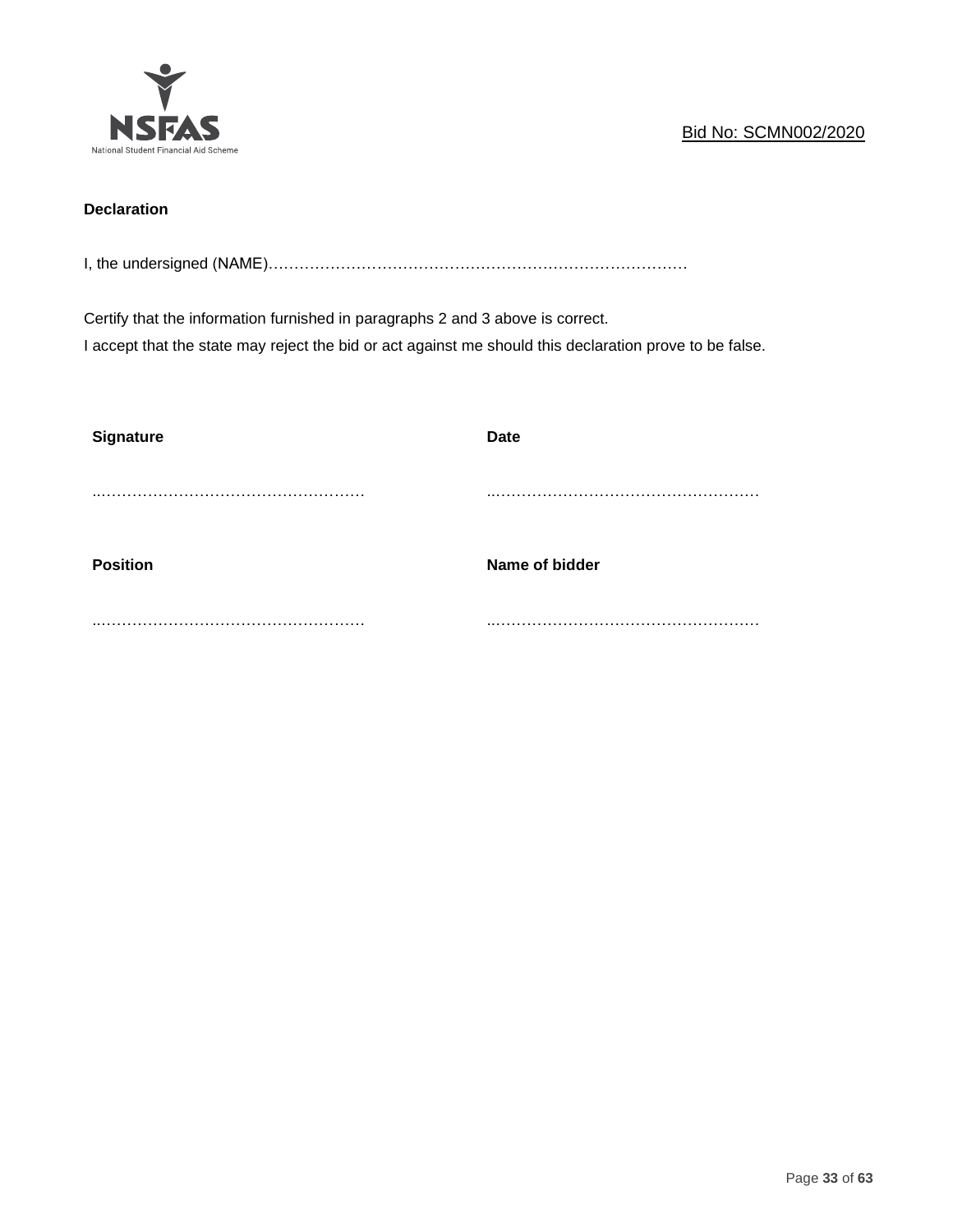

## **Declaration of bidder's past Supply Chain Management practices**

**SBD 8**

This declaration will be used by institutions to ensure that when goods and services are being procured, all reasonable steps are taken to combat the abuse of the supply chain management system.

The bid of any bidder may be disregarded if that bidder, or any of its directors have -

- (a) abused the institution's supply chain management system;
- (b) committed fraud or any other improper conduct in relation to such system; or
- (c) failed to perform on any previous contract.

In order to give effect to the above, **the following questionnaire must be completed and submitted with the bid.**

**The following particulars must be furnished:**

|      |                                                                                                                                                                                                                                               |                             | Is the bidder or any of its directors listed on the National Treasury's Database of Restricted Suppliers as<br>companies or persons prohibited from doing business with the public sector?                                                                                                                                                                                           |  |  |
|------|-----------------------------------------------------------------------------------------------------------------------------------------------------------------------------------------------------------------------------------------------|-----------------------------|--------------------------------------------------------------------------------------------------------------------------------------------------------------------------------------------------------------------------------------------------------------------------------------------------------------------------------------------------------------------------------------|--|--|
| 1.1. | (Companies or persons who are listed on this Database were informed in writing of this restriction by the<br>Accounting Officer/Authority of the institution that imposed the restriction after the audi alteram partem<br>rule was applied). |                             |                                                                                                                                                                                                                                                                                                                                                                                      |  |  |
|      | The                                                                                                                                                                                                                                           |                             | Database of Restricted Suppliers now resides on the National Treasury's website<br>(http://www.treasury.gov.za) and can be accessed by clicking on its link at the bottom of the home page.                                                                                                                                                                                          |  |  |
|      | Yes                                                                                                                                                                                                                                           | <b>No</b>                   |                                                                                                                                                                                                                                                                                                                                                                                      |  |  |
| 1.2. |                                                                                                                                                                                                                                               | If so, furnish particulars: |                                                                                                                                                                                                                                                                                                                                                                                      |  |  |
| 1.3. | the                                                                                                                                                                                                                                           | Prevention                  | Is the bidder or any of its directors listed on the Register for Tender Defaulters in terms of section 29 of<br>Activities<br>(No<br>Combating<br>of<br>Corrupt<br>12<br>2004)?<br>and<br>Act<br>of<br>The Register for Tender Defaulters can be accessed on the National Treasury's website<br>(http://www.treasury.gov.za) by clicking on its link at the bottom of the home page. |  |  |
|      | Yes                                                                                                                                                                                                                                           | No                          |                                                                                                                                                                                                                                                                                                                                                                                      |  |  |
| 1.4. |                                                                                                                                                                                                                                               | If so, furnish particulars: |                                                                                                                                                                                                                                                                                                                                                                                      |  |  |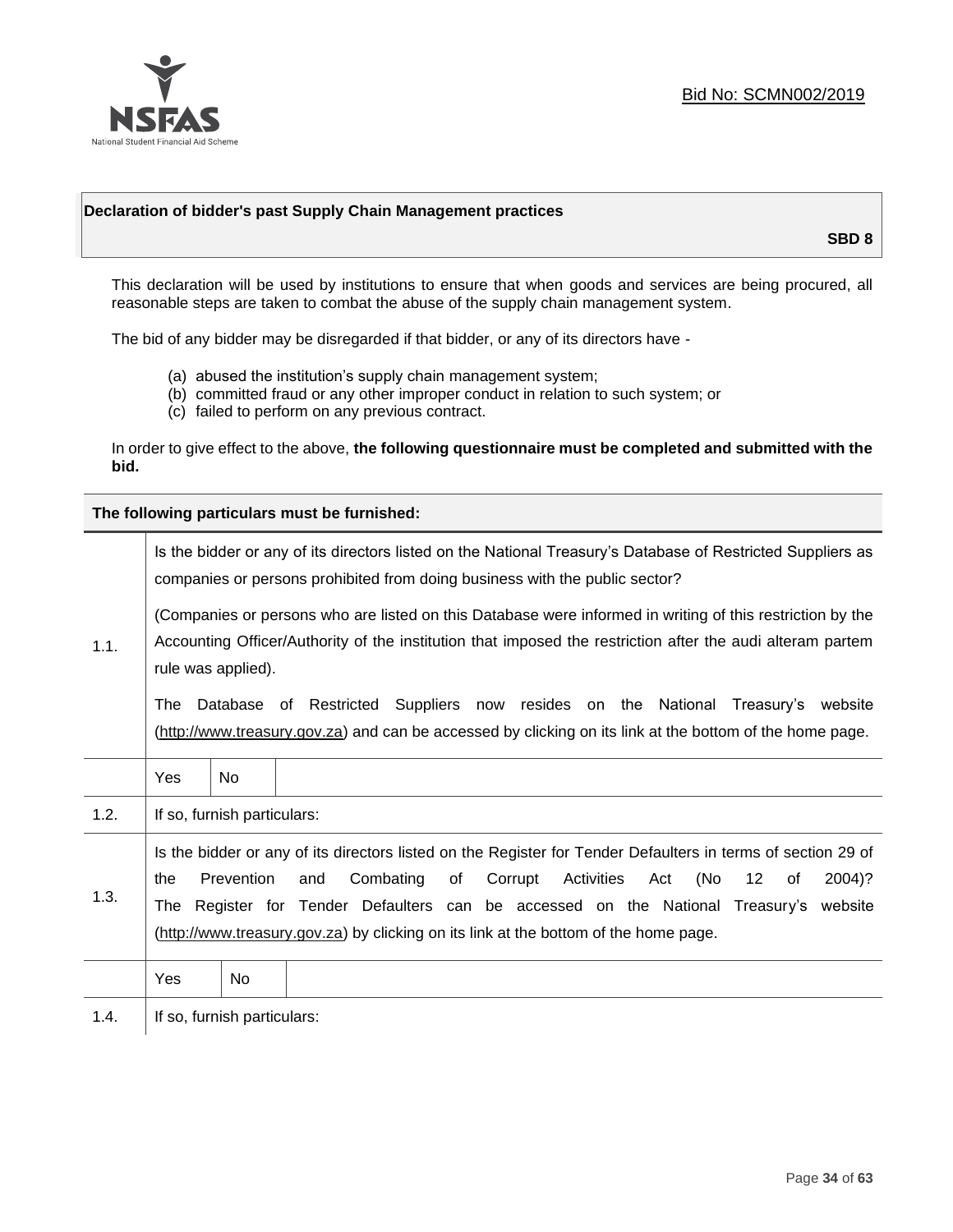

Τ

| 1.5. | Was the bidder or any of its directors convicted by a court of law (including a court outside of the<br>Republic of South Africa) for fraud or corruption during the past five years? |    |  |  |
|------|---------------------------------------------------------------------------------------------------------------------------------------------------------------------------------------|----|--|--|
|      | Yes                                                                                                                                                                                   | No |  |  |
| 1.6. | If so, furnish particulars:                                                                                                                                                           |    |  |  |
| 1.7. | Was any contract between the bidder and any organ of state terminated during the past five years on<br>account of failure to perform on or comply with the contract?                  |    |  |  |
|      | Yes                                                                                                                                                                                   | No |  |  |
| 1.8. | If so, furnish particulars:                                                                                                                                                           |    |  |  |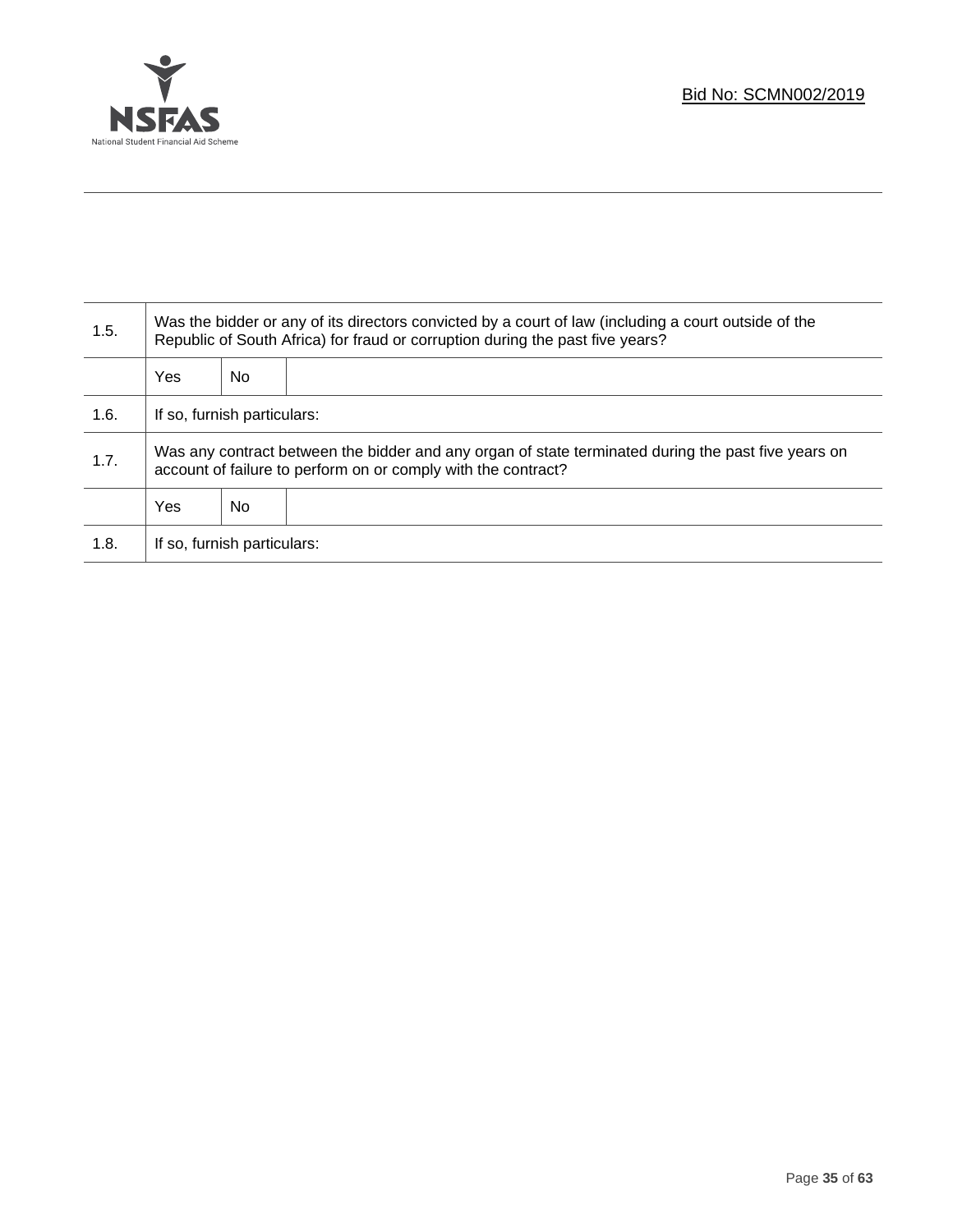

# **Declaration**

I, the undersigned (NAME)………………………………………………………………………

Certify that the information furnished on the declaration from is true and correct.

I accept that, in addition to cancellation of a contract, action may be taken against me should this declaration provide to be false.

| Signature       | <b>Date</b>    |
|-----------------|----------------|
|                 |                |
|                 |                |
| <b>Position</b> | Name of bidder |
|                 |                |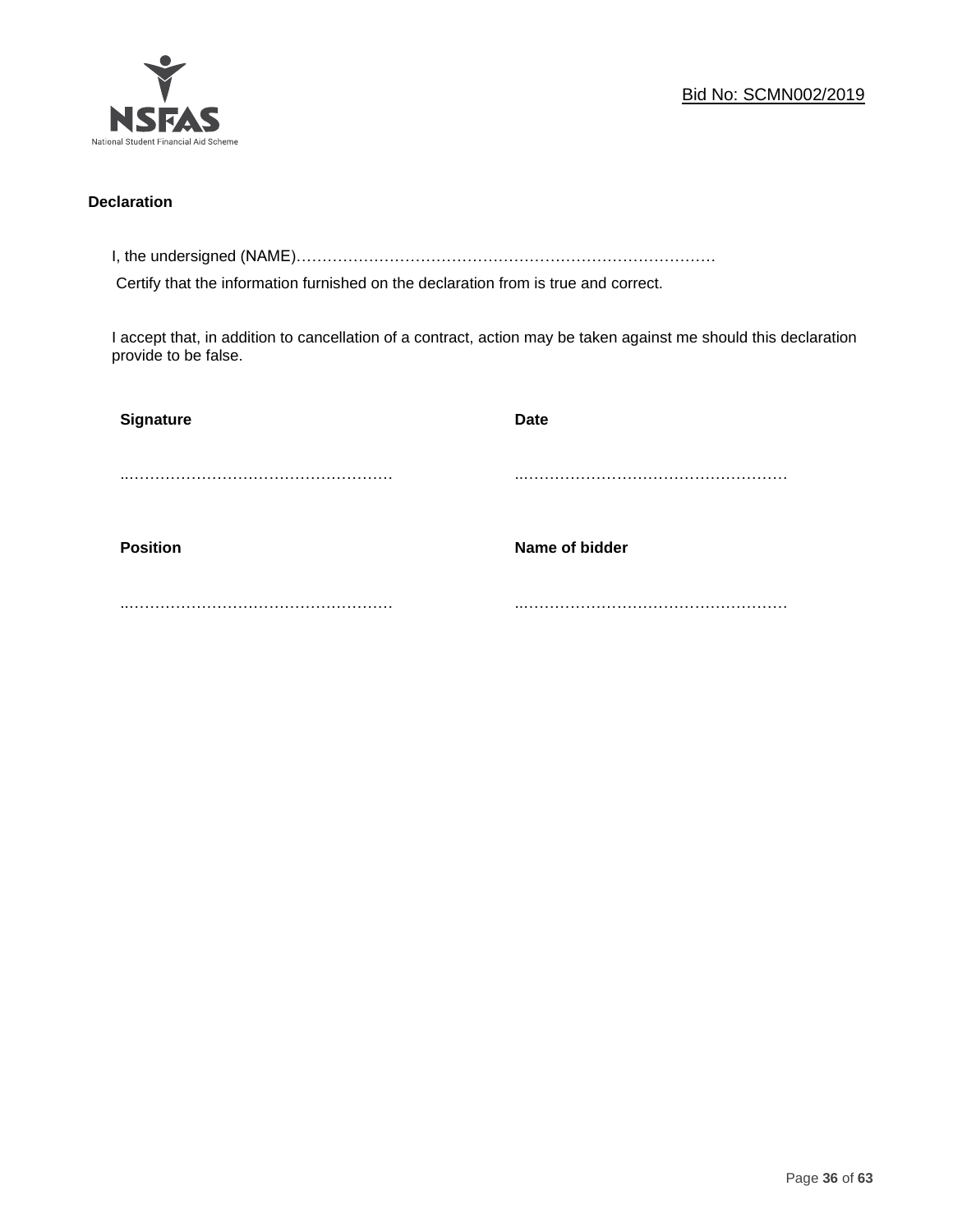

# **SBD 9**

# **CERTIFICATE OF INDEPENDENT BID DETERMINATION**

I, the undersigned, in submitting the accompanying bid in response to the invitation for the bid made by: NSFAS

(Name of Institution)

Do hereby make the following statements that I certify to be true and complete in every respect:

| I certify, on behalf of: |  |
|--------------------------|--|
| (Name of Bidder)         |  |

- 1. I have read, and I understand the contents of this Certificate;
- 6.1.I understand that the accompanying bid will be disqualified if this Certificate is found not to be true and complete in every respect;
- 6.2.I am authorized by the bidder to sign this Certificate, and to submit the accompanying bid, on behalf of the bidder;
- 6.3.Each person whose signature appears on the accompanying bid has been authorized by the bidder to determine the terms of, and to sign the bid, on behalf of the bidder;
- 6.4.For the purposes of this Certificate and the accompanying bid, I understand that the word "competitor" shall include any individual or organization, other than the bidder, whether or not affiliated with the bidder, who:
	- 6.4.1.1.1. has been requested to submit a bid in response to this bid invitation;
	- 6.4.1.1.2. could potentially submit a bid in response to this bid invitation, based on their qualifications,
	- 6.4.1.1.3. Abilities or experience;
- 6.10. Provides the same goods and services as the bidder and/or is in the same line of business as the bidder.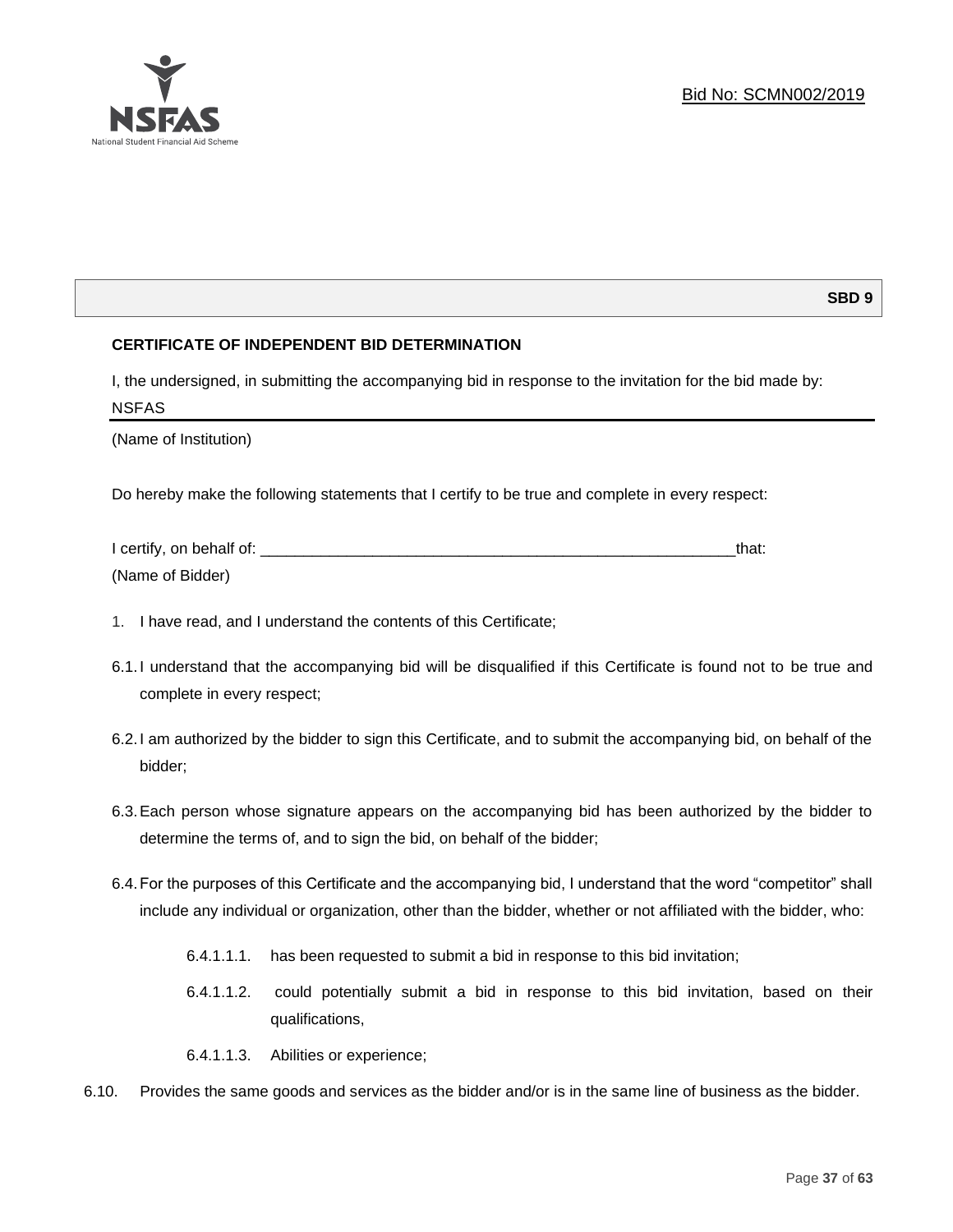

6.11. The bidder has arrived at the accompanying bid independently from, and without consultation, communication, agreement or arrangement with any competitor. However, communication between partners in a joint venture or consortium<sup>3</sup> will not be construed as collusive bidding.

<sup>3</sup> Joint venture or Consortium means an association of persons for the purpose of combining their expertise, property, capital, efforts, skill and knowledge in an activity for the execution of a contract.

- 6.12. In particular, without limiting the generality of paragraphs 6 above, there has been no consultation, communication, agreement or arrangement with any competitor regarding:
	- (a) prices
	- (b) geographical area where product or service will be rendered (market allocation)
	- (c) methods, factors or formulas used to calculate prices;
	- (d) the intention or decision to submit or not to submit, a bid;
	- (e) the submission of a bid which does not meet the specifications and conditions of the bid; or
	- (f) bidding with the intention not to win the bid.
- 6.13. In addition, there have been no consultations, communications, agreements or arrangements with any competitor regarding the quality, quantity, specifications and conditions or delivery particulars of the products or services to which this bid invitation relates.
- 6.14. The terms of the accompanying bid have not been, and will not be, disclosed by the bidder, directly or indirectly, to any competitor, prior to the date and time of the official bid opening or of the awarding of the contract.
- 6.15. I am aware that, in addition and without prejudice to any other remedy provided to combat any restrictive practices related to bids and contracts, bids that are suspicious will be reported to the Competition Commission for investigation and possible imposition of administrative penalties in terms of section 59 of the Competition Act No 89 of 1998 and or may be reported to the National Prosecuting Authority (NPA) for criminal investigation and or may be restricted from conducting business with the public sector for a period not exceeding ten (10) years in terms of the Prevention and Combating of Corrupt Activities Act No 12 of 2004 or any other applicable legislation.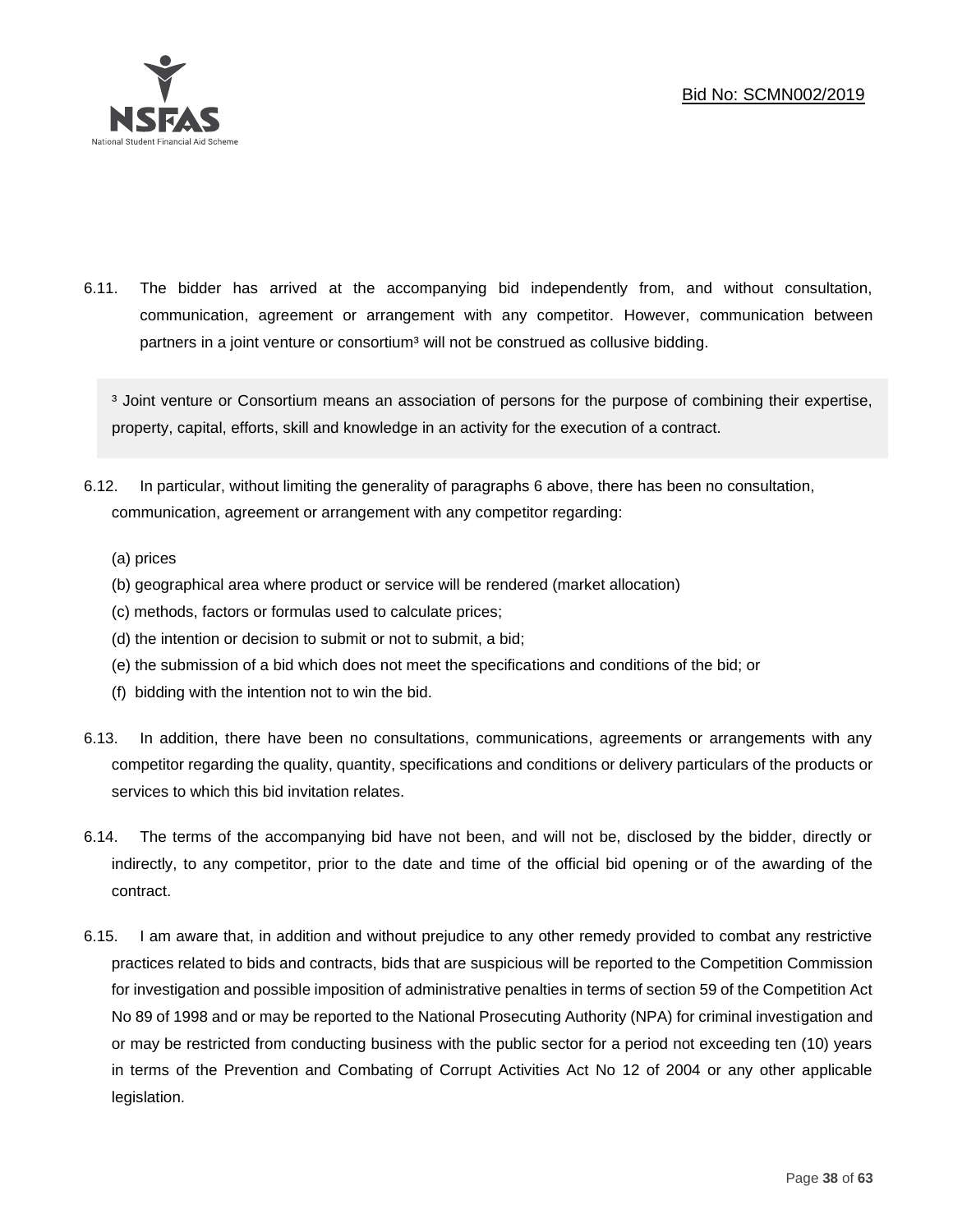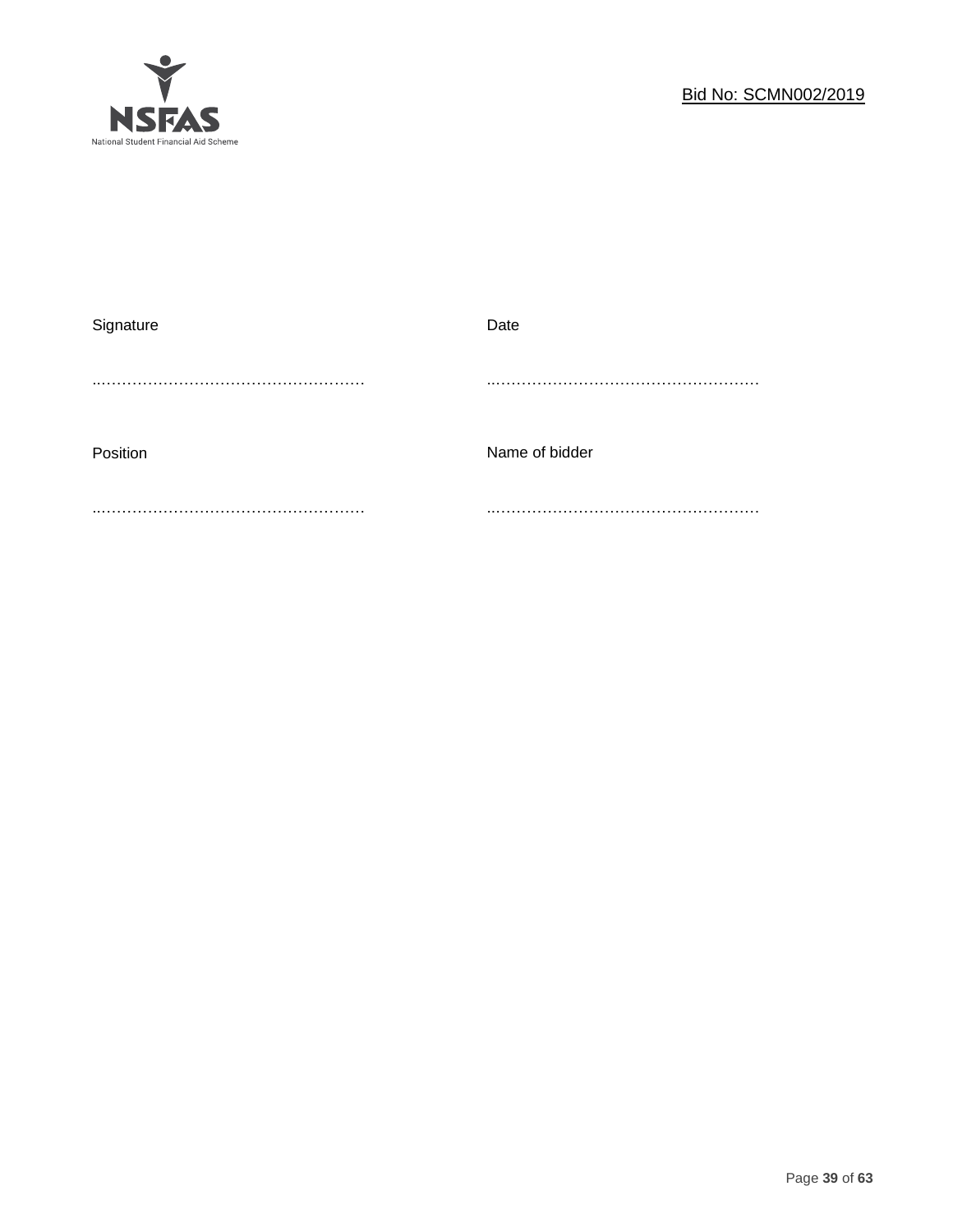

**SBD 6.1**

# **1. PREFERENCE POINTS CLAIM FORM IN TERMS OF THE PREFERENTIAL PROCUREMENT REGULATIONS 2017**

This preference form must form part of all bids invited. It contains general information and serves as a claim form for preference points for Broad-Based Black Economic Empowerment (B-BBEE) Status Level of Contribution

## **NB: BEFORE COMPLETING THIS FORM, BIDDERS MUST STUDY THE GENERAL CONDITIONS, DEFINITIONS AND DIRECTIVES APPLICABLE IN RESPECT OF B-BBEE, AS PRESCRIBED IN THE PREFERENTIAL PROCUREMENT REGULATIONS, 2017.**

## **1. GENERAL CONDITIONS**

- 1.1 The following preference point systems are applicable to all bid:
	- the 80/20 system for requirements with a Rand value of up to R50 000 000 (all applicable taxes included); and

1.2

- a) The value of this bid is estimated not to exceed R50 000 000 (all applicable taxes included) and therefore the 80/20 Preference point system shall be applicable; or
- b) The 80/20 preference point system will be applicable to this tender
- 1.3 Points for this bid shall be awarded for:
	- (a) Price; and
	- (b) B-BBEE Status Level of Contributor.
- 1.4 The maximum points for this bid are allocated as follows:

|                                                   | <b>POINTS</b> |
|---------------------------------------------------|---------------|
| <b>PRICE</b>                                      |               |
| <b>B-BBEE STATUS LEVEL OF CONTRIBUTOR</b>         | 20            |
| Total points for Price and B-BBEE must not exceed | 100           |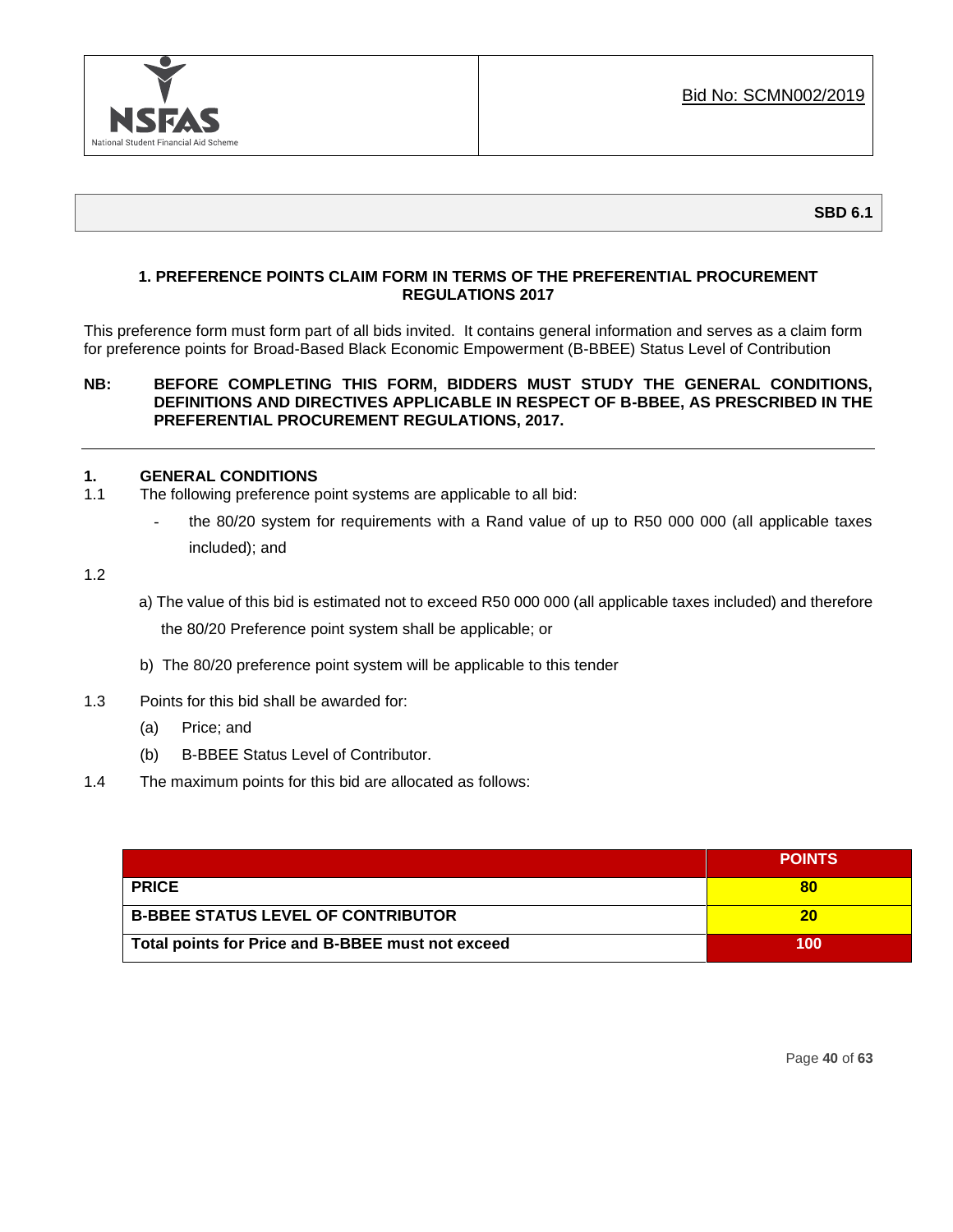

- 1.5 Failure on the part of a bidder to submit proof of B-BBEE Status level of contributor together with the bid, will be interpreted to mean that preference points for B-BBEE status level of contribution are not claimed.
- 1.6 The purchaser reserves the right to require of a bidder, either before a bid is adjudicated or at any time subsequently, to substantiate any claim in regard to preferences, in any manner required by the purchaser.

# **2. DEFINITIONS**

- (a) **"B-BBEE"** means broad-based black economic empowerment as defined in section 1 of the Broad-Based Black Economic Empowerment Act;
- (b) "**B-BBEE status level of contributor"** means the B-BBEE status of an entity in terms of a code of good practice on black economic empowerment, issued in terms of section 9(1) of the Broad-Based Black Economic Empowerment Act;
- (c) **"bid"** means a written offer in a prescribed or stipulated form in response to an invitation by an organ of state for the provision of goods or services, through price quotations, advertised competitive bidding processes or proposals;
- (d) **"Broad-Based Black Economic Empowerment Act"** means the Broad-Based Black Economic Empowerment Act, 2003 (Act No. 53 of 2003);
- **(e) "EME"** means an Exempted Micro Enterprise in terms of a code of good practice on black economic empowerment issued in terms of section 9 (1) of the Broad-Based Black Economic Empowerment Act;
- (f) **"functionality"** means the ability of a tenderer to provide goods or services in accordance with specifications as set out in the tender documents.
- (g) **"prices"** includes all applicable taxes less all unconditional discounts;
- (h) **"proof of B-BBEE status level of contributor"** means:
	- **1)** B-BBEE Status level certificate issued by an authorized body or person;
	- **2)** A sworn affidavit as prescribed by the B-BBEE Codes of Good Practice;
	- **3)** Any other requirement prescribed in terms of the B-BBEE Act;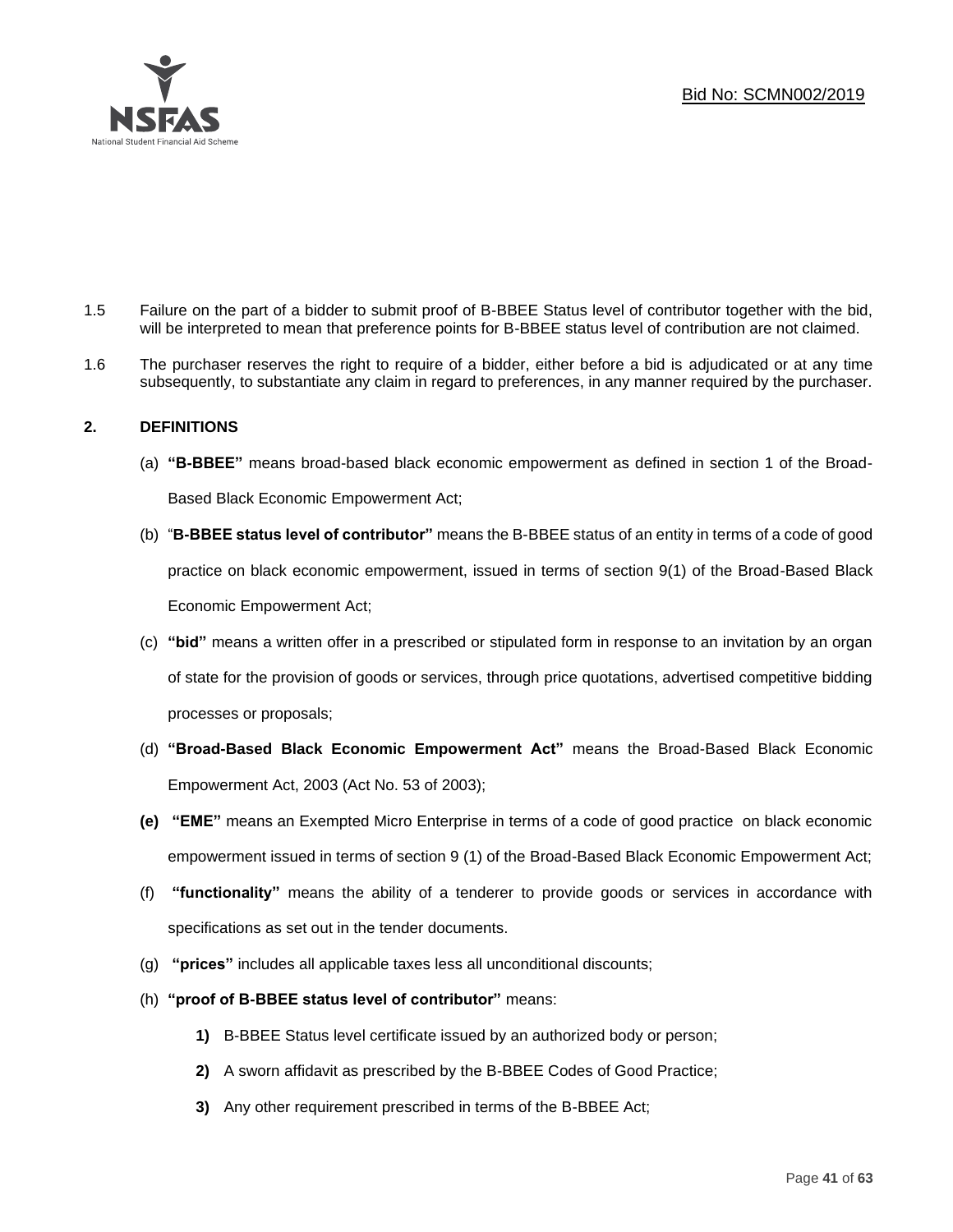

- (i) **"QSE"** means a qualifying small business enterprise in terms of a code of good practice on black economic empowerment issued in terms of section 9 (1) of the Broad-Based Black Economic Empowerment Act;
- *(j)* **"rand value"** means the total estimated value of a contract in Rand, calculated at the time of bid invitation, and includes all applicable taxes;

# **3. POINTS AWARDED FOR PRICE**

# 3.1 **THE 80/20 PREFERENCE POINT SYSTEMS**

A maximum of 80 points is allocated for price on the following basis:

**80/20**

$$
Ps = 80 \left( 1 - \frac{Pt - P \min}{P \min} \right)
$$

Where

Ps = Points scored for price of bid under consideration

I

Pt = Price of bid under consideration

Pmin = Price of lowest acceptable bid

# **4. POINTS AWARDED FOR B-BBEE STATUS LEVEL OF CONTRIBUTOR**

4.1 In terms of Regulation 6 (2) and 7 (2) of the Preferential Procurement Regulations, preference points must be awarded to a bidder for attaining the B-BBEE status level of contribution in accordance with the table below: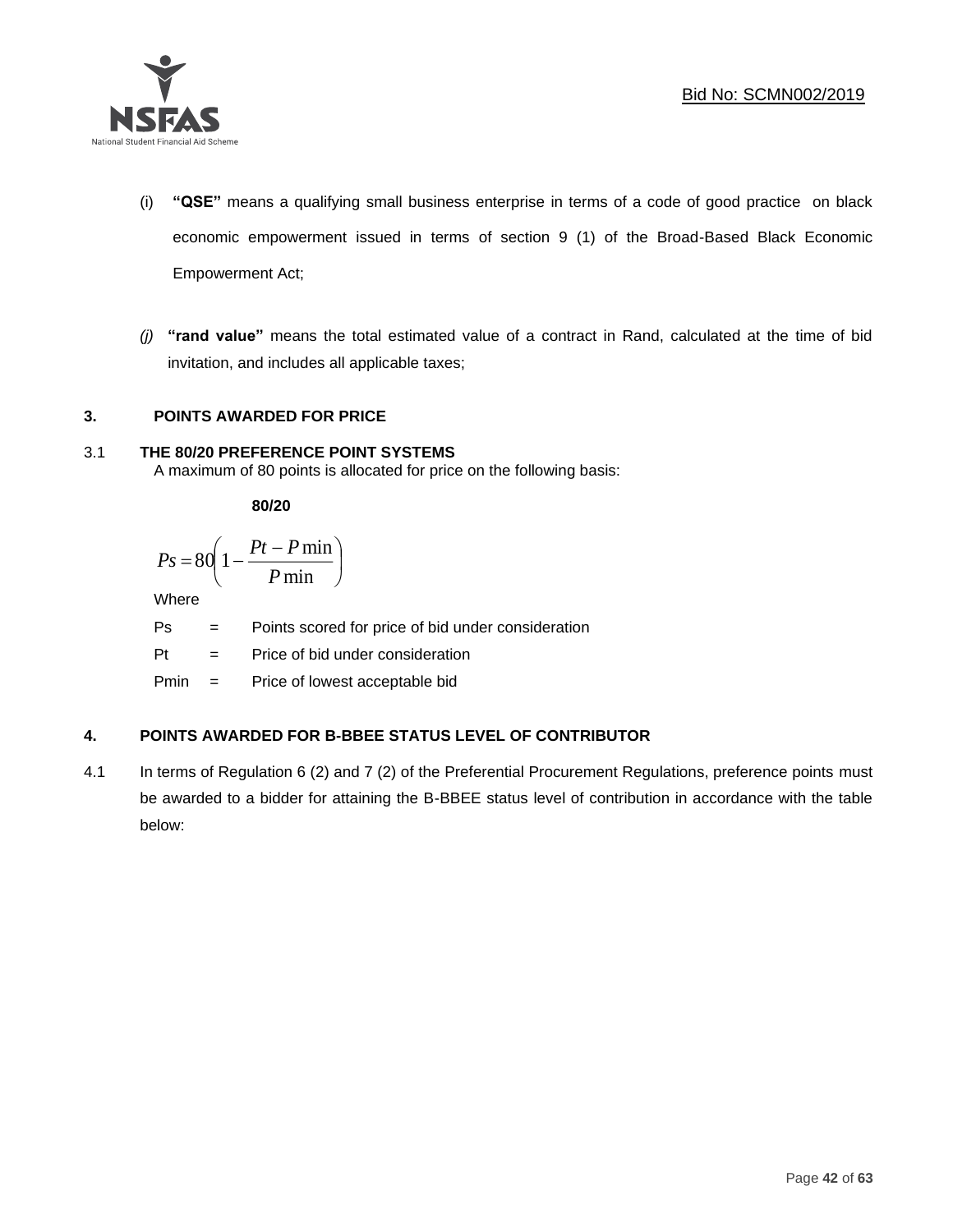

| <b>B-BBEE Status Level of</b><br><b>Contributor</b> | <b>Number of points</b><br>(90/10 system) | <b>Number of points</b><br>(80/20 system) |
|-----------------------------------------------------|-------------------------------------------|-------------------------------------------|
|                                                     | 10                                        | 20                                        |
| 2                                                   | 9                                         | 18                                        |
| 3                                                   | 6                                         | 14                                        |
|                                                     | 5                                         | 12                                        |
| 5                                                   |                                           | 8                                         |
| 6                                                   |                                           | 6                                         |
|                                                     |                                           |                                           |
| 8                                                   |                                           |                                           |
| Non-compliant contributor                           |                                           |                                           |

# **5. BID DECLARATION**

5.1 Bidders who claim points in respect of B-BBEE Status Level of Contribution must complete the following:

# **6. B-BBEE STATUS LEVEL OF CONTRIBUTOR CLAIMED IN TERMS OF PARAGRAPHS 1.4 AND 4.1**

6.1 B-BBEE Status Level of Contributor: = ……… (maximum of 20 points)

(Points claimed in respect of paragraph 7.1 must be in accordance with the table reflected in paragraph

4.1 and must be substantiated by relevant proof of B-BBEE status level of contributor.

# **7. SUB-CONTRACTING**

7.1 Will any portion of the contract be sub-contracted?

# (*Tick applicable box*)



7.1.1 If yes, indicate:

- i) What percentage of the contract will be subcontracted............…………….…………%
- ii) The name of the sub-contractor…………………………………………………………...
- iii) The B-BBEE status level of the sub-contractor......................................……………...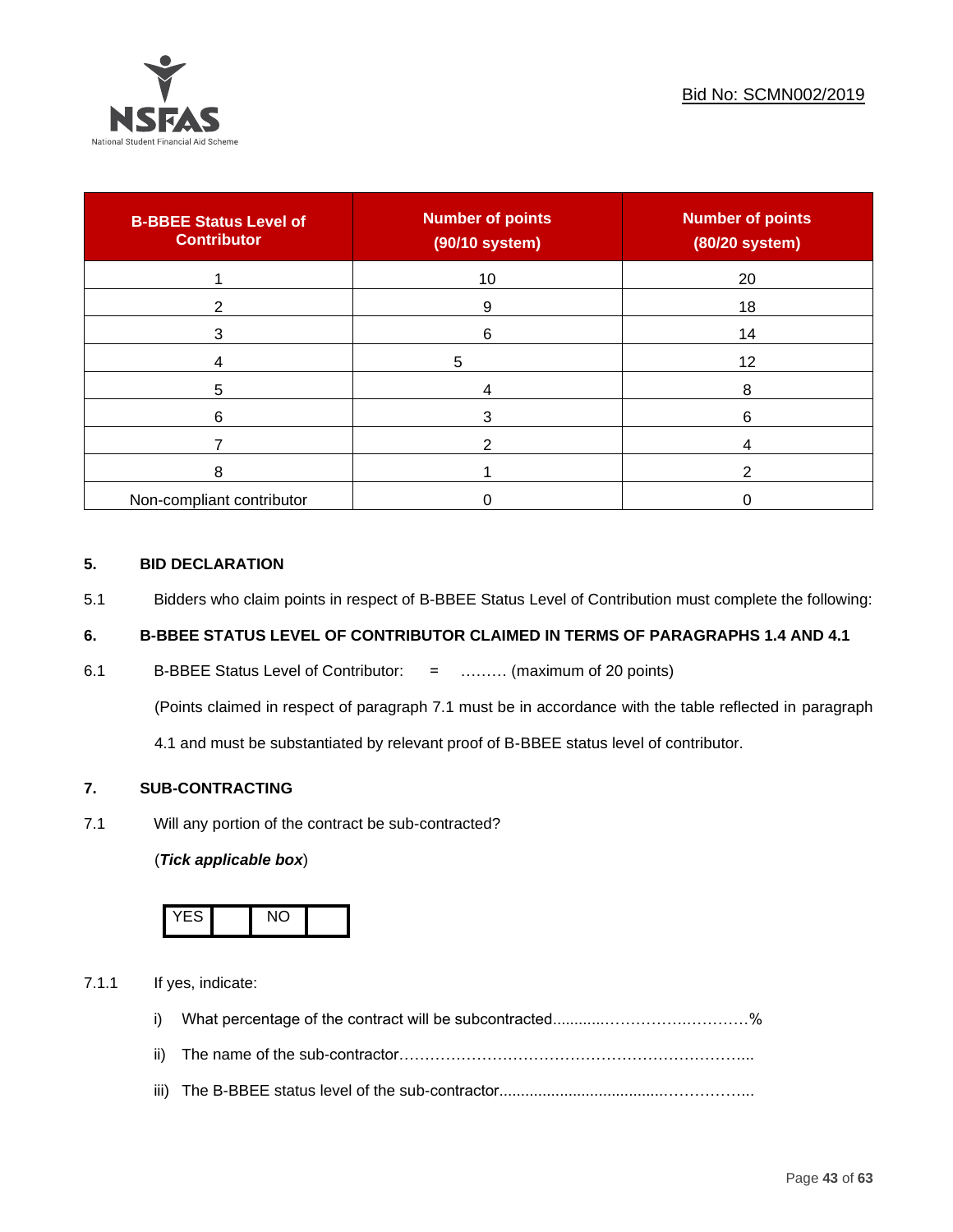

iv) Whether the sub-contractor is an EME or QSE

# *(Tick applicable box*)



v) Specify, by ticking the appropriate box, if subcontracting with an enterprise in terms of Preferential

Procurement Regulations,2017:

| Designated Group: An EME or QSE which is at last 51% owned by:    | <b>EME</b> | <b>QSE</b> |
|-------------------------------------------------------------------|------------|------------|
|                                                                   | $\sqrt{ }$ | V          |
| <b>Black people</b>                                               |            |            |
| Black people who are youth                                        |            |            |
| Black people who are women                                        |            |            |
| Black people with disabilities                                    |            |            |
| Black people living in rural or underdeveloped areas or townships |            |            |
| Cooperative owned by black people                                 |            |            |
| Black people who are military veterans                            |            |            |
| <b>OR</b>                                                         |            |            |
| Any EME                                                           |            |            |
| Any QSE                                                           |            |            |

# 8. **DECLARATION WITH REGARD TO COMPANY/FIRM**

- 8.1 Name of company/firm………………………………………………………………………….
- 8.2 VAT registration number…………………………………….…………………………………
- 8.3 Company registration number…………….……………………….…………………………….

# 8.4 TYPE OF COMPANY/ FIRM

- D Partnership/Joint Venture / Consortium
- □ One-person business/sole propriety
- **Close corporation**
- D Company
- (Pty) Limited

[TICK APPLICABLE BOX]

# 8.5 DESCRIBE PRINCIPAL BUSINESS ACTIVITIES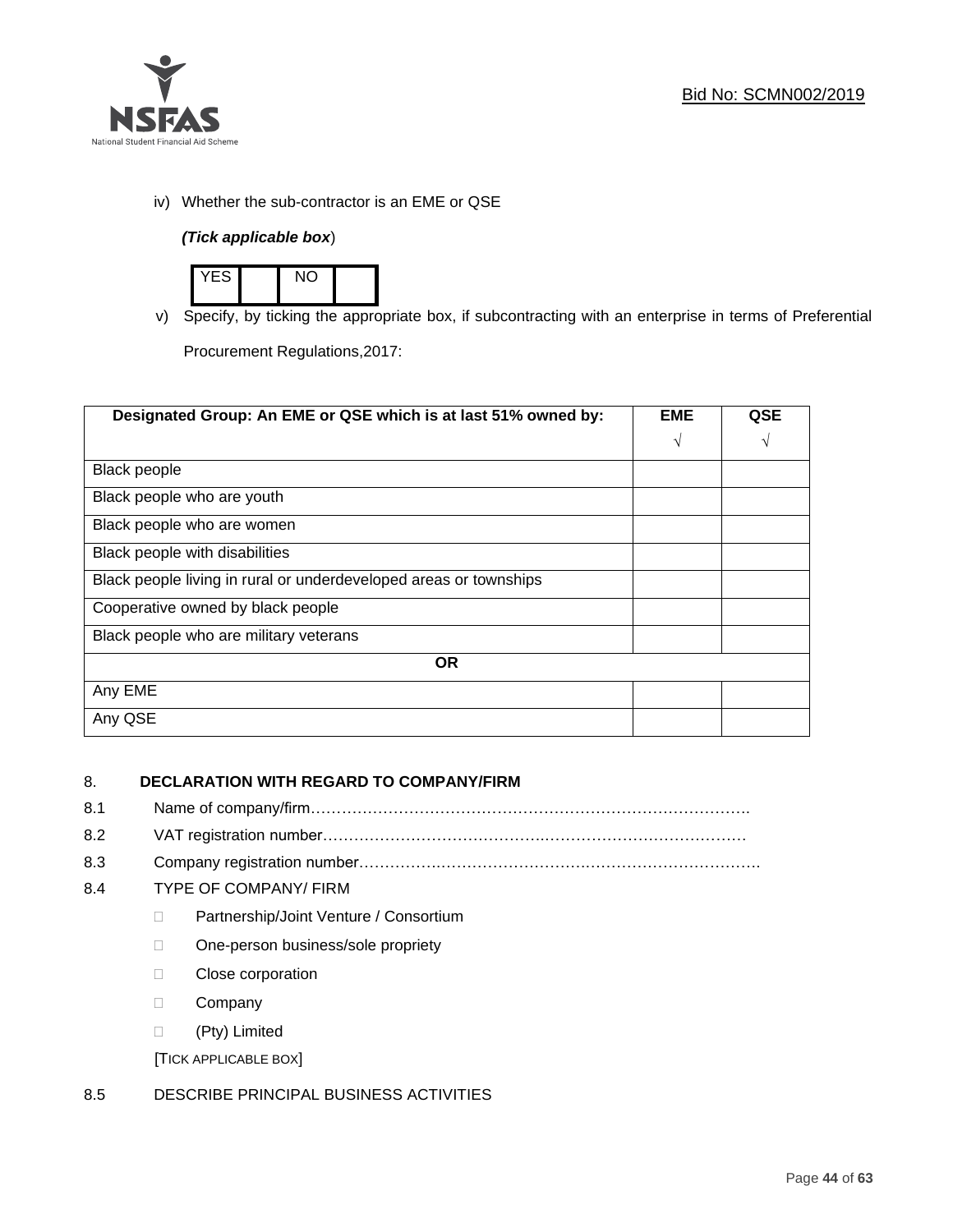

………………………………………………………………………………………………………………………… ………………………………………………………………………………………………………………………… ………………………………………….. 8.6 COMPANY CLASSIFICATION Manufacturer **Supplier** □ Professional service provider □ Other service providers, e.g. transporter, etc. [*TICK APPLICABLE BOX*] 8.7 Total number of years the company/firm has been in business:………………………… 8.8 I/we, the undersigned, who is / are duly authorised to do so on behalf of the company/firm, certify that the points claimed, based on the B-BBE status level of contributor indicated in paragraphs 1.4 and 6.1 of the foregoing certificates, qualifies the company/ firm for the preference(s) shown and I / we acknowledge that:

- i) The information furnished is true and correct;
- ii) The preference points claimed are in accordance with the General Conditions as indicated in paragraph 1 of this form;
- iii) In the event of a contract being awarded as a result of points claimed as shown in paragraphs 1.4 and 6.1, the contractor may be required to furnish documentary proof to the satisfaction of the purchaser that the claims are correct;
- iv) If the B-BBEE status level of contributor has been claimed or obtained on a fraudulent basis or any of the conditions of contract have not been fulfilled, the purchaser may, in addition to any other remedy it may have –
	- (a) disqualify the person from the bidding process;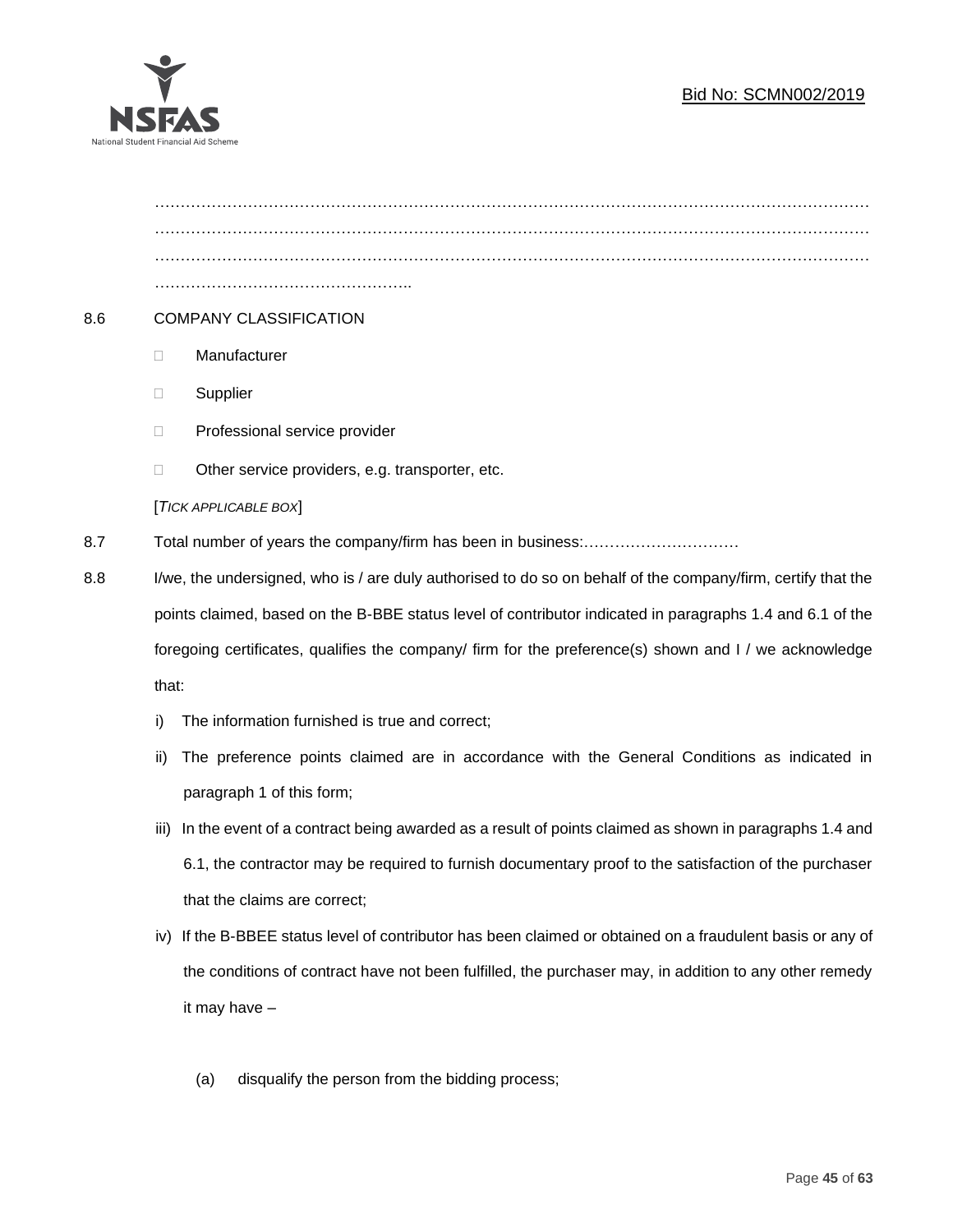

- (b) recover costs, losses or damages it has incurred or suffered as a result of that person's conduct;
- (c) cancel the contract and claim any damages which it has suffered as a result of having to make less favourable arrangements due to such cancellation;
- (d) recommend that the bidder or contractor, its shareholders and directors, or only the shareholders and directors who acted on a fraudulent basis, be restricted by the National Treasury from obtaining business from any organ of state for a period not exceeding 10 years, after the *audi alteram partem* (hear the other side) rule has been applied; and
- (e) forward the matter for criminal prosecution.

| <b>WITNESSES</b> |                            |
|------------------|----------------------------|
|                  | SIGNATURE(S) OF BIDDERS(S) |
|                  | DATE:<br>.<br>.<br>ADDRESS |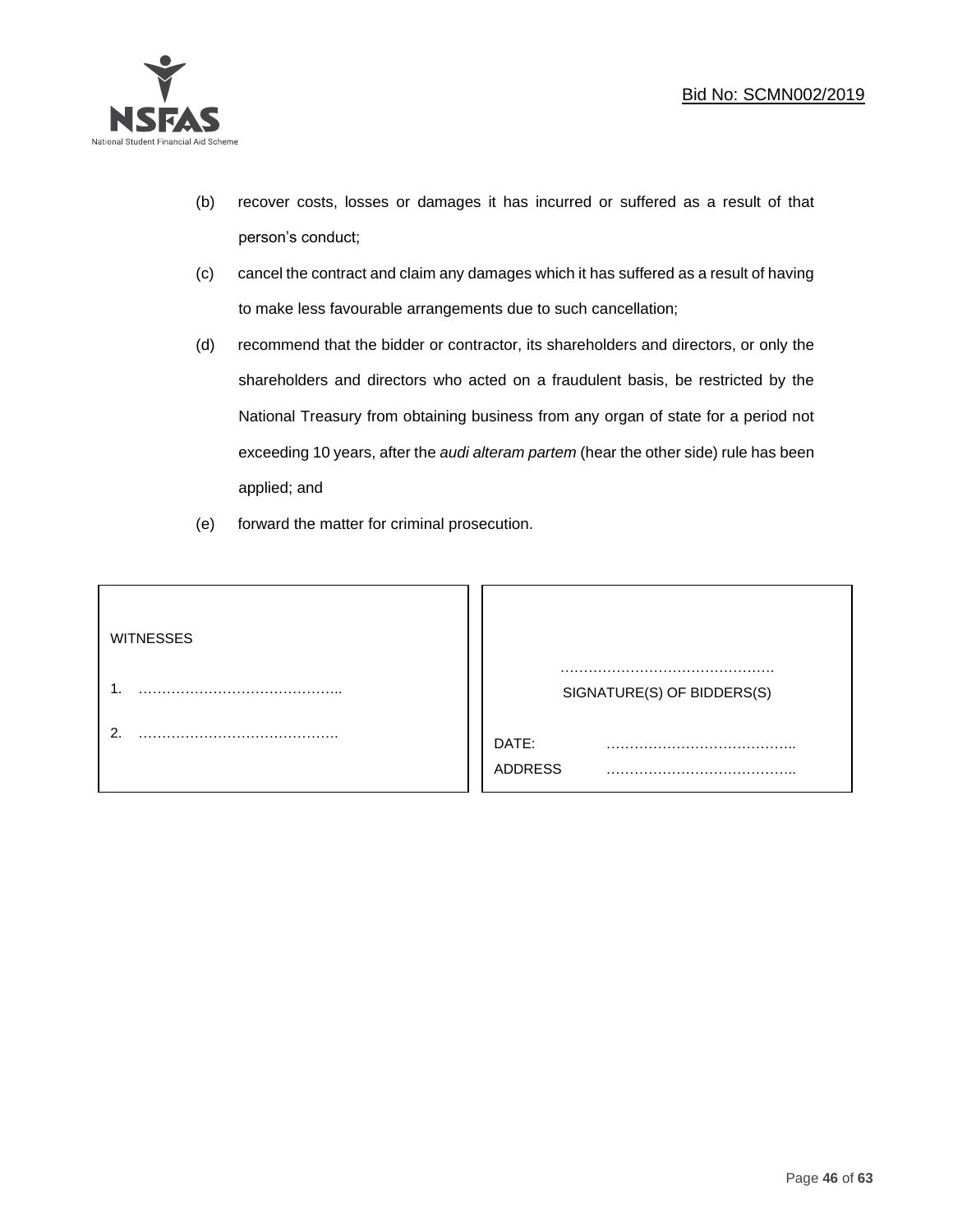

# GOVERNMENT PROCUREMENT

# **GENERAL CONDITIONS OF CONTRACT July 2010**

# **NOTES**

The purpose of this document is to:

(i) Draw special attention to certain general conditions applicable to government bids, contracts and orders; and

(ii) To ensure that clients be familiar with regard to the rights and obligations of all parties involved in doing business with government.

In this document words in the singular also mean in the plural and vice versa and words in the masculine also mean in the feminine and neuter.

• The General Conditions of Contract will form part of all bid documents and may not be amended.

Special Conditions of Contract (SCC) relevant to a specific bid, should be compiled separately for every bid (if applicable) and will supplement the General Conditions of Contract. Whenever there is a conflict, the provisions in the SCC shall prevail.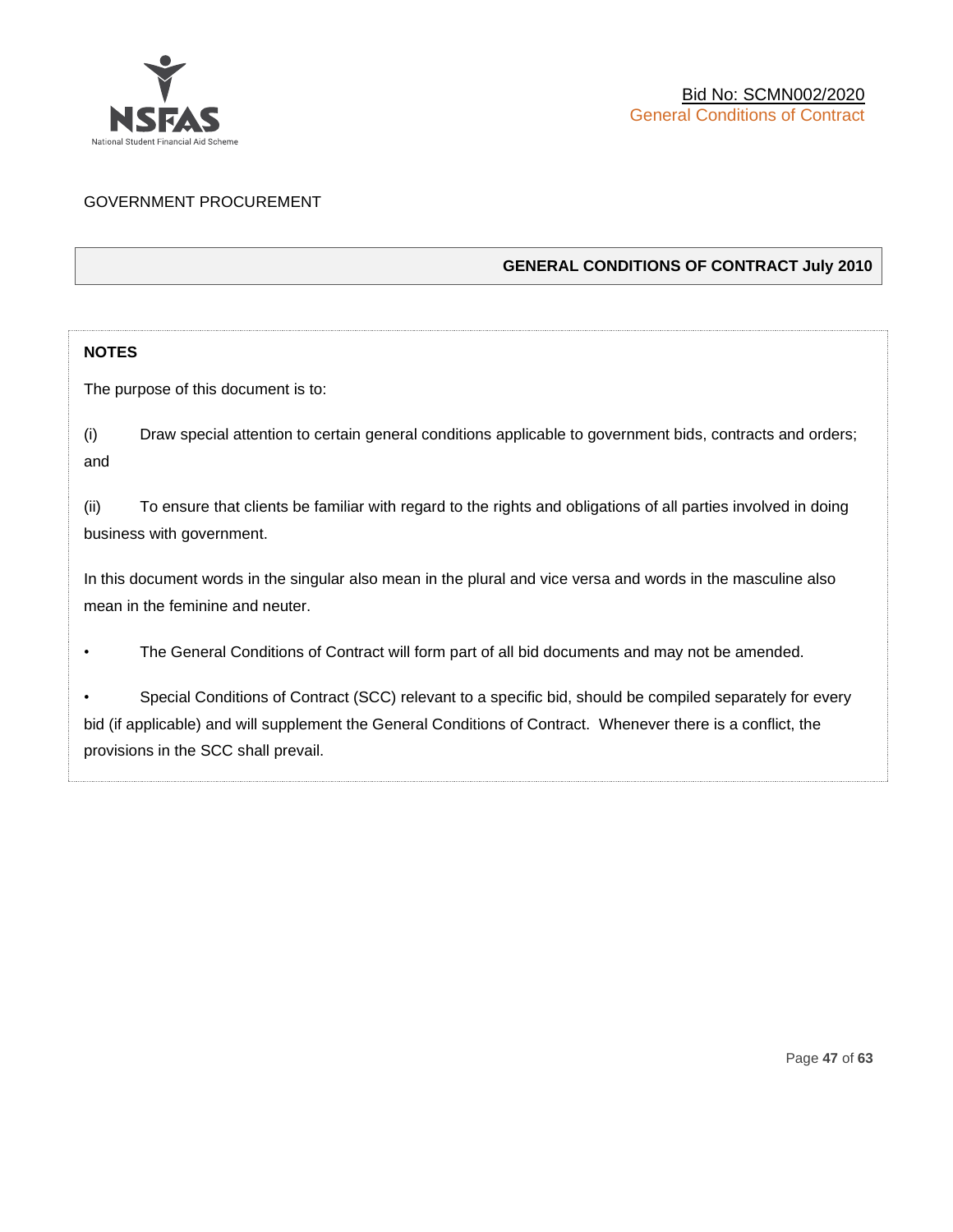

# TABLE OF CLAUSES

- 1. Definitions
- 2. Application
- 3. General
- 4. Standards
- 5. Use of contract documents and information; inspection
- 6. Patent rights
- 7. Performance security
- 8. Inspections, tests and analysis
- 9. Packing
- 10. Delivery and documents
- 11. Insurance
- 12. Transportation
- 13. Incidental services
- 14. Spare parts
- 15. Warranty
- 16. Payment
- 17. Prices
- 18. Contract amendments
- 19. Assignment
- 20. Subcontracts
- 21. Delays in the supplier's performance
- 22. Penalties
- 23. Termination for default
- 24. Dumping and countervailing duties
- 25. Force Majeure
- 26. Termination for insolvency
- 27. Settlement of disputes
- 28. Limitation of liability
- 29. Governing language
- 30. Applicable law
- 31. Notices
- 32. Taxes and duties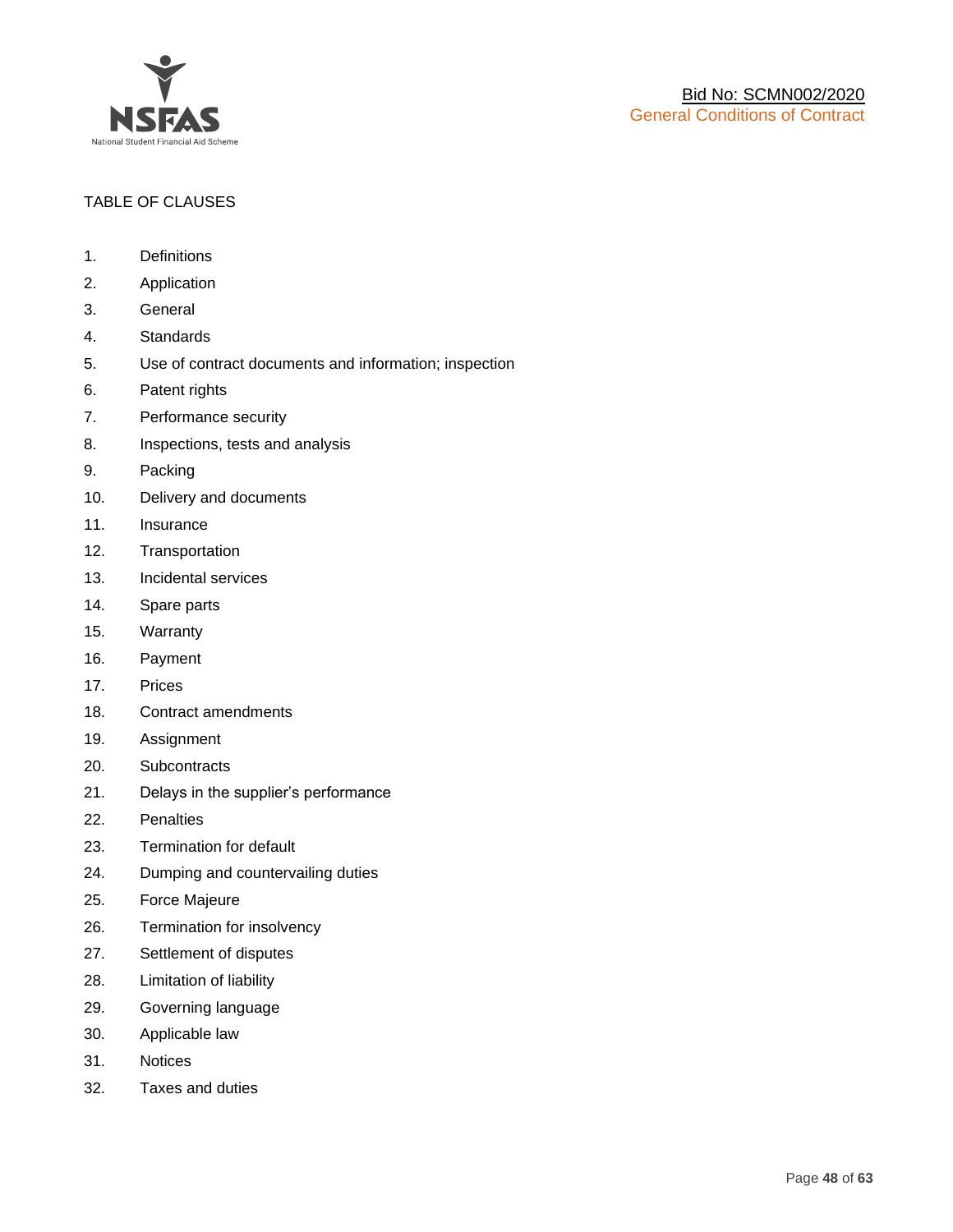

- 33. National Industrial Participation Programme (NIPP)
- 34. Prohibition of restrictive practices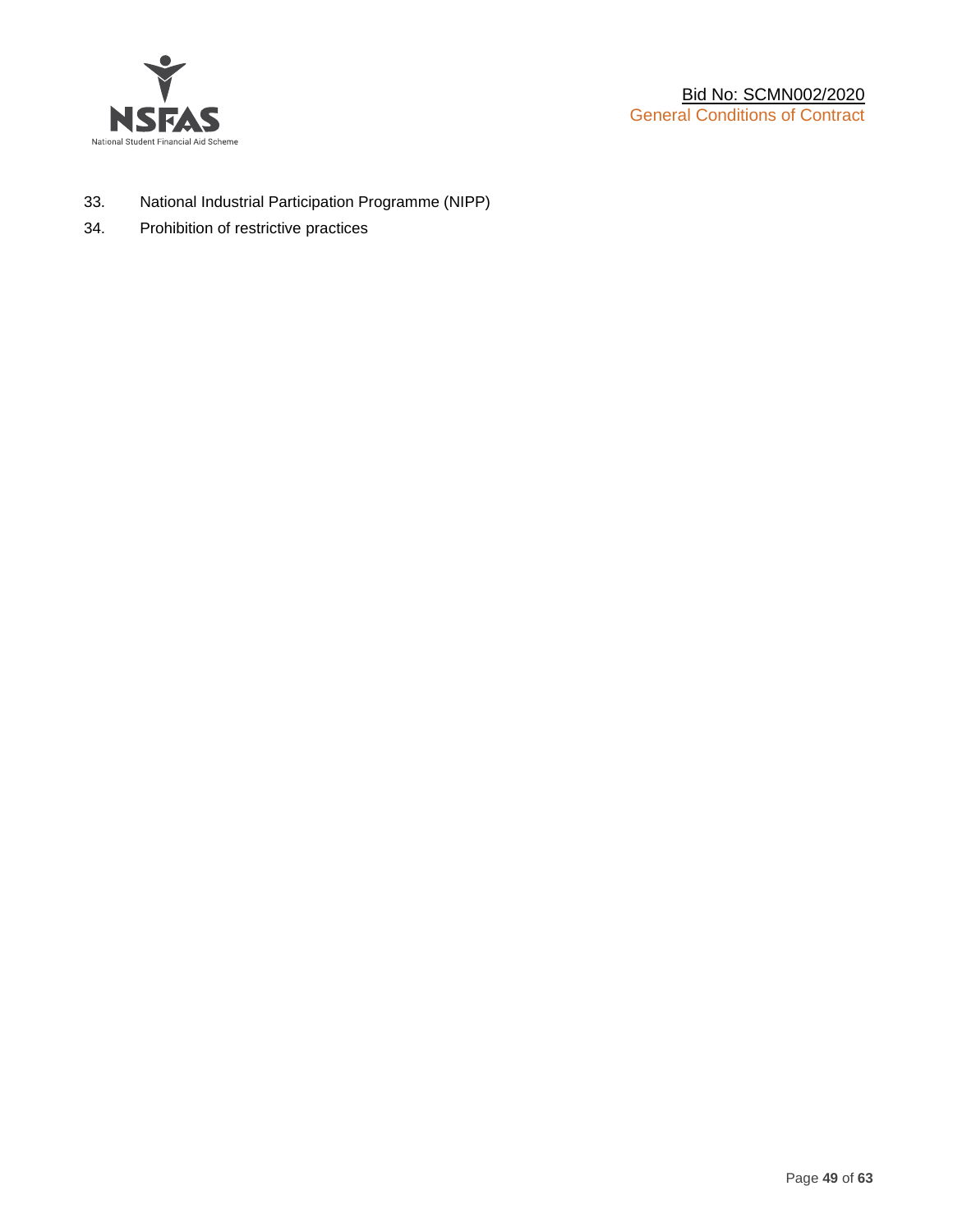

## **General Conditions of Contract**

#### **1. Definitions**

- 1. The following terms shall be interpreted as indicated:
- 1.1 "Closing time" means the date and hour specified in the bidding documents for the receipt of bids.
- 1.2 "Contract" means the written agreement entered into between the purchaser and the supplier, as recorded in the contract form signed by the parties, including all attachments and appendices thereto and all documents incorporated by reference therein.
- 1.3 "Contract price" means the price payable to the supplier under the contract for the full and proper performance of his contractual obligations.
- 1.4 "Corrupt practice" means the offering, giving, receiving, or soliciting of anything of value to influence the action of a public official in the procurement process or in contract execution.
- 1.5 "Countervailing duties" are imposed in cases where an enterprise abroad is subsidized by its government and encouraged to market its products internationally.
- 1.6 "Country of origin" means the place where the goods were mined, grown or produced or from which the services are supplied. Goods are produced when, through manufacturing, processing or substantial and major assembly of components, a commercially recognized new product results that is substantially different in basic characteristics or in purpose or utility from its components.
- 1.7 "Day" means calendar day.
- 1.8 "Delivery" means delivery in compliance of the conditions of the contract or order.
- 1.9 "Delivery ex stock" means immediate delivery directly from stock actually on hand.
- 1.10 "Delivery into consignees store or to his site" means delivered and unloaded in the specified store or depot or on the specified site in compliance with the conditions of the contract or order, the supplier bearing all risks and charges involved until the supplies are so delivered and a valid receipt is obtained.
- 1.11 "Dumping" occurs when a private enterprise abroad market its goods on own initiative in the RSA at lower prices than that of the country of origin and which have the potential to harm the local industries in the RSA.
- 1.12 " Force majeure" means an event beyond the control of the supplier and not involving the supplier's fault or negligence and not foreseeable. Such events may include, but is not restricted to, acts of the purchaser in its sovereign capacity, wars or revolutions, fires, floods, epidemics, quarantine restrictions and freight embargoes.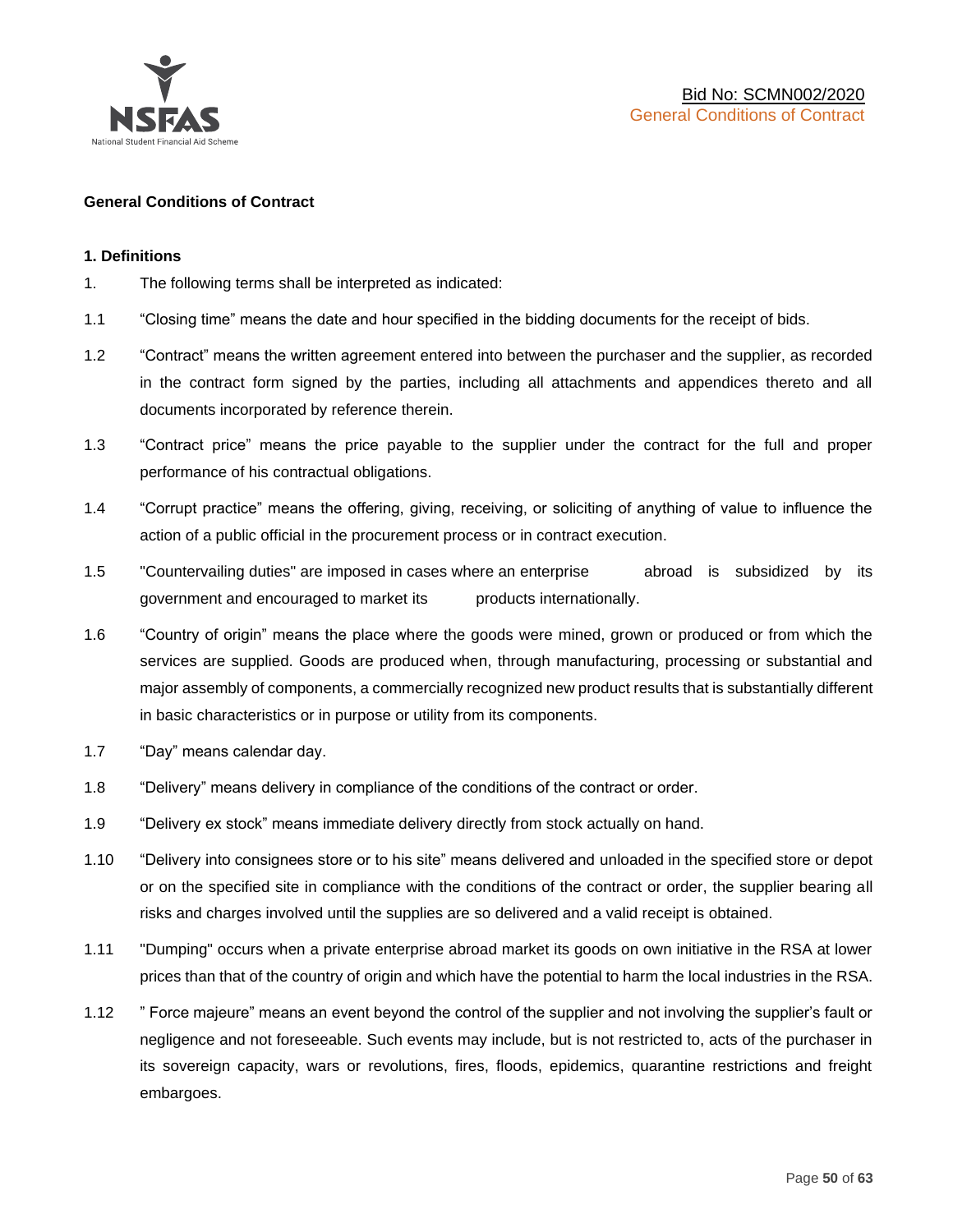

- 1.13 "Fraudulent practice" means a misrepresentation of facts in order to influence a procurement process or the execution of a contract to the detriment of any bidder and includes collusive practice among bidders (prior to or after bid submission) designed to establish bid prices at artificial non-competitive levels and to deprive the bidder of the benefits of free and open competition.
- 1.14 "GCC" means the General Conditions of Contract.
- 1.15 "Goods" means all of the equipment, machinery, and/or other materials that the supplier is required to supply to the purchaser under the contract.
- 1.16 "Imported content" means that portion of the bidding price represented by the cost of components, parts or materials which have been or are still to be imported (whether by the supplier or his subcontractors) and which costs are inclusive of the costs abroad, plus freight and other direct importation costs such as landing costs, dock dues, import duty, sales duty or other similar tax or duty at the South African place of entry as well as transportation and handling charges to the factory in the Republic where the supplies covered by the bid will be manufactured.
- 1.17 "Local content" means that portion of the bidding price which is not included in the imported content provided that local manufacture does take place.
- 1.18 "Manufacture" means the production of products in a factory using labour, materials, components and machinery and includes other related value-adding activities.
- 1.19 "Order" means an official written order issued for the supply of goods or works or the rendering of a service.
- 1.20 "Project site," where applicable, means the place indicated in bidding documents.
- 1.21 "Purchaser" means the organization purchasing the goods.
- 1.22 "Republic" means the Republic of South Africa.
- 1.23 "SCC" means the Special Conditions of Contract.
- 1.24 "Services" means those functional services ancillaries to the supply of the goods, such as transportation and any other incidental services, such as installation, commissioning, provision of technical assistance, training, catering, gardening, security, maintenance and other such obligations of the supplier covered under the contract.
- 1.25 "Written" or "in writing" means handwritten in ink or any form of electronic or mechanical writing.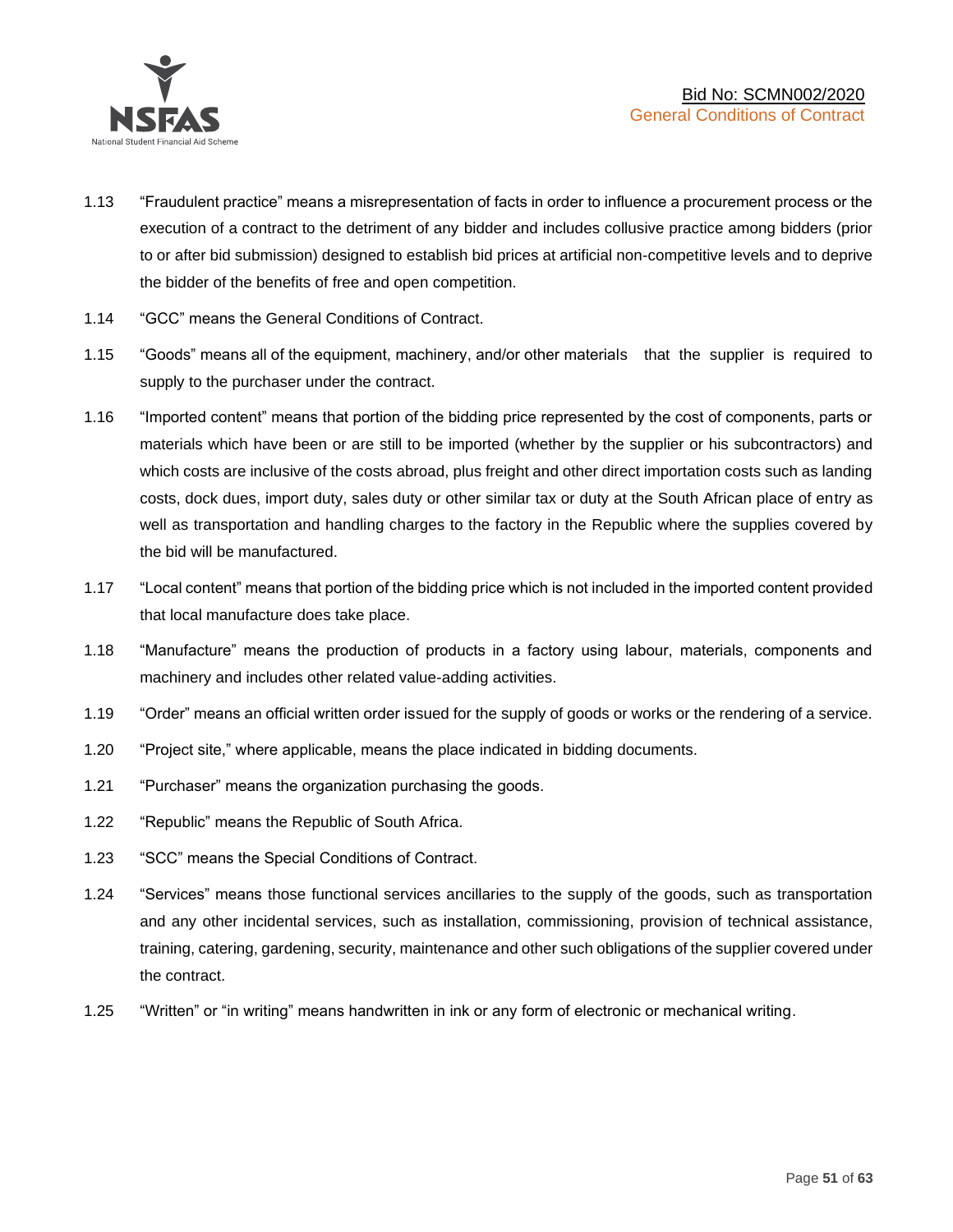

## **2. Application**

- 2.1 These general conditions are applicable to all bids, contracts and orders including bids for functional and professional services, sales, hiring, letting and the granting or acquiring of rights, but excluding immovable property, unless otherwise indicated in the bidding documents.
- 2.2 Where applicable, special conditions of contract are also laid down to cover specific supplies, services or works.
- 2.3 Where such special conditions of contract are in conflict with these general conditions, the special conditions shall apply.

#### **3 General**

- 3.1 Unless otherwise indicated in the bidding documents, the purchaser shall not be liable for any expense incurred in the preparation and submission of a bid. Where applicable a non-refundable fee for documents may be charged.
- 3.2 With certain exceptions, invitations to bid are only published in the Government Tender Bulletin. The Government Tender Bulletin may be obtained directly from the Government Printer, Private Bag X85, Pretoria 0001, or accessed electronically from [www.treasury.gov.za](http://www.treasury.gov.za/)

#### **4. Standards**

4.1 The goods supplied shall conform to the standards mentioned in the bidding documents and specifications.

#### **5. Use of contract documents and information; inspection**.

- 5.1 The supplier shall not, without the purchaser's prior written consent, disclose the contract, or any provision thereof, or any specification, plan, drawing, pattern, sample, or information furnished by or on behalf of the purchaser in connection therewith, to any person other than a person employed by the supplier in the performance of the contract. Disclosure to any such employed person shall be made in confidence and shall extend only so far as may be necessary for purposes of such performance.
- 5.2 The supplier shall not, without the purchaser's prior written consent, make use of any document or information mentioned in GCC clause 5.1 except for purposes of performing the contract.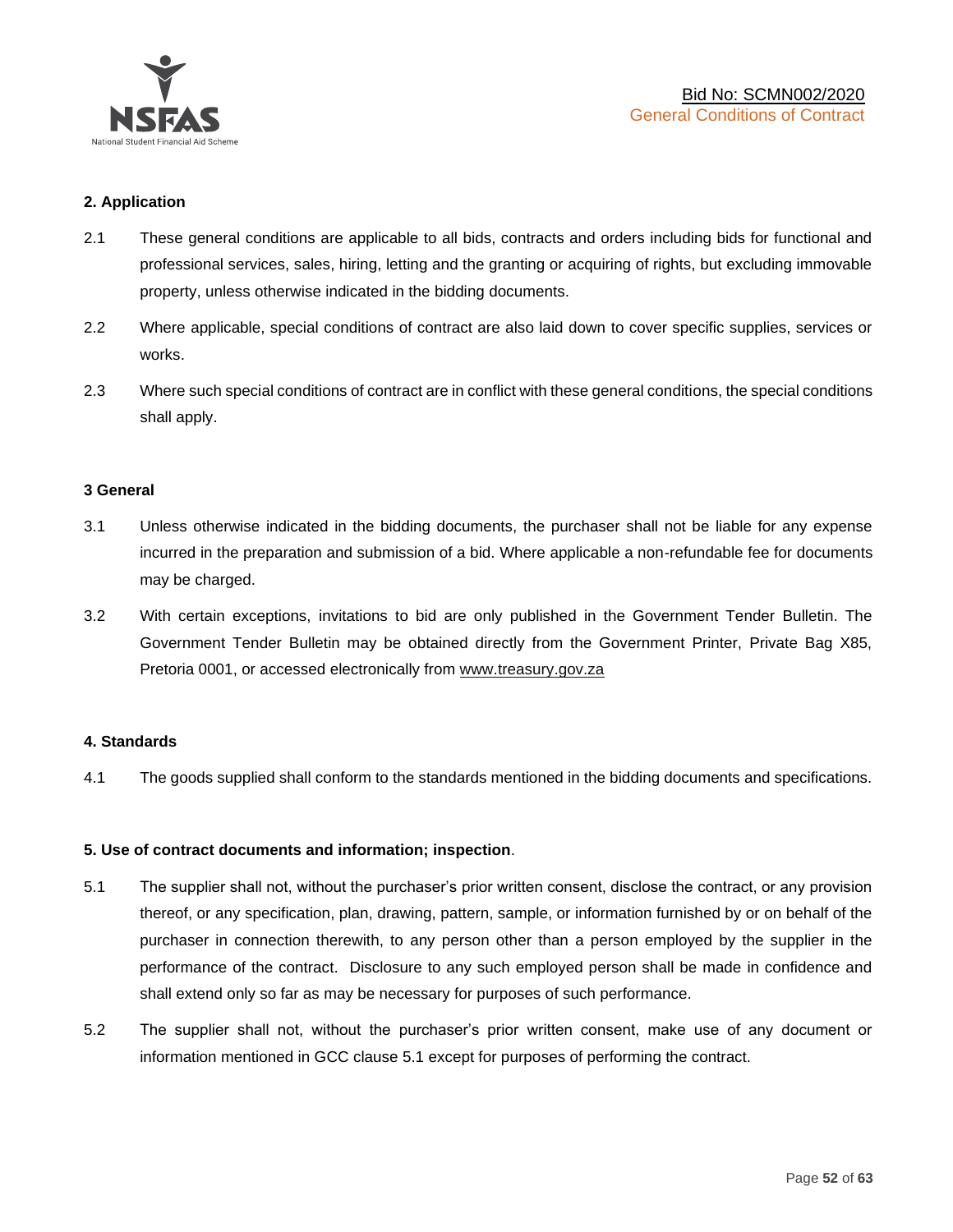

- 5.3 Any document, other than the contract itself mentioned in GCC clause 5.1 shall remain the property of the purchaser and shall be returned (all copies) to the purchaser on completion of the supplier's performance under the contract if so, required by the purchaser.
- 5.4 The supplier shall permit the purchaser to inspect the supplier's records relating to the performance of the supplier and to have them audited by auditors appointed by the purchaser, if so, required by the purchaser.

## **6. Patent rights**

6.1 The supplier shall indemnify the purchaser against all third-party claims of infringement of patent, trademark, or industrial design rights arising from use of the goods or any part thereof by the purchaser.

## **7. Performance security**

- 7.1 Within thirty (30) days of receipt of the notification of contract award, the successful bidder shall furnish to the purchaser the performance security of the amount specified in SCC.
- 7.2 The proceeds of the performance security shall be payable to the purchaser as compensation for any loss resulting from the supplier's failure to complete his obligations under the contract.
- 7.3 The performance security shall be denominated in the currency of the contract, or in a freely convertible currency acceptable to the purchaser and shall be in one of the following forms:
	- (a) a bank guarantee or an irrevocable letter of credit issued by a reputable bank located in the purchaser's country or abroad, acceptable to the purchaser, in the form provided in the bidding documents or another form acceptable to the purchaser; or
	- (b) a cashier's or certified cheque
- 7.4 The performance security will be discharged by the purchaser and returned to the supplier not later than thirty (30) days following the date of completion of the supplier's performance obligations under the contract, including any warranty obligations, unless otherwise specified in SCC.

#### **8. Inspections, tests and analyses**

- 8.1 All pre-bidding testing will be for the account of the bidder.
- 8.2 If it is a bid condition that supplies to be produced or services to be rendered should at any stage during production or execution or on completion be subject to inspection, the premises of the bidder or contractor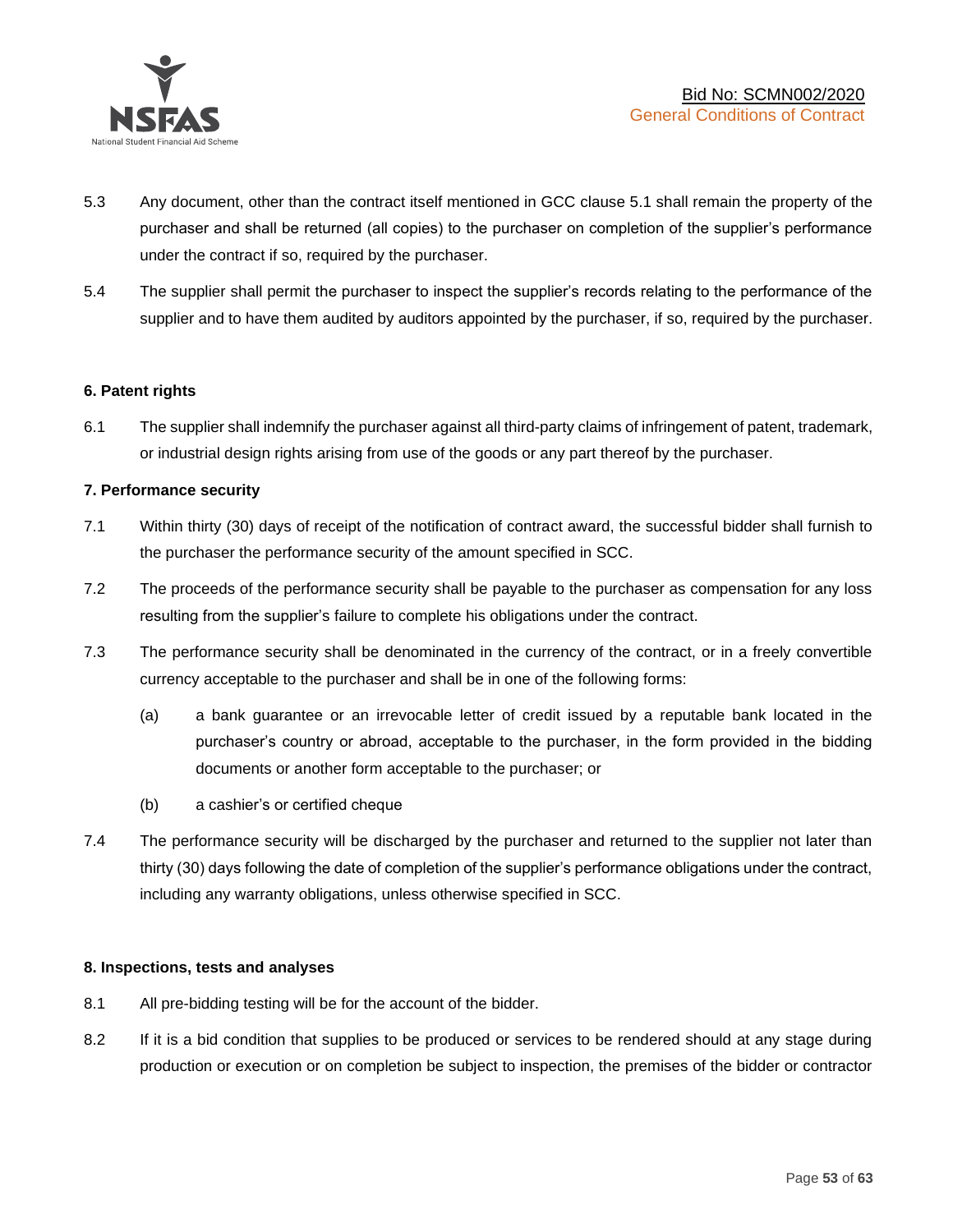shall be open, at all reasonable hours, for inspection by a representative of the Department or an organization acting on behalf of the Department.

- 8.3 If there are no inspection requirements indicated in the bidding documents and no mention is made in the contract, but during the contract period it is decided that inspections shall be carried out, the purchaser shall itself make the necessary arrangements, including payment arrangements with the testing authority concerned.
- 8.4 If the inspections, tests and analyses referred to in clauses 8.2 and 8.3 show the supplies to be in accordance with the contract requirements, the cost of the inspections, tests and analyses shall be defrayed by the purchaser.
- 8.5 Where the supplies or services referred to in clauses 8.2 and 8.3 do not comply with the contract requirements, irrespective of whether such supplies or services are accepted or not, the cost in connection with these inspections, tests or analyses shall be defrayed by the supplier.
- 8.6 Supplies and services which are referred to in clauses 8.2 and 8.3 and which do not comply with the contract requirements may be rejected.
- 8.7 Any contract supplies may on or after delivery be inspected, tested or analysed and may be rejected if found not to comply with the requirements of the contract. Such rejected supplies shall be held at the cost and risk of the supplier who shall, when called upon, remove them immediately at his own cost and forthwith substitute them with supplies which do comply with the requirements of the contract. Failing such removal, the rejected supplies shall be returned at the supplier's cost and risk. Should the supplier fail to provide the substitute supplies forthwith, the purchaser may, without giving the supplier further opportunity to substitute the rejected supplies, purchase such supplies as may be necessary at the expense of the supplier.
- 8.8 The provisions of clauses 8.4 to 8.7 shall not prejudice the right of the purchaser to cancel the contract on account of a breach of the conditions thereof, or to act in terms of Clause 23 of GCC.

# **9. Packing**

9.1 The supplier shall provide such packing of the goods as is required to prevent their damage or deterioration during transit to their final destination, as indicated in the contract. The packing shall be sufficient to withstand, without limitation, rough handling during transit and exposure to extreme temperatures, salt and precipitation during transit, and open storage. Packing, case size and weights shall take into consideration, where appropriate, the remoteness of the goods' final destination and the absence of heavy handling facilities at all points in transit.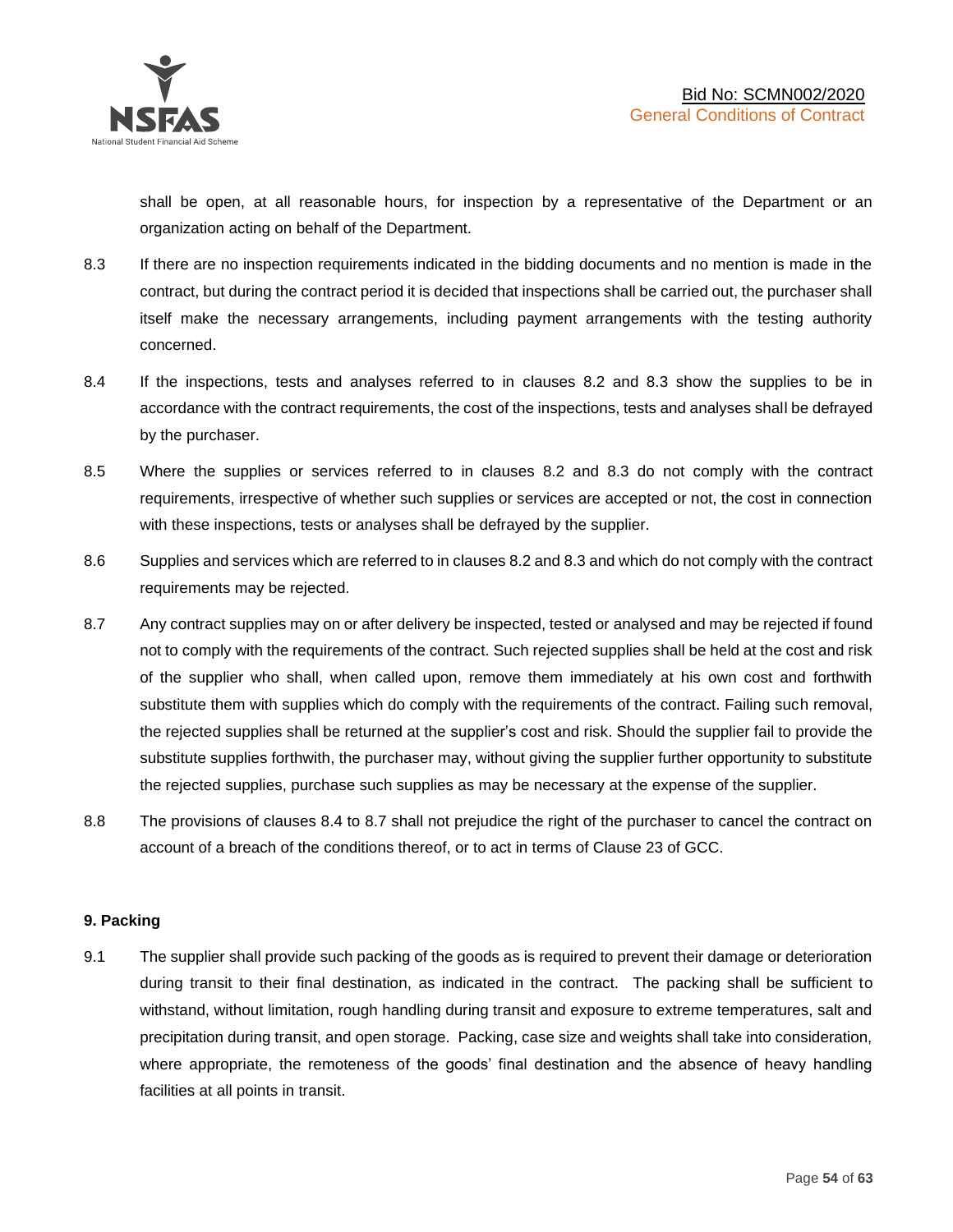

9.2 The packing, marking, and documentation within and outside the packages shall comply strictly with such special requirements as shall be expressly provided for in the contract, including additional requirements, if any, specified in SCC, and in any subsequent instructions ordered by the purchaser.

## **10. Delivery and documents**

- 10.1 Delivery of the goods shall be made by the supplier in accordance with the terms specified in the contract. The details of shipping and/or other documents to be furnished by the supplier are specified in SCC.
- 10.2 Documents to be submitted by the supplier are specified in SCC.

#### **11. Insurance**

11.1 The goods supplied under the contract shall be fully insured in a freely convertible currency against loss or damage incidental to manufacture or acquisition, transportation, storage and delivery in the manner specified in the SCC.

#### **12. Transportation**

12.1 Should a price other than an all-inclusive delivered price be required, this shall be specified in the SCC.

#### **13. Incidental services**

13.1 The supplier may be required to provide any or all of the following services, including additional services, if any, specified in SCC:

(a) performance or supervision of on-site assembly and/or commissioning of the supplied ` goods;

- (b) furnishing of tools required for assembly and/or maintenance of the supplied goods;
- (c) furnishing of a detailed operations and maintenance manual for each appropriate unit of the supplied goods;
- (d) performance or supervision or maintenance and/or repair of the supplied goods, for a period of time agreed by the parties, provided that this service shall not relieve the supplier of any warranty obligations under this contract; and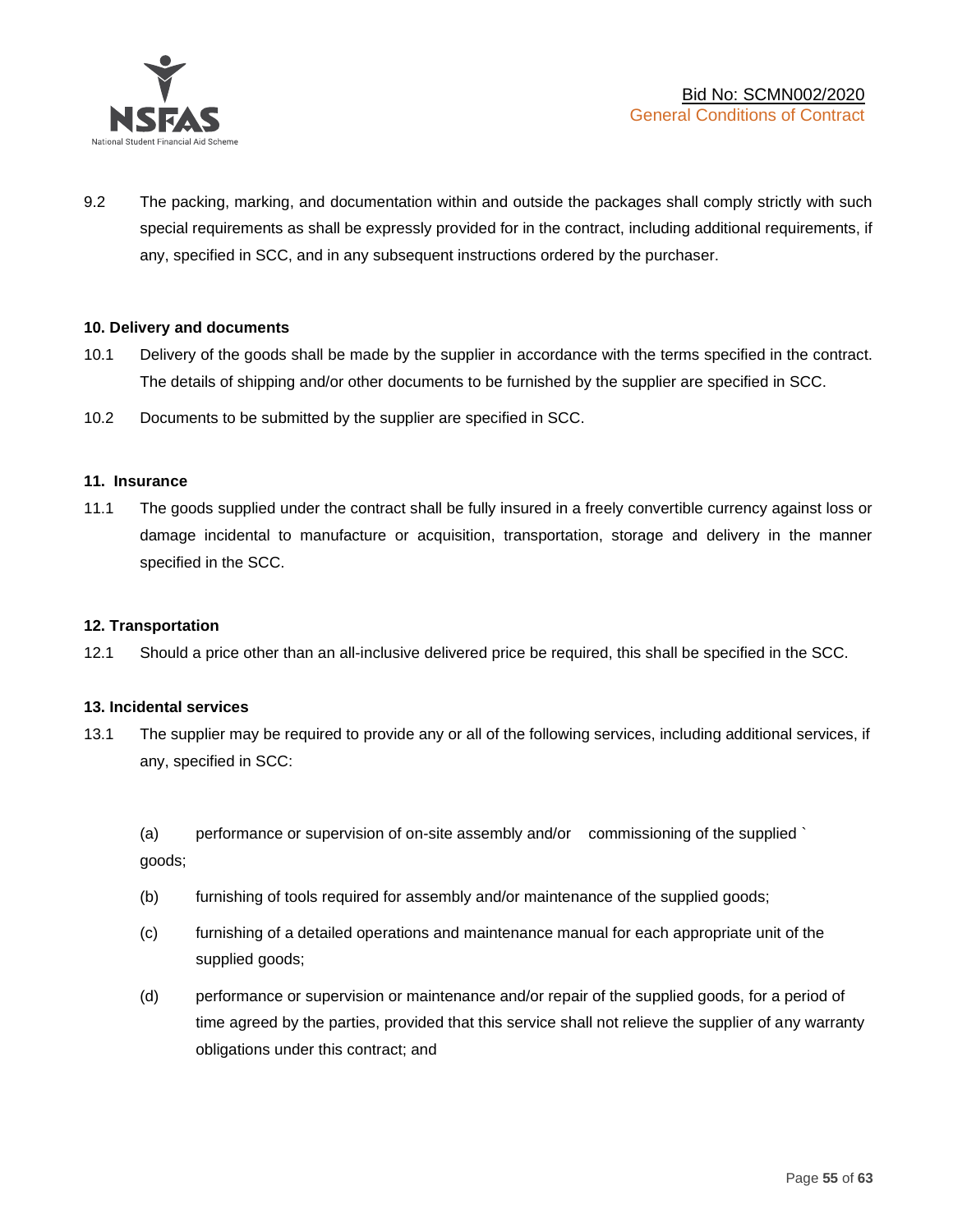

- (e) training of the purchaser's personnel, at the supplier's plant and/or on-site, in assembly, start-up, operation, maintenance, and/or repair of the supplied goods.
- 13.2 Prices charged by the supplier for incidental services, if not included in the contract price for the goods, shall be agreed upon in advance by the parties and shall not exceed the prevailing rates charged to other parties by the supplier for similar services.

## **14. Spare parts**

- 14.1 As specified in SCC, the supplier may be required to provide any or all of the following materials, notifications, and information pertaining to spare parts manufactured or distributed by the supplier:
	- (a) such spare parts as the purchaser may elect to purchase from the supplier, provided that this election shall not relieve the supplier of any warranty obligations under the contract; and
	- (b) in the event of termination of production of the spare parts:

(i) Advance notification to the purchaser of the pending termination, in sufficient time to permit the purchaser to procure needed requirements; and

(ii) following such termination, furnishing at no cost to the purchaser, the blueprints, drawings, and specifications of the spare parts, if requested.

#### **15. Warranty**

- 15.1 The supplier warrants that the goods supplied under the contract are new, unused, of the most recent or current models, and that they incorporate all recent improvements in design and materials unless provided otherwise in the contract. The supplier further warrants that all goods supplied under this contract shall have no defect, arising from design, materials, or workmanship (except when the design and/or material is required by the purchaser's specifications) or from any act or omission of the supplier, that may develop under normal use of the supplied goods in the conditions prevailing in the country of final destination.
- 15.2 This warranty shall remain valid for twelve (12) months after the goods, or any portion thereof as the case may be, have been delivered to and accepted at the final destination indicated in the contract, or for eighteen (18) months after the date of shipment from the port or place of loading in the source country, whichever period concludes earlier, unless specified otherwise in SCC.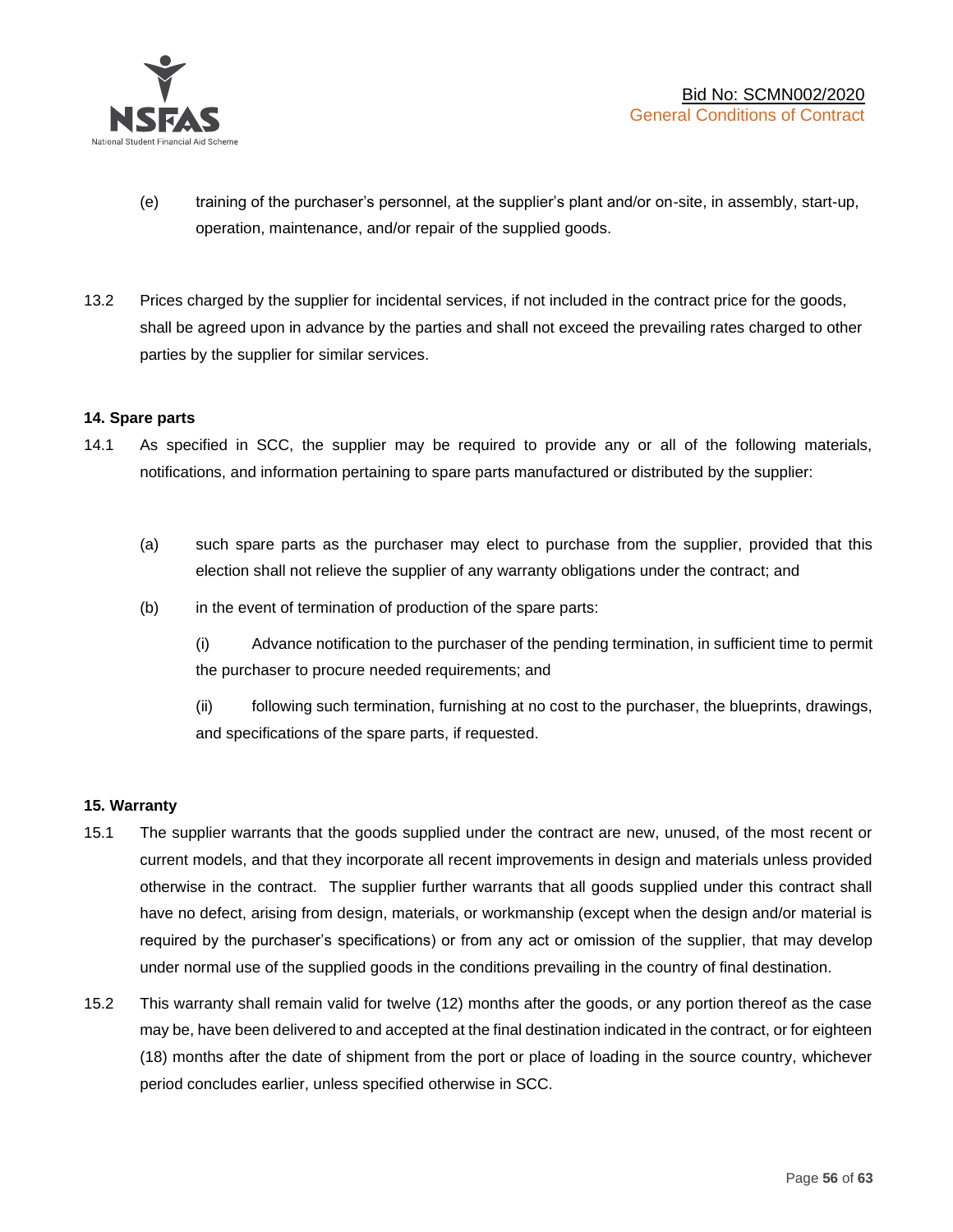

- 15.3 The purchaser shall promptly notify the supplier in writing of any claims arising under this warranty.
- 15.4 Upon receipt of such notice, the supplier shall, within the period specified in SCC and with all reasonable speed, repair or replace the defective goods or parts thereof, without costs to the purchaser.
- 15.5 If the supplier, having been notified, fails to remedy the defect(s) within the period specified in SCC, the purchaser may proceed to take such remedial action as may be necessary, at the supplier's risk and expense and without prejudice to any other rights which the purchaser may have against the supplier under the contract.

## **16. Payment**

- 16.1 The method and conditions of payment to be made to the supplier under this contract shall be specified in SCC.
- 16.2 The supplier shall furnish the purchaser with an invoice accompanied by a copy of the delivery note and upon fulfilment of other obligations stipulated in the contract.
- 16.3 Payments shall be made promptly by the purchaser, but in no case later than thirty (30) days after submission of an invoice or claim by the supplier.
- 16.4 Payment will be made in Rand unless otherwise stipulated in SCC.

#### **17. Prices**

17.1 Prices charged by the supplier for goods delivered and services performed under the contract shall not vary from the prices quoted by the supplier in his bid, with the exception of any price adjustments authorized in SCC or in the purchaser's request for bid validity extension, as the case may be.

#### **18. Contract amendments**

18.1 No variation in or modification of the terms of the contract shall be made except by written amendment signed by the parties concerned.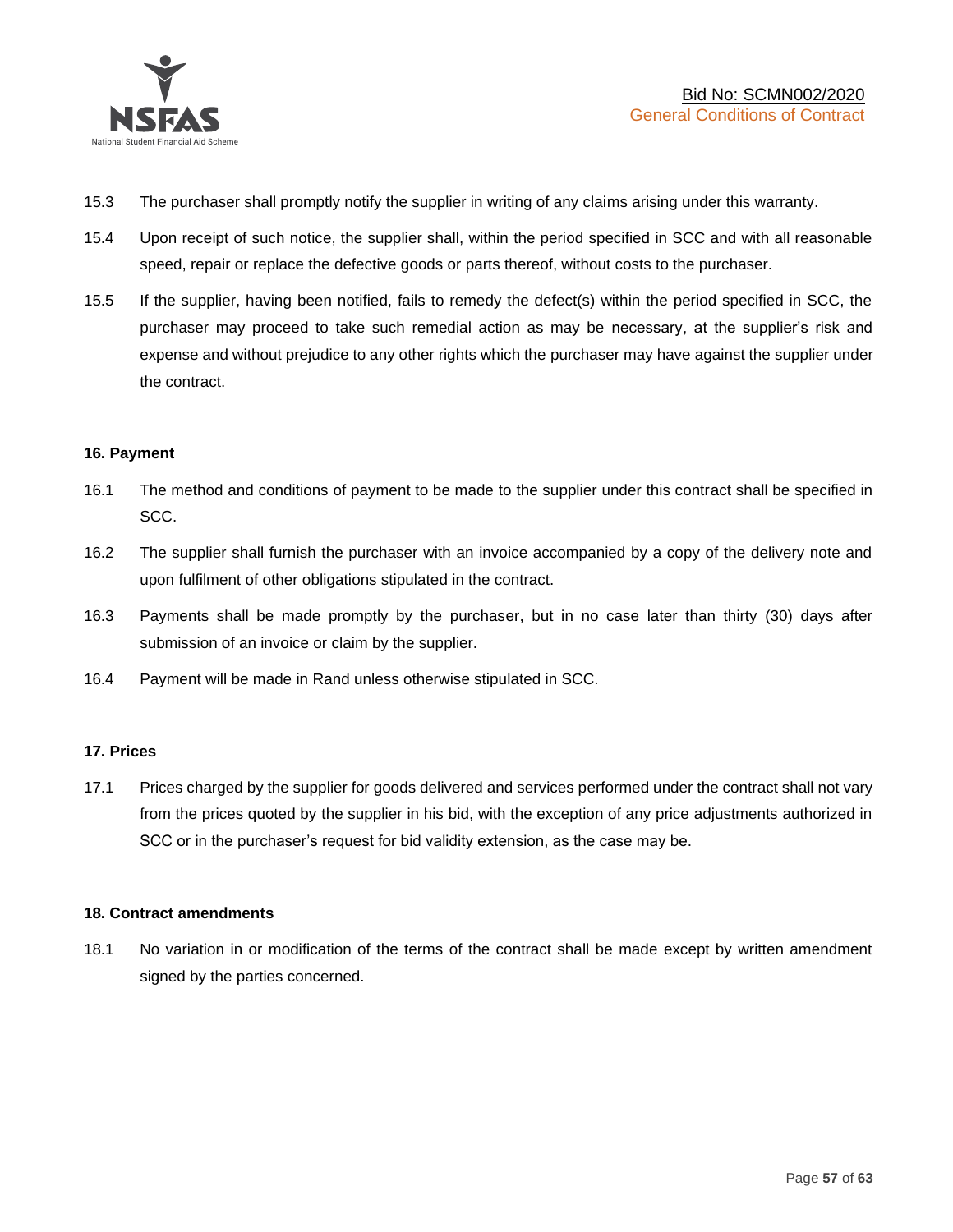

#### **19. Assignment**

19.1 The supplier shall not assign, in whole or in part, its obligations to perform under the contract, except with the purchaser's prior written consent.

#### **20. Subcontracts**

20.1 The supplier shall notify the purchaser in writing of all subcontracts awarded under this contract if not already specified in the bid. Such notification, in the original bid or later, shall not relieve the supplier from any liability or obligation under the contract.

## **21. Delays in the supplier's performance**

- 21.1 Delivery of the goods and performance of services shall be made by the supplier in accordance with the time schedule prescribed by the purchaser in the contract.
- 21.2 If at any time during performance of the contract, the supplier or its subcontractor(s) should encounter conditions impeding timely delivery of the goods and performance of services, the supplier shall promptly notify the purchaser in writing of the fact of the delay, its likely duration and its cause(s). As soon as practicable after receipt of the supplier's notice, the purchaser shall evaluate the situation and may at his discretion extend the supplier's time for performance, with or without the imposition of penalties, in which case the extension shall be ratified by the parties by amendment of contract.
- 21.3 No provision in a contract shall be deemed to prohibit the obtaining of supplies or services from a national department, provincial department, or a local authority.
- 21.4 The right is reserved to procure outside of the contract small quantities or to have minor essential services executed if an emergency arises, the supplier's point of supply is not situated at or near the place where the supplies are required, or the supplier's services are not readily available.
- 21.5 Except as provided under GCC Clause 25, a delay by the supplier in the performance of its delivery obligations shall render the supplier liable to the imposition of penalties, pursuant to GCC Clause 22, unless an extension of time is agreed upon pursuant to GCC Clause 21.2 without the application of penalties.
- 21.6 Upon any delay beyond the delivery period in the case of a supplies contract, the purchaser shall, without cancelling the contract, be entitled to purchase supplies of a similar quality and up to the same quantity in substitution of the goods not supplied in conformity with the contract and to return any goods delivered later at the supplier's expense and risk, or to cancel the contract and buy such goods as may be required to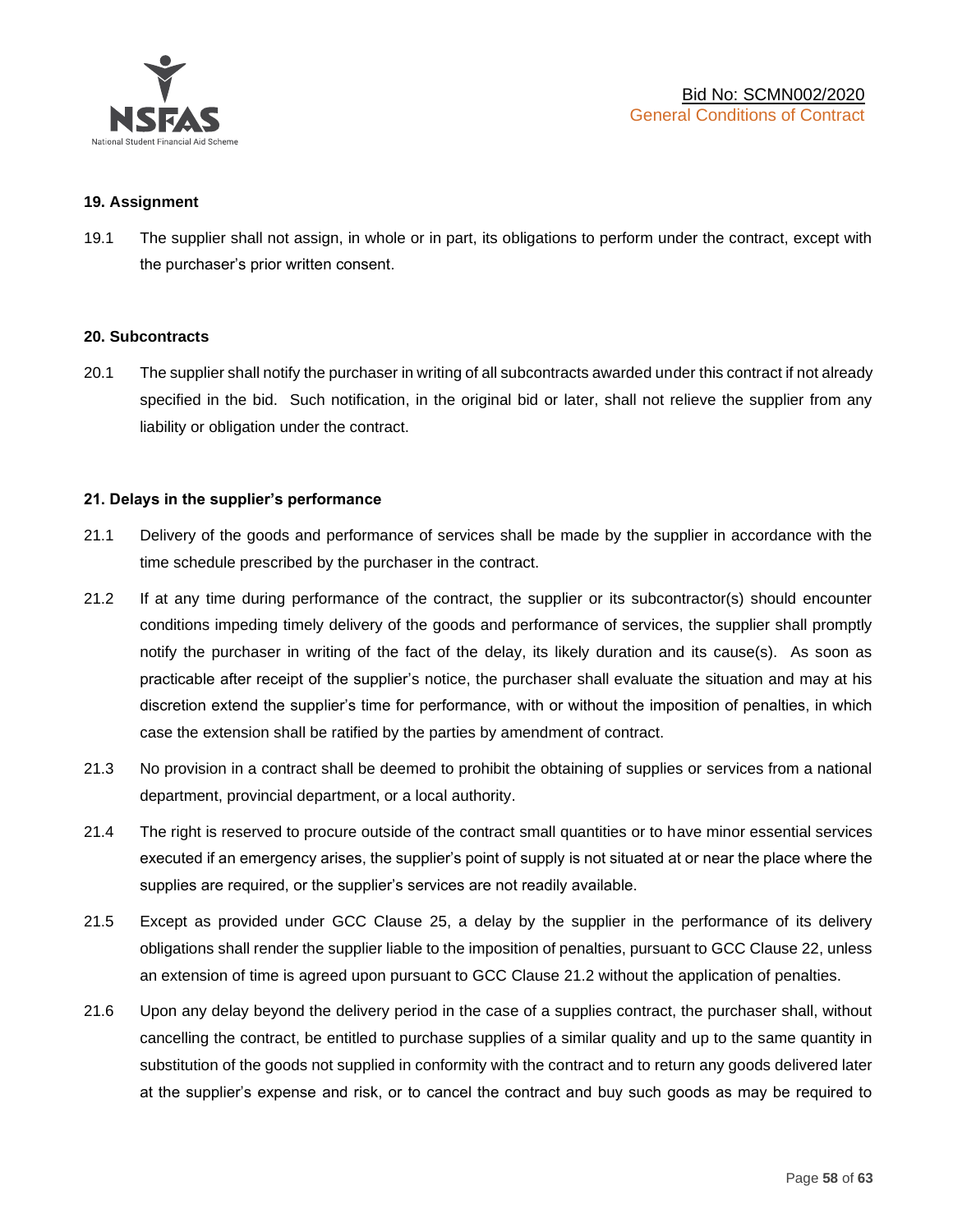

complete the contract and without prejudice to his other rights, be entitled to claim damages from the supplier.

#### **22. Penalties**

22.1 Subject to GCC Clause 25, if the supplier fails to deliver any or all of the goods or to perform the services within the period(s) specified in the contract, the purchaser shall, without prejudice to its other remedies under the contract, deduct from the contract price, as a penalty, a sum calculated on the delivered price of the delayed goods or unperformed services using the current prime interest rate calculated for each day of the delay until actual delivery or performance. The purchaser may also consider termination of the contract pursuant to GCC Clause 23.

#### **23. Termination for default**

- 23.1 The purchaser, without prejudice to any other remedy for breach of contract, by written notice of default sent to the supplier, may terminate this contract in whole or in part:
	- (a) if the supplier fails to deliver any or all of the goods within the period(s) specified in the contract, or within any extension thereof granted by the purchaser pursuant to GCC Clause 21.2;
	- (b) if the Supplier fails to perform any other obligation(s) under the contract; or
	- (c) if the supplier, in the judgment of the purchaser, has engaged in corrupt or fraudulent practices in competing for or in executing the contract.
- 23.2 In the event the purchaser terminates the contract in whole or in part, the purchaser may procure, upon such terms and in such manner as it deems appropriate, goods, works or services similar to those undelivered, and the supplier shall be liable to the purchaser for any excess costs for such similar goods, works or services. However, the supplier shall continue performance of the contract to the extent not terminated.
- 23.3 Where the purchaser terminates the contract in whole or in part, the purchaser may decide to impose a restriction penalty on the supplier by prohibiting such supplier from doing business with the public sector for a period not exceeding 10 years.
- 23.4 If a purchaser intends imposing a restriction on a supplier or any person associated with the supplier, the supplier will be allowed a time period of not more than fourteen (14) days to provide reasons why the envisaged restriction should not be imposed. Should the supplier fail to respond within the stipulated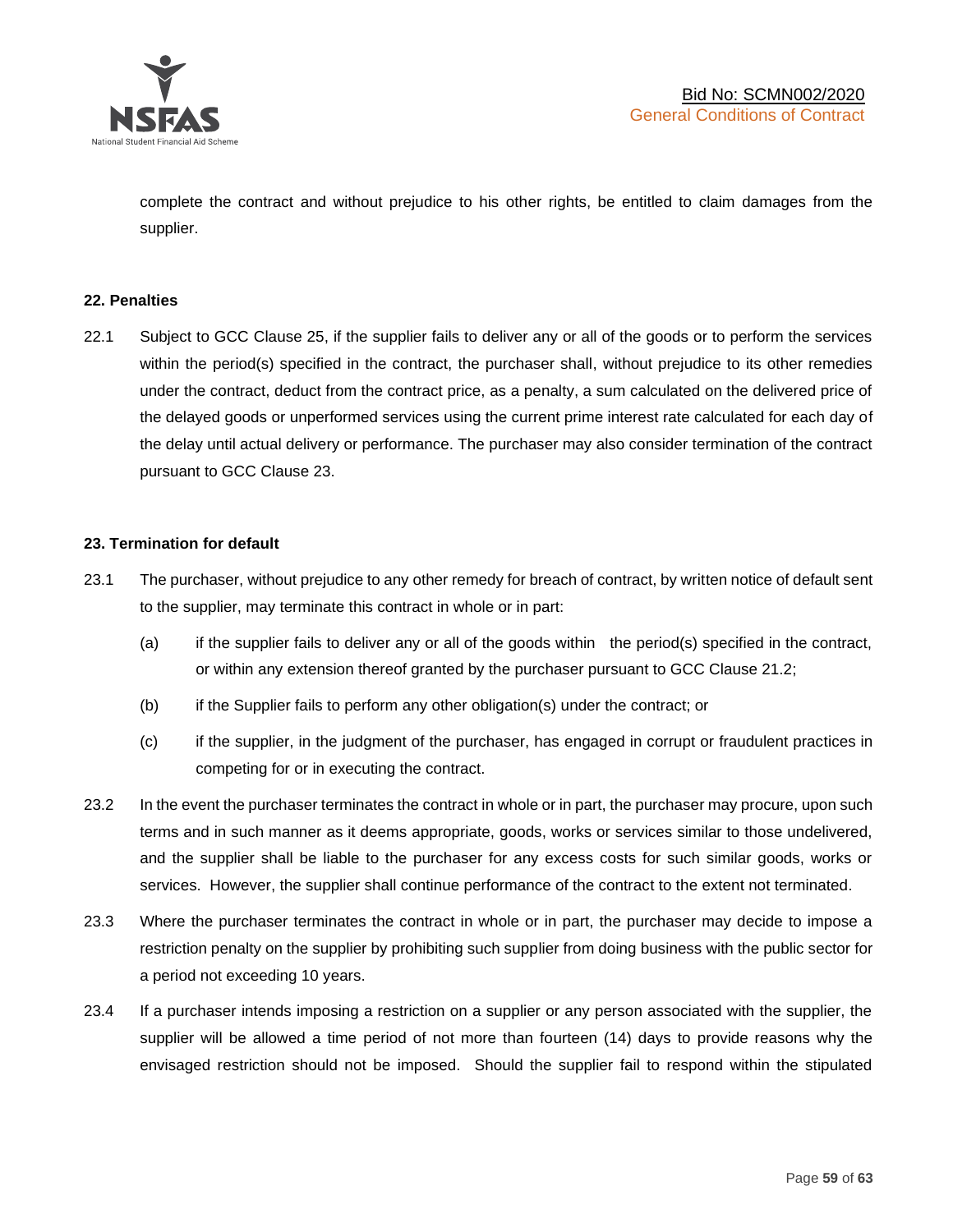

fourteen (14) days the purchaser may regard the intended penalty as not objected against and may impose it on the supplier.

- 23.5 Any restriction imposed on any person by the Accounting Officer / Authority will, at the discretion of the Accounting Officer / Authority, also be applicable to any other enterprise or any partner, manager, director or other person who wholly or partly exercises or exercised or may exercise control over the enterprise of the first-mentioned person, and with which enterprise or person the first-mentioned person, is or was in the opinion of the Accounting Officer / Authority actively associated.
- 23.6 If a restriction is imposed, the purchaser must, within five (5) working days of such imposition, furnish the National Treasury, with the following information:
	- (i) the name and address of the supplier and / or person restricted by the purchaser;
	- (ii) the date of commencement of the restriction
	- (iii) the period of restriction; and
	- (iv) the reasons for the restriction.

These details will be loaded in the National Treasury's central database of suppliers or persons prohibited from doing business with the public sector.

23.7 If a court of law convicts a person of an offence as contemplated in sections 12 or 13 of the Prevention and Combating of Corrupt Activities Act, No. 12 of 2004, the court may also rule that such person's name be endorsed on the Register for Tender Defaulters. When a person's name has been endorsed on the Register, the person will be prohibited from doing business with the public sector for a period not less than five years and not more than 10 years. The National Treasury is empowered to determine the period of restriction and each case will be dealt with on its own merits. According to section 32 of the Act the Register must be open to the public. The Register can be perused on the National Treasury website.

# **24. Anti- dumping and countervailing duties and rights**

24.1 When, after the date of bid, provisional payments are required, or anti-dumping or countervailing duties are imposed, or the amount of a provisional payment or anti-dumping or countervailing right is increased in respect of any dumped or subsidized import, the State is not liable for any amount so required or imposed, or for the amount of any such increase. When, after the said date, such a provisional payment is no longer required or any such anti-dumping or countervailing right is abolished, or where the amount of such provisional payment or any such right is reduced, any such favourable difference shall on demand be paid forthwith by the contractor to the State or the State may deduct such amounts from moneys (if any) which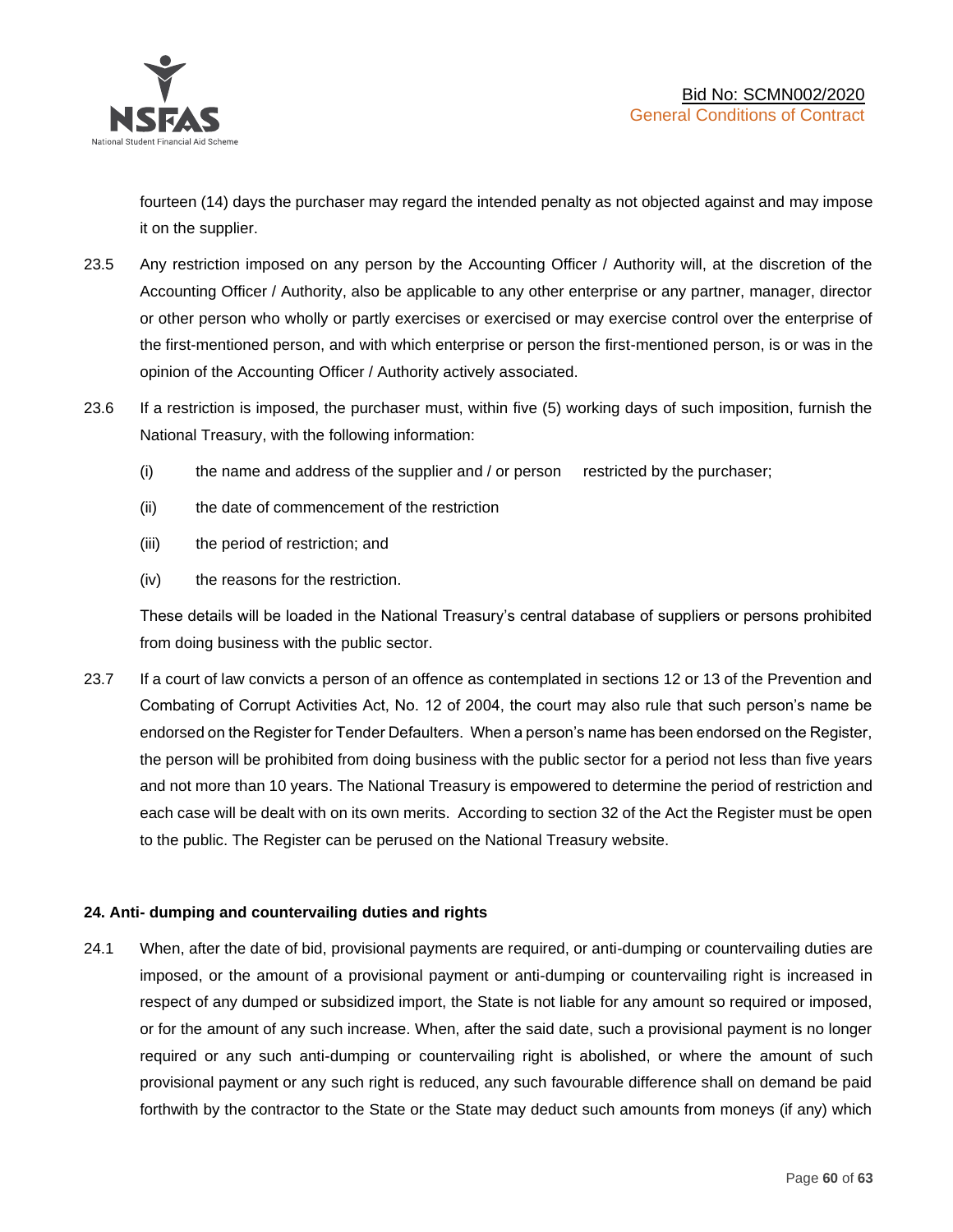

may otherwise be due to the contractor in regard to supplies or services which he delivered or rendered, or is to deliver or render in terms of the contract or any other contract or any other amount which may be due to him

## **25. Force Majeure**

- 25.1 Notwithstanding the provisions of GCC Clauses 22 and 23, the supplier shall not be liable for forfeiture of its performance security, damages, or termination for default if and to the extent that his delay in performance or other failure to perform his obligations under the contract is the result of an event of force majeure.
- 25.2 If a force majeure situation arises, the supplier shall promptly notify the purchaser in writing of such condition and the cause thereof. Unless otherwise directed by the purchaser in writing, the supplier shall continue to perform its obligations under the contract as far as is reasonably practical, and shall seek all reasonable alternative means for performance not prevented by the force majeure event.

#### **26. Termination for insolvency**

26.1 The purchaser may at any time terminate the contract by giving written notice to the supplier if the supplier becomes bankrupt or otherwise insolvent. In this event, termination will be without compensation to the supplier, provided that such termination will not prejudice or affect any right of action or remedy which has accrued or will accrue thereafter to the purchaser.

#### **27. Settlement of Disputes**

- 27.1 If any dispute or difference of any kind whatsoever arises between the purchaser and the supplier in connection with or arising out of the contract, the parties shall make every effort to resolve amicably such dispute or difference by mutual consultation.
- 27.2 If, after thirty (30) days, the parties have failed to resolve their dispute or difference by such mutual consultation, then either the purchaser or the supplier may give notice to the other party of his intention to commence with mediation. No mediation in respect of this matter may be commenced unless such notice is given to the other party.
- 27.3 Should it not be possible to settle a dispute by means of mediation, it may be settled in a South African court of law.
- 27.4 Mediation proceedings shall be conducted in accordance with the rules of procedure specified in the SCC.
- 27.5 Notwithstanding any reference to mediation and/or court proceedings herein,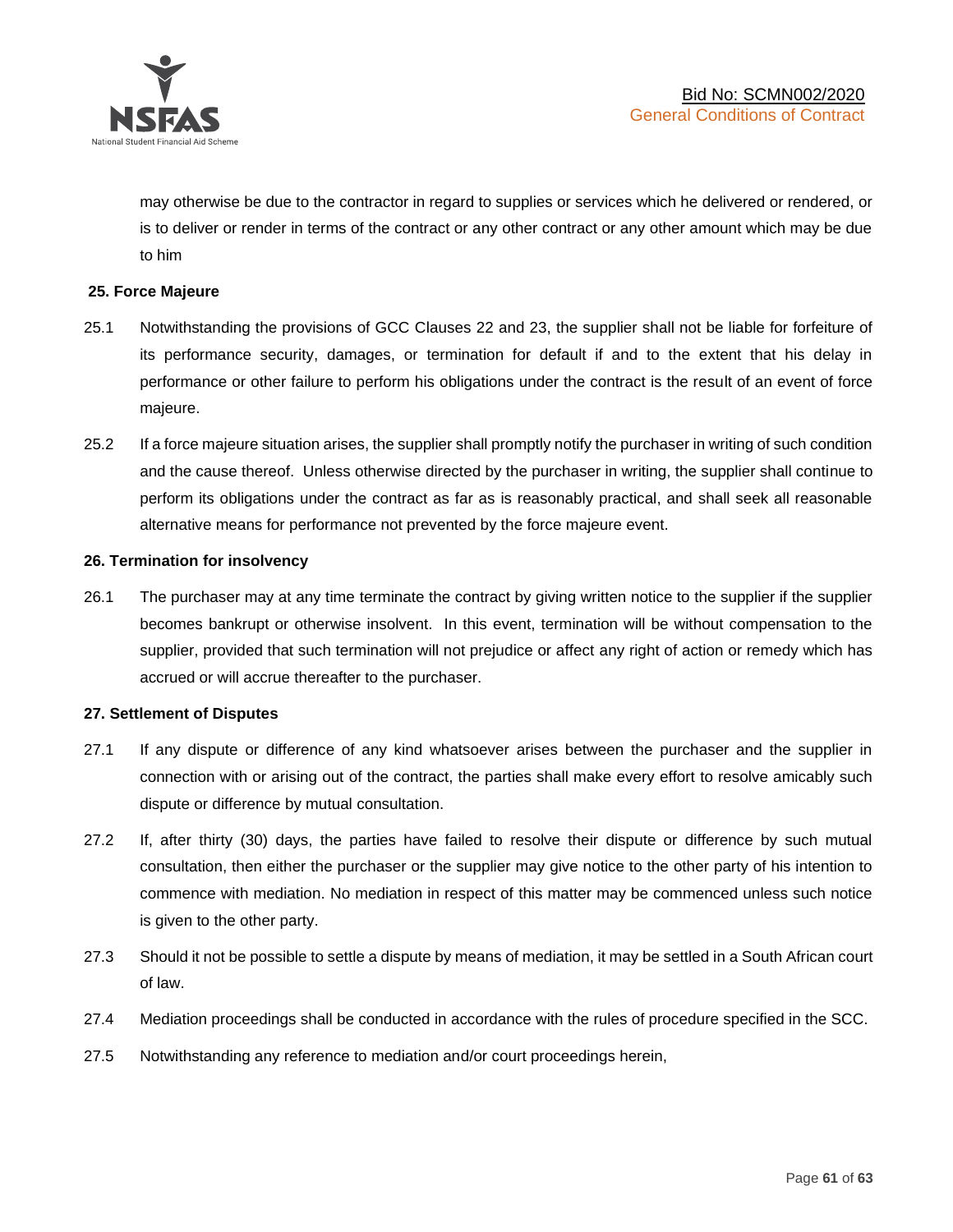

(a) the parties shall continue to perform their respective obligations under the contract unless they otherwise agree; and

(b) the purchaser shall pay the supplier any monies due the supplier.

# **28. Limitation of liability**

28.1 Except in cases of criminal negligence or wilful misconduct, and in the case of infringement pursuant to Clause 6;

(a) the supplier shall not be liable to the purchaser, whether in contract, tort, or otherwise, for any indirect or consequential loss or damage, loss of use, loss of production, or loss of profits or interest costs, provided that this exclusion shall not apply to any obligation of the supplier to pay penalties and/or damages to the purchaser; and

(b) the aggregate liability of the supplier to the purchaser, whether under the contract, in tort or otherwise, shall not exceed the total contract price, provided that this limitation shall not apply to the cost of repairing or replacing defective equipment.

#### **29. Governing language**

29.1 The contract shall be written in English. All correspondence and other documents pertaining to the contract that is exchanged by the parties shall also be written in English.

#### **30. Applicable Law**

30.1 The contract shall be interpreted in accordance with South African laws, unless otherwise specified in SCC.

#### **31. Notices**

31.1 Every written acceptance of a bid shall be posted to the supplier concerned by registered or certified mail and any other notice to him shall be posted by ordinary mail to the address furnished in his bid or to the address notified later by him in writing and such posting shall be deemed to be proper service of such notice

The time mentioned in the contract documents for performing any act after such aforesaid notice has been given, shall be reckoned from the date of posting of such notice.